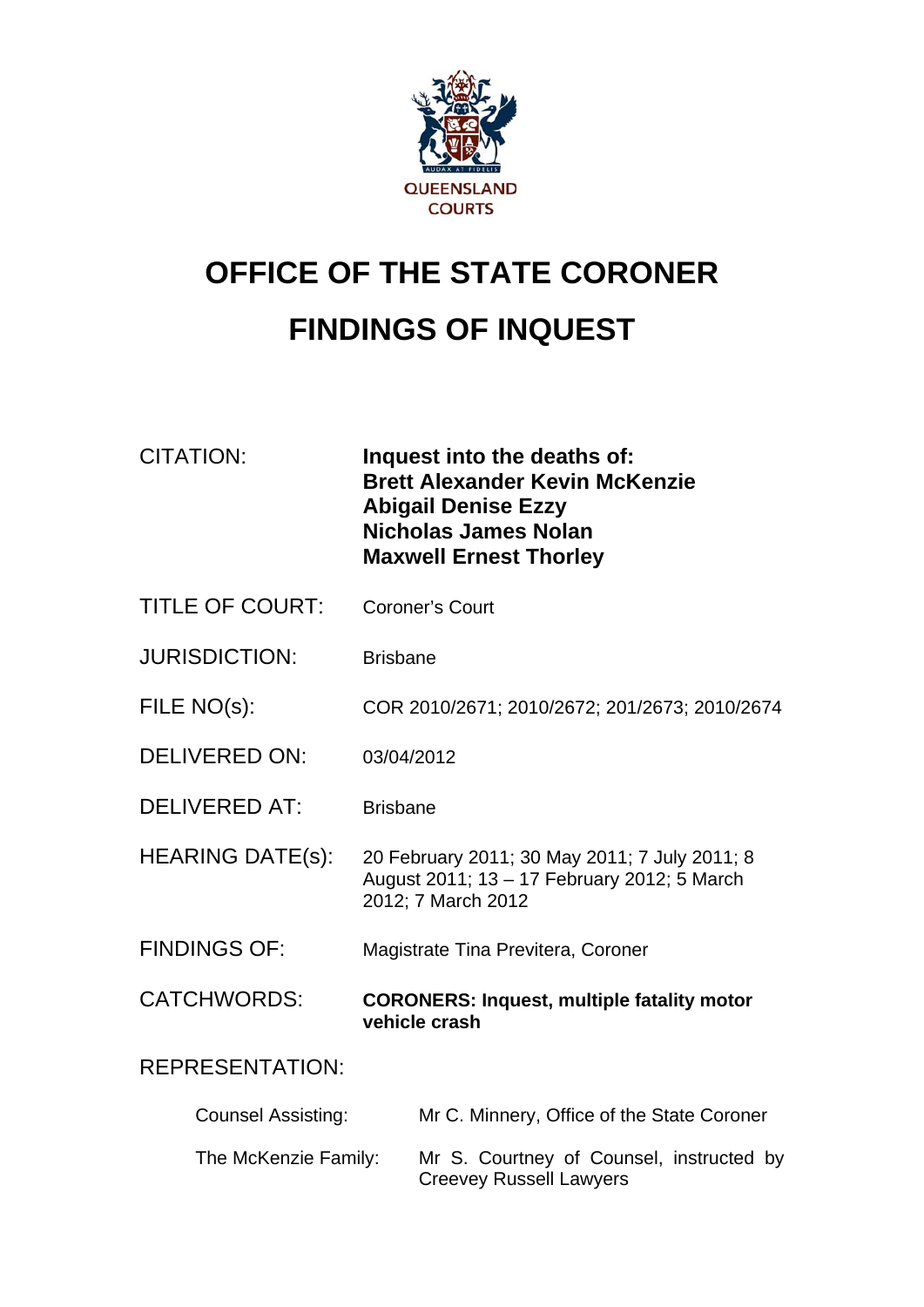| <b>QPS Commissioner:</b>                 | Ms B Wadley instructed by Queensland<br><b>Police Service Solicitor</b>   |
|------------------------------------------|---------------------------------------------------------------------------|
| The Estate of Gregory<br>Phillip Welsh:  | Mr W McMillan, Solicitor                                                  |
| <b>Investigating Police</b><br>Officers: | Mr Eoin MacGiollaRi of Counsel, instructed<br>by McGinness and Associates |
| Dr Blair Koppen:                         | Mr Angus Edwards of Counsel, instructed<br>by Avant Law                   |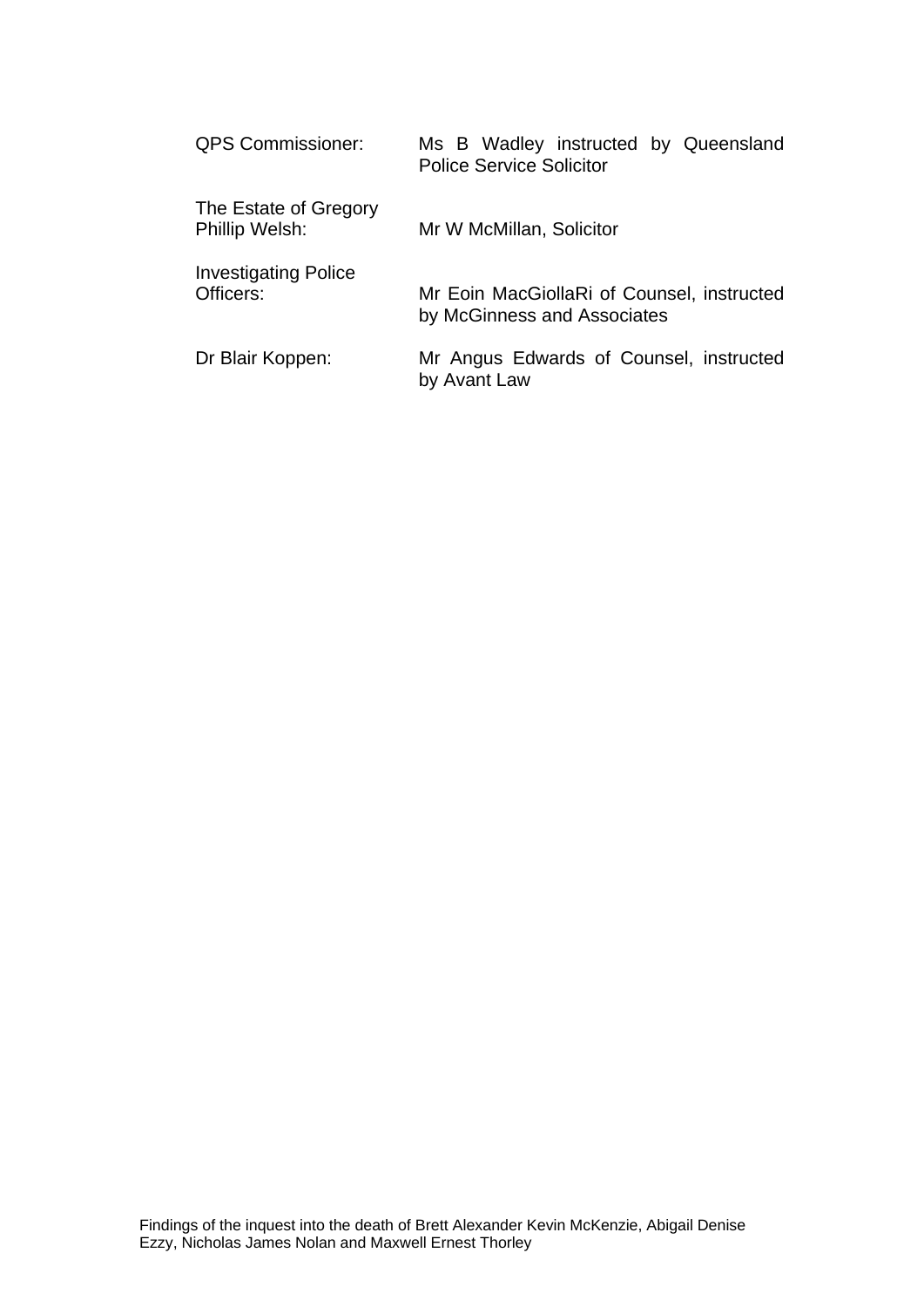## **INTRODUCTION**

- 1. These are my findings in relation to the deaths of Brett Alexander Kevin McKenzie (Brett), Abigail Denise Ezzy (Abigail), Nicholas James Nolan (Nicholas) and Maxwell Ernest Thorley (Max).
- 2. The *Coroners Act 2003* provides in s.45 that a Coroner's written inquest findings must be given to the family of any person who died, any persons or organizations granted leave to appear at the inquest and to various officials with responsibility for the subject matter of any recommendations.
- 3. These findings will be distributed in accordance with the requirements of the Act and posted on the website of the Office of the State Coroner, subject to orders made on 30 May and 7 July 2011 prohibiting the publication of certain evidence (which is contained in paragraphs 43, 44, 45, 47, 115, 116 and 121 which have been clearly underlined).
- 4. Nicholas, Max, Abigail and Brett all died tragically on 5 January 2008 on the Cunningham Highway, in the vicinity of the Willowvale Road turn-off approximately 11.8 kilometres north of Warwick, at approximately 11.21 pm.
- 5. All four deceased were travelling in a silver Honda sedan (owned by Abigail's mother). In a single manoeuvre, the Honda overtook a 4WD (driven by Raymond Bell) and a B-Double (driven by Gregory Philip Welsh) which were travelling north. Once in front of the B-Double, the Honda executed a right turn, resulting in the front of the B-Double impacting with the driver's side of the Honda. Both vehicles then moved in a bull-dozing configuration across the southbound lanes and came to rest approximately 120 metres later on the right hand side, northbound, of the Cunningham Highway. The Honda was extensively damaged as a result of being embedded under the front of the B-Double.
- 6. Abigail was flung clear of the Honda during the crash, and came to rest about 18 metres back from the Honda and the front of the truck, on the right-hand side of the truck in the direction of its travel. Brett and Nicholas were inside the Honda, and Max was partially inside/outside the Honda.

## **THE SCOPE OF A CORONER'S INQUIRY AND FINDINGS**

- 7. A Coroner has jurisdiction to inquire into the cause and the circumstances of a reportable death. If possible he/she is required to find:
	- (a) whether a death in fact happened<sup>[1](#page-2-0)</sup>;
	- (b) the identity of the deceased;

<span id="page-2-0"></span> 1 S. 45 Coroners Act 2003.

Findings of the inquest into the death of Brett Alexander Kevin McKenzie, Abigail Denise Ezzy, Nicholas James Nolan and Maxwell Ernest Thorley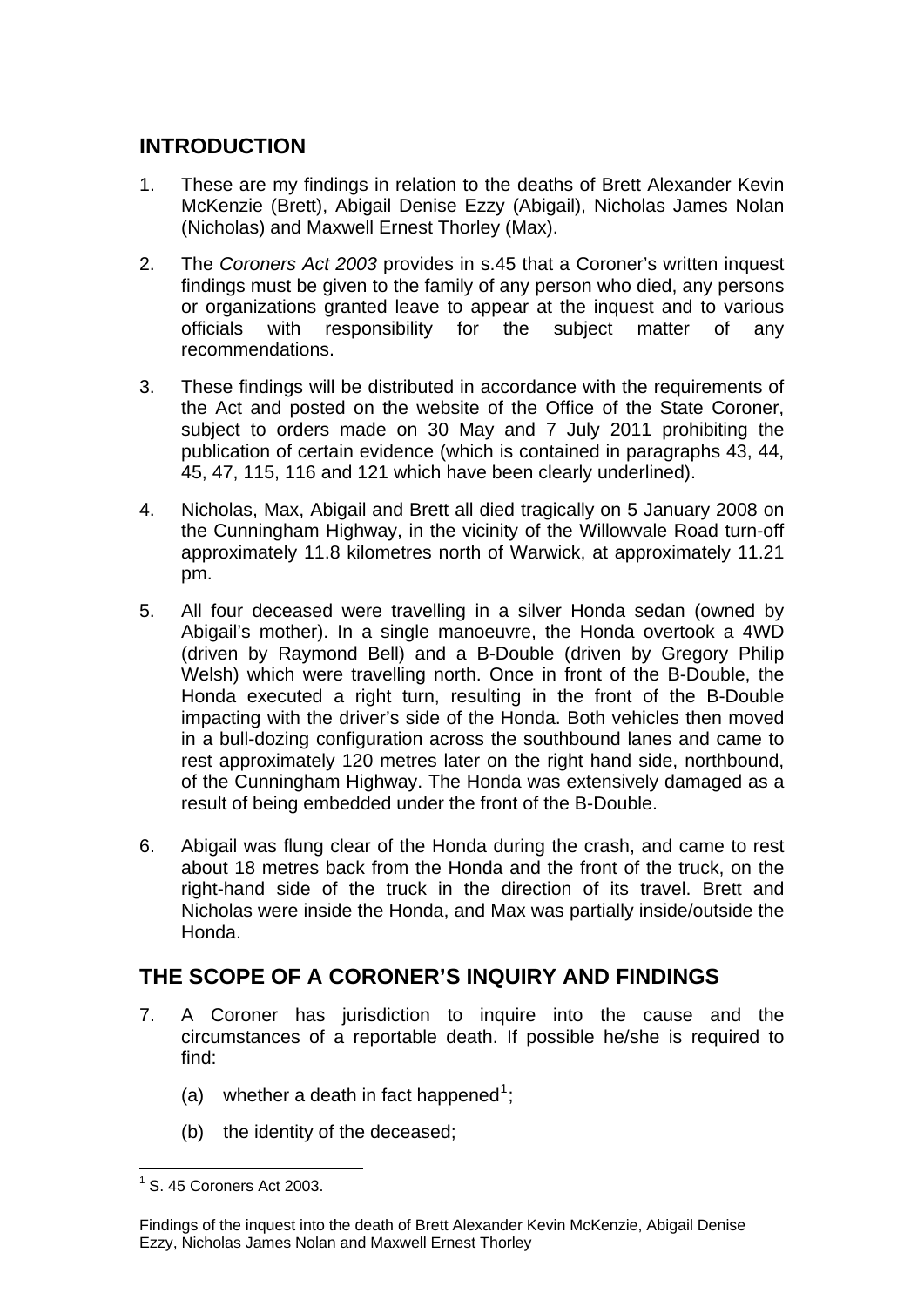- (c) when, where and how the death occurred; and
- (d) what caused the person to die<sup>[2](#page-3-0)</sup>.
- 8. There has been considerable litigation concerning the extent of a Coroner's jurisdiction to inquire into the circumstances of a death. The authorities clearly establish that the scope of an inquest goes beyond merely establishing the medical cause of death.
- 9. An inquest is not a trial between opposing parties but an inquiry into the death. In a leading English case it was described in this way:- *"It is an inquisitorial process, a process of investigation quite unlike a criminal trial where the prosecutor accuses and the accused defends… The function of an inquest is to seek out and record as many of the facts concerning the death as the public interest requires.*"<sup>[3](#page-3-1)</sup>
- 10. The focus is, therefore, on discovering what happened, not on ascribing guilt, attributing blame or apportioning liability. The purpose is to inform the family and the public of how the death occurred with a view to reducing the likelihood of similar deaths. As a result, the Act authorises a Coroner to make preventive recommendations concerning public health or safety, the administration of justice or ways to prevent deaths from happening in similar circumstances in the future.<sup>[4](#page-3-2)</sup> However, a Coroner must not include in the findings or recommendations, statements that a person is or may be guilty of an offence or is or may be civilly liable for something.<sup>[5](#page-3-3)</sup>
- 11. In this inquest, the issues investigated were:
	- (a) The standard matters in s.45 (2) of the Coroners Act 2003 (as referred to in paragraph seven (7) above);
	- (b) The identity of the driver of the Honda sedan at the time of the incident; and
	- (c) The quality, thoroughness and impartiality of the original police investigation, including the availability of resources to investigating officers.

## **THE ADMISSIBILITY OF EVIDENCE AND THE STANDARD OF PROOF**

12. A Coroner's court is not bound by the rules of evidence. Indeed, the Act provides that the court *"may inform itself in any way it considers appropriate."[6](#page-3-4)* That does not mean that any and every piece of information, however unreliable, will be admitted into evidence and acted upon. However, it does give a Coroner greater scope to receive information that may not be admissible in other proceedings, and to have regard to its origin or source when determining what weight should be

 $\overline{a^2}$  S. 45 (2) of the Coroners Act 2003

<span id="page-3-1"></span><span id="page-3-0"></span><sup>3</sup> *R v South London Coroner; ex parte Thompson* (1982) 126 S.J. 625

<span id="page-3-2"></span><sup>4</sup> Section 46 of the Act

<span id="page-3-3"></span> $5$  Sections 45(5) and 46(3) of the Act

<span id="page-3-4"></span><sup>6</sup> Section 37 of the Act

Findings of the inquest into the death of Brett Alexander Kevin McKenzie, Abigail Denise Ezzy, Nicholas James Nolan and Maxwell Ernest Thorley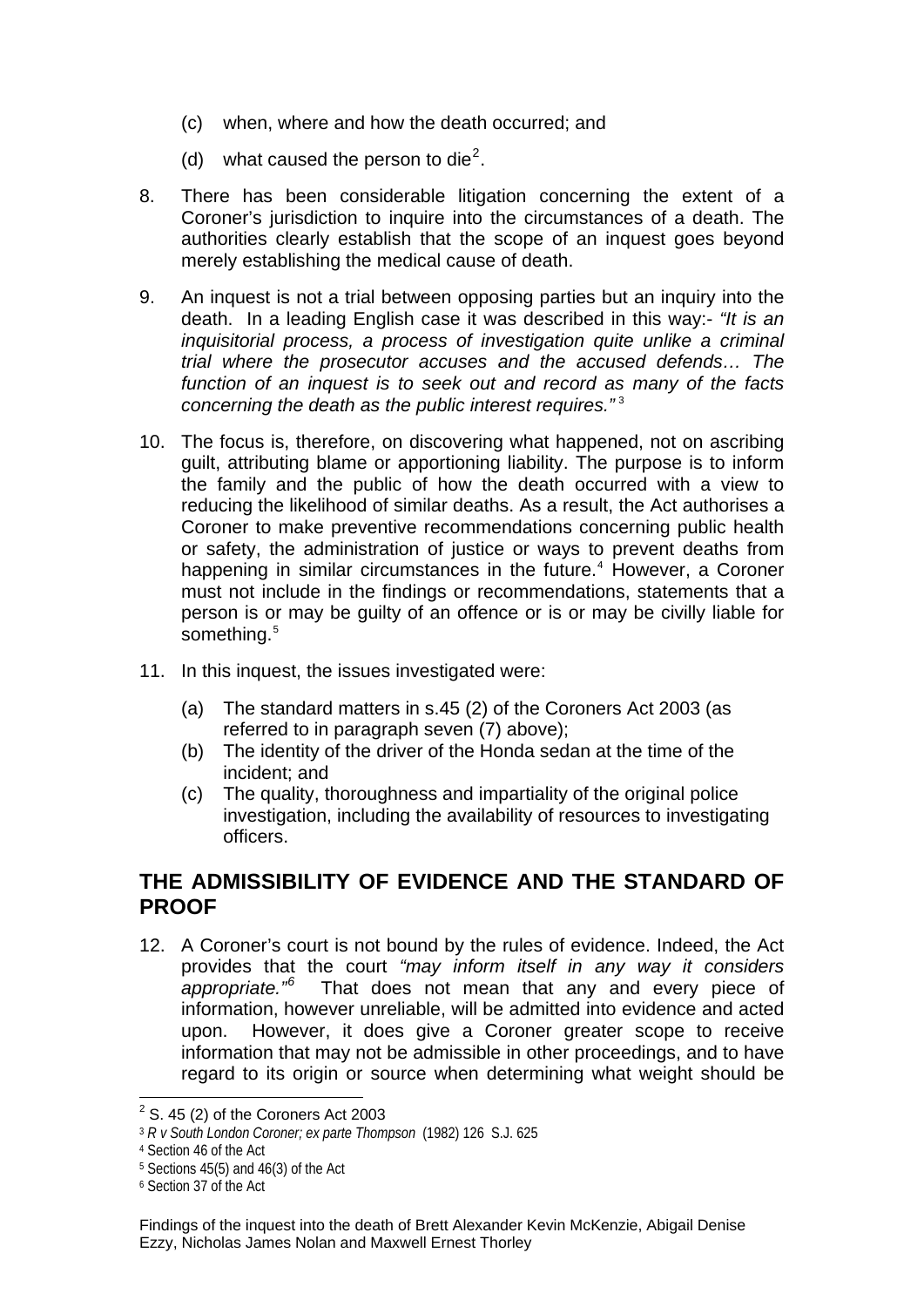given to it. This flexibility is because an inquest is a fact-finding exercise.<sup>7</sup>

- 13. A Coroner should apply the civil standard of proof, namely the balance of probabilities but the approach referred to as the *Briginshaw* sliding scale applies.<sup>[8](#page-4-0)</sup> This means that the more significant the issue to be determined; or the more serious an allegation; or the more inherently unlikely an occurrence; then, the clearer and more persuasive the evidence should be, in order for the trier of fact to be sufficiently satisfied that it has been proven to the civil standard. $9$  This is reflected in the current guidelines issued by the State Coroner [10](#page-4-2) which include that "*the gravity of a finding that the death was caused by the actions of a nominated person would mean that a standard approaching the criminal standard should be applied because even though no criminal charge or sanction necessarily flows from such a finding, the seriousness of it and the potential harm to the reputation of that person requires a greater degree of satisfaction before it can be safely made.*"
- 14. This is therefore the standard that should apply in this case to a finding as to who was driving the Honda. It is not the standard, however, which need be applied to other questions requiring findings, such as the standard matters under s.45 (2) *Coroners Act 2003*, or matters relating to the police investigation.
- 15. The Court of Appeal in *Hurley v. Clements & Ors***[11](#page-4-3)** stated as follows: *"… the application of the sliding scale of satisfaction test explained in Briginshaw v Briginshaw does not require a tribunal of fact to treat hypotheses that are reasonably available on the evidence as precluding it from reaching the conclusion that a particular fact is more probable than not."*
- 16. This Court, therefore, rejects the submission of Counsel for the McKenzie family that this court, in finding that any particular person was the driver, would need to be satisfied to the criminal standard of proof beyond a reasonable doubt that such nominated person engaged in conduct amounting to Dangerous Operation of a Vehicle Causing Death.
- 17. A Coroner is also obliged to comply with the rules of natural justice and to act judicially.<sup>[12](#page-4-4)</sup> This means that no findings adverse to the interest of any party may be made without that party first being given a right to be heard in opposition to that finding. As *Annetts v McCann[13](#page-4-5)* makes clear, that includes being given an opportunity to make submissions against findings that might be damaging to the reputation of any individual or organisation.

l <sup>7</sup> *R v South London Coroner; ex parte Thompson* per Lord Lane CJ, (1982) 126 S.J. 625

<span id="page-4-0"></span><sup>&</sup>lt;sup>8</sup> Anderson v Blashki [1993] 2 VR 89 at 96 per Gobbo J<br><sup>9</sup> Briginshaw v Briginshaw (1938) 60 CLR 336 at 361 per Sir Owen Dixon J

<span id="page-4-4"></span>

<span id="page-4-3"></span><span id="page-4-2"></span><span id="page-4-1"></span><sup>&</sup>lt;sup>10</sup> Paragraph 8.14 State Coroner's Guidelines published December 2003.<br><sup>11</sup> (2009) QCA 167.<br><sup>12</sup> Hamsworth v. State Coroner (1989) VR 989 and see a useful discussion of the issue in Freckleton I., "Inquest Law" in *The Inquest handbook*, Selby H., Federation Press, 1998 at 13.

<span id="page-4-5"></span><sup>13 (1990) 65</sup> ALJR 167 at 168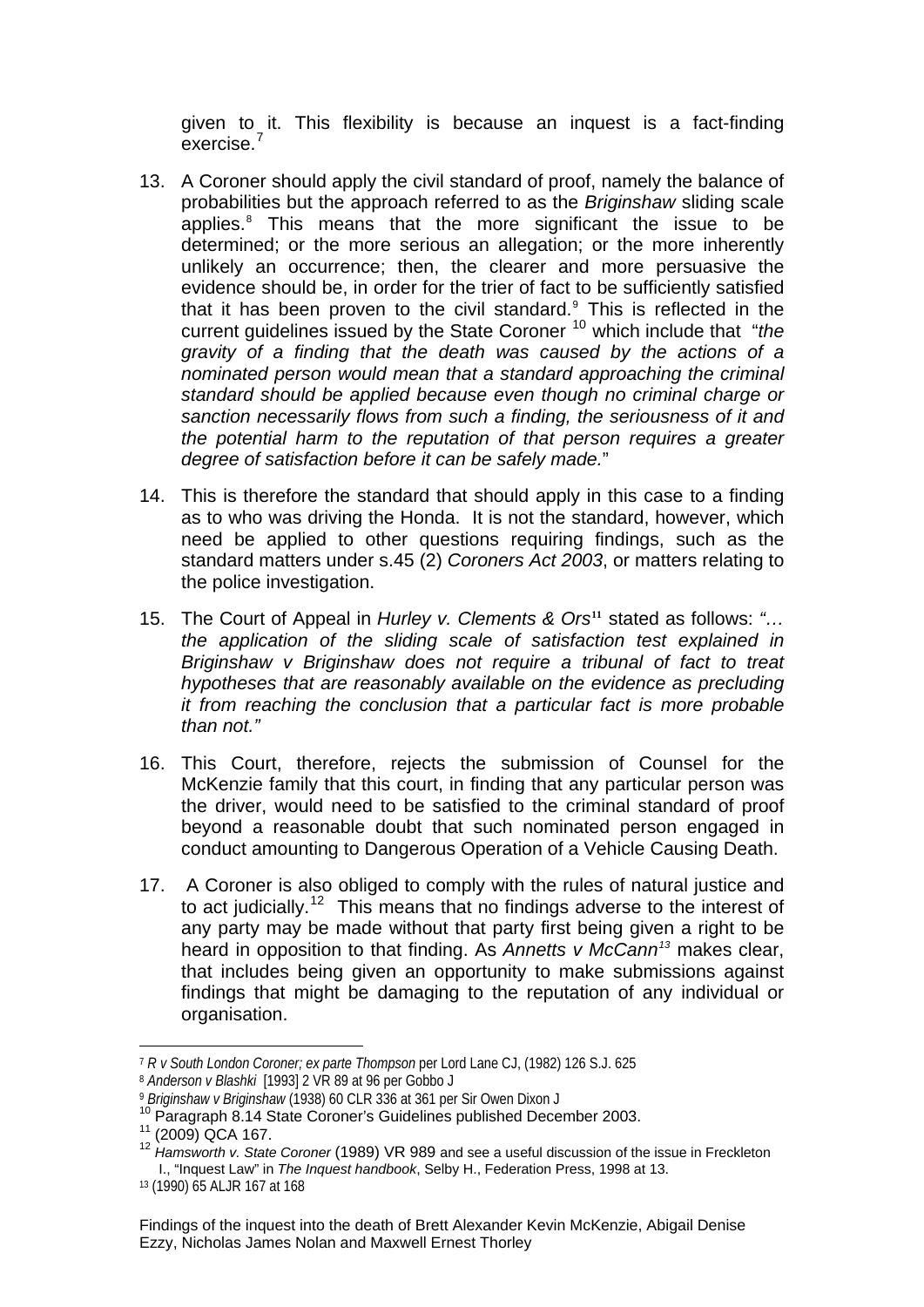## **THE INVESTIGATION**

- 18. Queensland Police Service (QPS), Queensland Fire and Rescue (QFRS) and Queensland Ambulance Service (QAS) personnel attended the scene. QFRS personnel moved the B-Double off the Honda by crane and then removed the roof and steering wheel by hand from the Honda in order to remove the three young men from the Honda.
- 19. QPS commenced an investigation. Sergeant Mark Meehan, an experienced forensic crash investigator, took principal carriage of the investigation. Statements were obtained from a number of eye-witnesses<sup>[14](#page-5-0)</sup> including Mr. Welsh, the truck driver. A check of Mr. Welsh's driving requirements, including his logbook, confirmed compliance. Mr. Welsh was also breath-tested and the result was negative. Given that he was not exhibiting any indicia of intoxication or drug use; and in accordance with QPS policy, there was no requirement and he was not requested, to provide a blood sample.
- 20. Scenes of Crime Officer Constable Canning assisted with evidence gathering and took photographs,<sup>[15](#page-5-1)</sup> including photos of the positions of bodies in the car and the extraction process. Emergency services personnel and police officers also made observations of the positions in the car of the bodies of the three young men.
- 21. The police located a number of items, including a blue cooler bag in the Honda front passenger footwell. It contained a bottle of wine and a number of broken vodka cruiser bottles. At least seven (7) crushed cans of rum and cola were also found in the Honda, as well as Nicholas' red nokia mobile phone. Abigail's purse was located in the front passenger area of the Honda and a red Sony Ericsson mobile telephone, which was turned on, was located on the ground about 2 metres south of Abigail.<sup>[16](#page-5-2)</sup> This telephone was handed to Constable Hauff who did not treat it as evidence because the matter was not the subject of a criminal investigation<sup>[17](#page-5-3)</sup> and because it was intended that any personal items would be returned to the family of the owner. (Unfortunately, a QPS inventory document only included property located on the bodies and so there is no mention of the red Sony Ericsson mobile. Neither did Constable Hauff keep any notes of who owned that phone or which items were returned to family or what subsequently happened to them).
- 22. The four young persons were then removed from the scene and police personnel proceeded with the identification process and undertook the process of delivering death messages to each of their families.

<sup>&</sup>lt;sup>1414</sup>Trevor Edward Graham; Ronald Raymond Bell; Christine Pamela Bell<br><sup>15</sup> Exhibit E2.

<span id="page-5-1"></span><span id="page-5-0"></span> $15$  Exhibit E2.<br> $16$  Exhibit C6, Statement of Senior Constable Cremasco.

<span id="page-5-3"></span><span id="page-5-2"></span> $17$  Fxhibit C<sub>12</sub>.1.

Findings of the inquest into the death of Brett Alexander Kevin McKenzie, Abigail Denise Ezzy, Nicholas James Nolan and Maxwell Ernest Thorley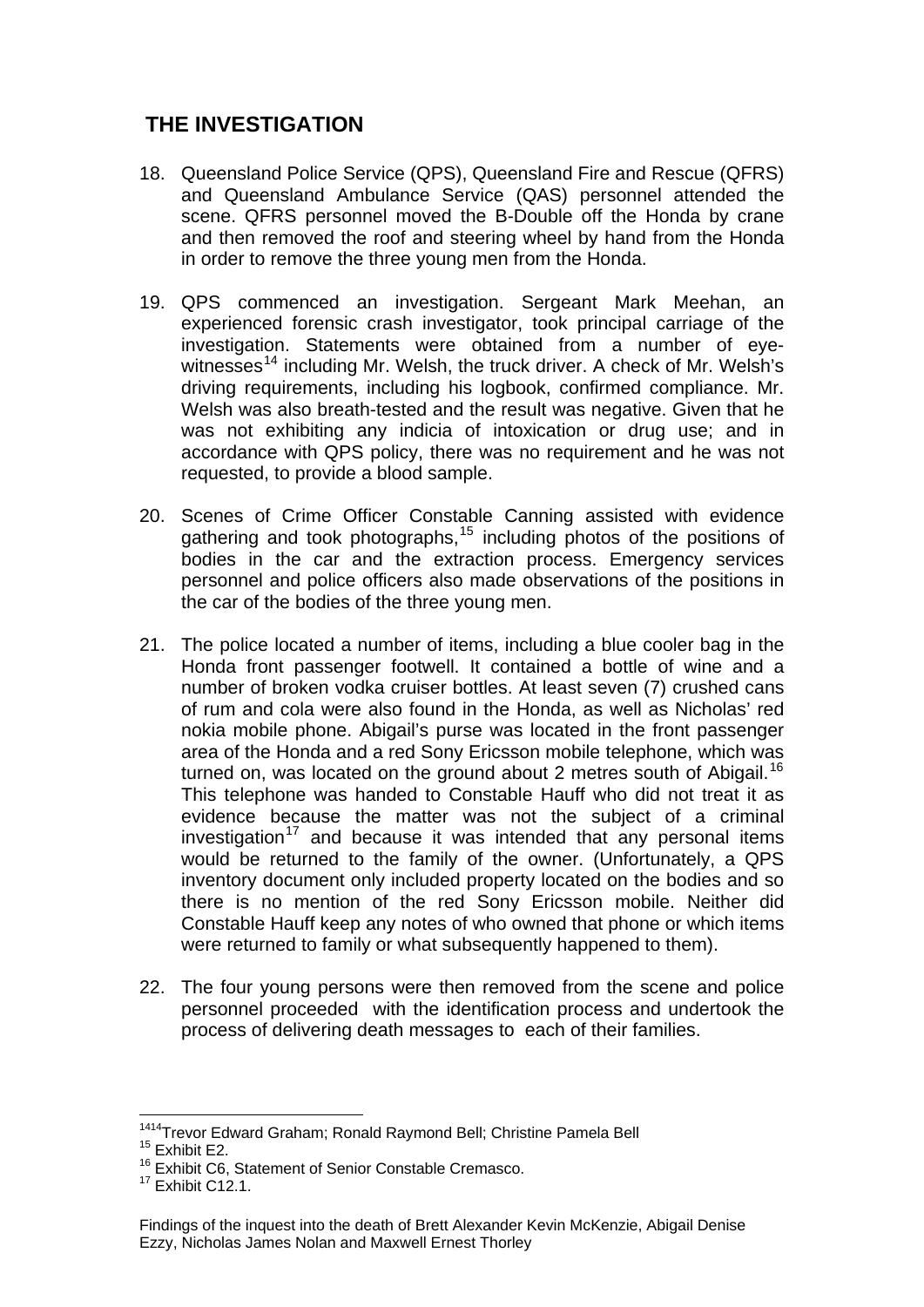- 23. QPS personnel made requisite markings and measurements, from which diagrams and plans were prepared. Mechanical inspections of each of the two vehicles were undertaken<sup>[18](#page-6-0)</sup>, indicating no mechanical defects with either vehicle that would have contributed to the collision<sup>[19](#page-6-1)</sup>.
- 24. Autopsy examinations were conducted on all four persons, by Dr. Blair Koppen, on  $7<sup>th</sup>$  January 2008, including the taking of blood and urine samples for subsequent toxicological testing.
- 25. Dr. Koppen concluded that their respective causes of death were:
	- (a) Abigail a right occipital base of skull fracture with subarachnoid haemorrhage, ruptured spleen, liver, duodenum and haemoperitoneum, due to left pulmonary contusion and bilateral haemotherax, due to a motor vehicle collision $^{20}$  $^{20}$  $^{20}$ :
	- (b) Nicholas bilateral haemotherax, pulmonary contusions, left occipital skull fracture and sub-arachnoid haemorrhage, ruptured liver, haemoperitoneum, due to a motor vehicle accident<sup>[21](#page-6-3)</sup>;
	- (c) Max comminuted skull fractures, cerebral contusions, ruptured spleen, rupture left hemi-diaphragm, haemoperitoneum, right basal pulmonary contusion, right upper flail segment, bilateral haemothorax, due to a motor vehicle accident<sup>[22](#page-6-4)</sup>; and
	- (d) Brett fracture right parietal and base of skull, right cerebral contusion, ruptured spleen, kidneys and liver, haemoperitaneum, bilateral pulmonary lacerations and bilateral haemothorax, due to a motor vehicle accident.<sup>[23](#page-6-5)</sup>
- 26. Toxicological testing indicated the following blood alcohol concentrations:
	- $\bullet$  Abigail Nil:
	- $\bullet$  Nicholas 0.065%;
	- Max  $-0.224\%$ ; and
	- $\bullet$  Brett  $-0.129\%$ .

Drug screening produced negative results for all four deceased.

- 27. Between 6 January 2008 and 3 March 2008, a number of conversations/meetings occurred between the investigating police and the McKenzie family. Sergeant Meehan told the McKenzie family that he had formed the opinion that Brett was driving the Honda at the time of the accident.
- 28. On 3 March 2008, at the request of the McKenzie family, Sergeant Meehan forwarded to the Officer in Charge of the Forensic Crash Unit, Brisbane, a request for an opinion as to who was the driver of the Honda

<span id="page-6-0"></span> $18$  11<sup>th</sup> January 2008.

<span id="page-6-1"></span> $19$  ExhibitB1 and B2.

<span id="page-6-2"></span> $20$  Exhibit A3.1.

<span id="page-6-3"></span> $21$  Exhibit A1.1.

<span id="page-6-4"></span> $22$  Exhibit A2.1.

<span id="page-6-5"></span> $^{23}$  Exhibit A4.1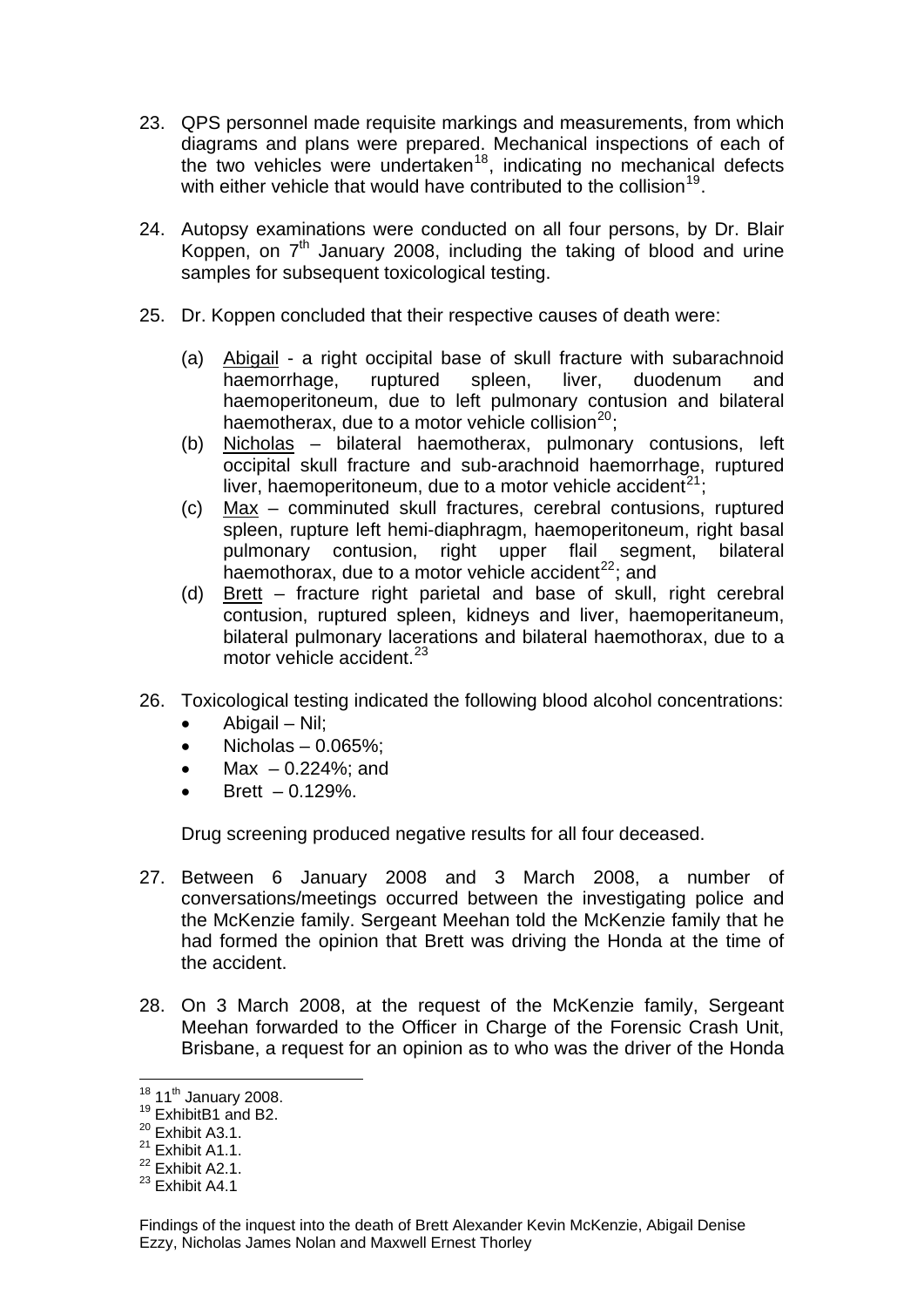and where the passengers were located at the time of the incident. $24$  (He included photographs, a scale drawing, his own opinion, the opinion of the McKenzies that Abigail was driving and advised that witness statements could be accessed via QPrime).

- 29. In response, on 17 April 2008, Senior Constable Hans Boon provided a short five  $(5)$  paragraph report,<sup>[25](#page-7-0)</sup> indicating that it would be unsafe to assert the identity of the driver without examinations of the cause of the collision, the dynamics of both vehicles, the dynamics of the occupants, and the occupants' injuries. He opined that in order to assert with any confidence that, because Brett's feet were located in the driver's seat position, Brett was the driver; these additional examinations should be undertaken, including opinions from pathologists who might be able to assist in determining driver identity.
- 30. Subsequently, on 28 April 2008, Sergeant Meehan attended upon Dr. Koppen to discuss the issue of the injuries of the four deceased. No statement was taken from Dr. Koppen, although a report of Sergeant Meehan's conversation with Dr. Koppen was included in Sergeant Meehan's investigation report.
- 31. On 8 May 2008, Sergeant Meehan provided his report to the OIC, Warwick.<sup>[26](#page-7-1)</sup> (A written list of the attachments enclosed with the report did not include mention of the report from Boon).
- 32. On the same day, Sergeant Meehan sent photographs and a description of the accident to the District Officer<sup>[27](#page-7-2)</sup>. The photographs included a photo of the driver's side fuel tank and tyre of the B-Double embedded in the seating compartment of the Honda and the left leg of Brett near the front of the tank<sup>[28](#page-7-3)</sup>; and a photo of Brett's right foot under a blue purse in the driver's compartment of the Honda<sup>[29](#page-7-4)</sup>.
- 33. The report also included information about conditions of the scene as they existed at the time of the accident. For example, the speed limit had changed from 100 km/h to 80 km/h just prior to the accident scene. The road had a slight downhill gradient,  $30$  one lane travelling north (the direction of travel of the B-double truck) and two lanes travelling south. There was no overhead lighting.<sup>[31](#page-7-6)</sup> The intersection with Willowvale Road became visible at 110 metres before the intersection, due to a slight crest before the intersection. $32$  The north and south-bound lanes at the

l  $24$  Exhibit B3.

<span id="page-7-0"></span> $25$  Exhibit B4.

<span id="page-7-1"></span> $26$  Exhibit B5.

<span id="page-7-2"></span> $27$  Exhibit B6.

<span id="page-7-3"></span><sup>28</sup> Exhibit E2.42

<span id="page-7-4"></span><sup>29</sup> Exhibit E2.40

<span id="page-7-5"></span><sup>&</sup>lt;sup>30</sup> See the report of Dr Casey (exhibit B13) at page eight and police photographs 33 and 35  $31$  See the report of Jon Henry (exhibit F1) at page 13, point 7<br><sup>32</sup> See the report of Jon Henry (exhibit F1) at page 13, poin

<span id="page-7-6"></span>

<span id="page-7-7"></span>

Findings of the inquest into the death of Brett Alexander Kevin McKenzie, Abigail Denise Ezzy, Nicholas James Nolan and Maxwell Ernest Thorley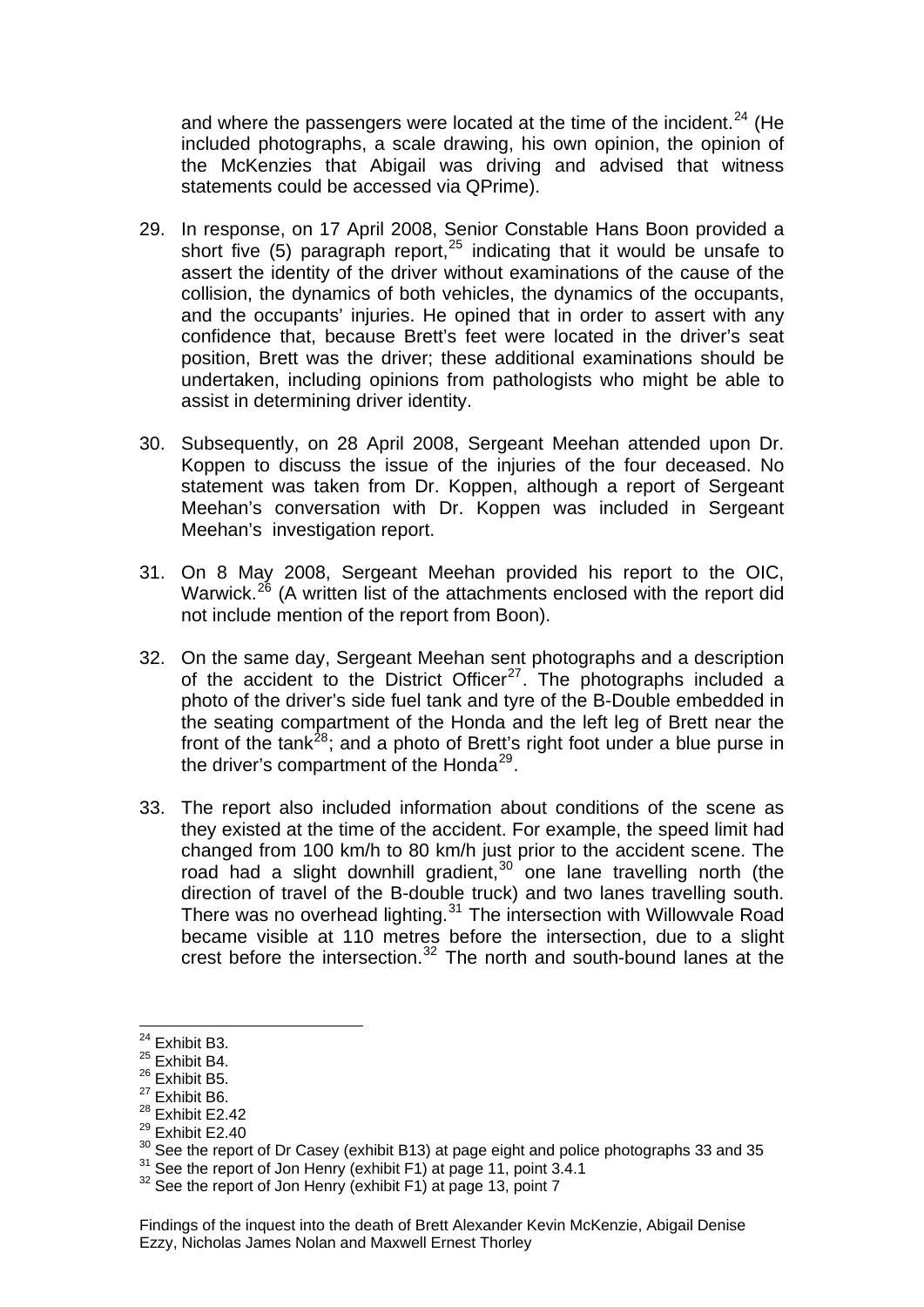point of the incident were divided by a double white line. $33$  The two south-bound lanes were separated by a dotted white line.

- 34. The road was dry, free of potholes or other patching, and well sealed with good road markings. The area of Warwick experienced heavy rain in the twenty-four hours prior to the incident, but the rain had stopped at 5am on 5 January 2008 and no further rain fell through to the time of the incident. There was no evidence of any flooding in or around the area that contributed to the incident. The shoulders of the highway, however, were still wet from the earlier rain.<sup>[34](#page-8-0)</sup>
- 35. On 27 May 2008, the Officer in Charge, Warwick Prosecutions, forwarded the completed coronial file (including statements obtained from forensic investigators) to Magistrate Thacker.
- 36. On 27 June, 2008, Messrs. Gudkovs Power Osborne, Solicitors for the McKenzie family, requested that an inquest be held.
- 37. On 19 August 2008, Magistrate Thacker made requisite findings and ruled that no inquest would be held. Messrs. Gudkovs Power Osborne were advised by letter on 20 August 2008.
- 38. On 1 September 2008, Brett's father (joined by Nicholas' next of kin) applied to the State Coroner seeking an inquest. His reasons in support included allegations of unintentional bias by Sergeant Meehan, criticisms of Sergeant Meehan in not obtaining information referred to in Senior Constable Boon's report or a written report from Dr. Koppen, as well as the failure to present to the Coroner certain evidence of Mrs. McKenzie (*"that ..Ezzy was driving the vehicle when it commenced the drive during which the accident occurred)* and the failure to drug-test Mr. Welsh. No fresh evidence, however, was provided with the application which was not granted at that stage.
- 39. Subsequently, on 9 July 2010, Gilshenan and Luton, Solicitors on behalf of the McKenzie family, provided further evidence<sup>[35](#page-8-1)</sup> under cover of correspondence to the Office of the State Coroner. Such evidence included a mechanical engineering report by Dr. Duncan B. Gilmore of Gilmore Engineers dated 30 June 2010,<sup>[36](#page-8-2)</sup> a second statement of Brett's mother Peta McKenzie dated 2 July 2010,<sup>[37](#page-8-3)</sup> and a statement of Leah Reeves (a console operator at the BP service station, Warwick on the night of the accident), dated 6 July 2010.<sup>[38](#page-8-4)</sup> Gilshenen and Luton submitted that such evidence suggested that Brett was not the driver of the Honda.

 $33$  See the report of Jon Henry (exhibit F1) at page seven  $34$  Exhibits C6 and C17.

<span id="page-8-1"></span><span id="page-8-0"></span><sup>&</sup>lt;sup>35</sup> Exhibit A6.1

<span id="page-8-2"></span><sup>&</sup>lt;sup>36</sup> Exhibits B9.

<span id="page-8-3"></span><sup>&</sup>lt;sup>37</sup> Exhibit C14.1.

<span id="page-8-4"></span><sup>&</sup>lt;sup>38</sup> Exhibit C16.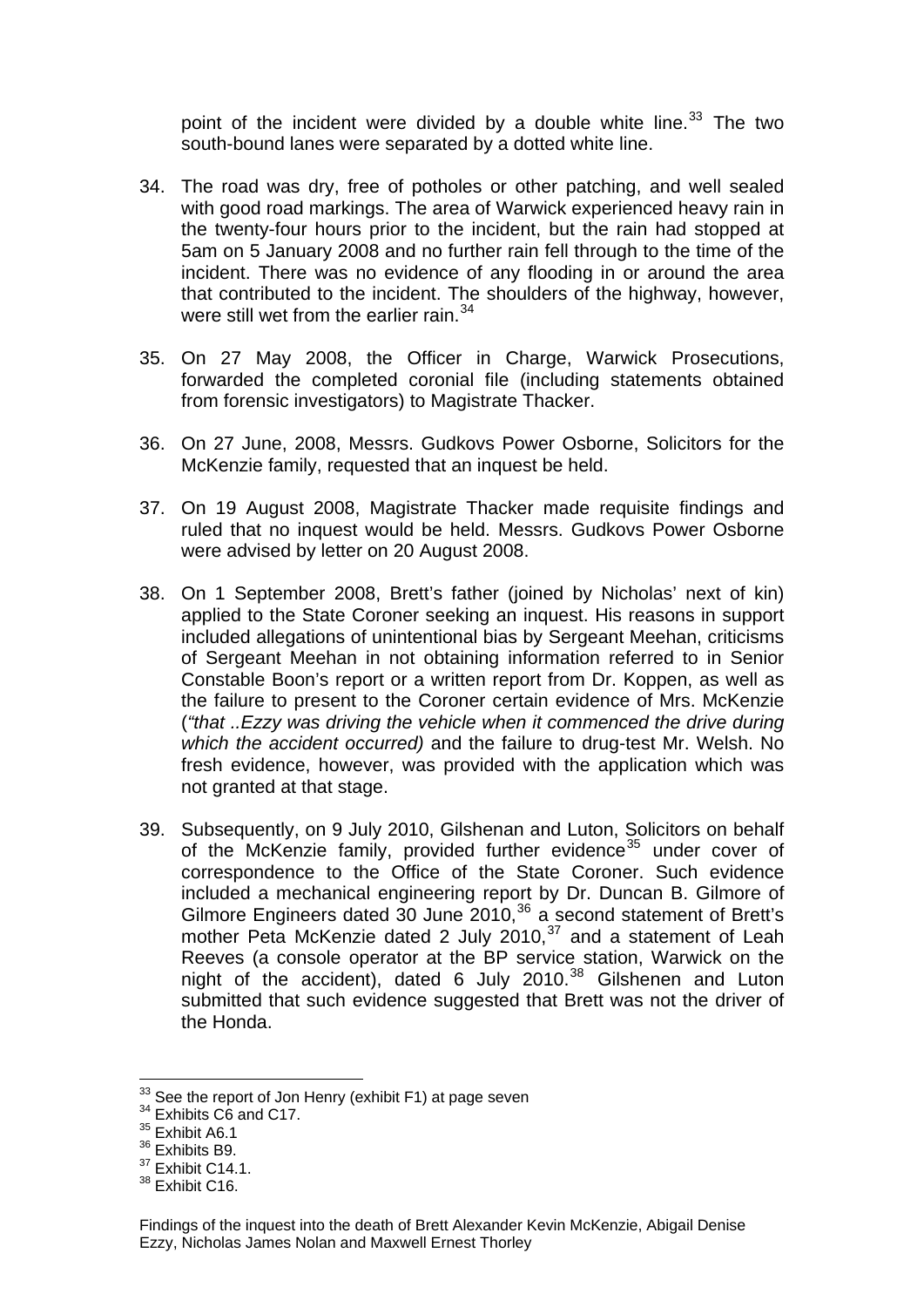- 40. The statement of Peta McKenzie included references to alleged conversations with Sergeant Curtin, Constable Prendergast, Sergeant Meehan, Mark Sullivan (QFRS)<sup>[39](#page-9-0)</sup>, Leah Reeves, Ron Christie (QFRS)<sup>[40](#page-9-1)</sup> and Kevin Wendt  $(QFRS)<sup>41</sup>$  $(QFRS)<sup>41</sup>$  $(QFRS)<sup>41</sup>$  all of which allegedly took place prior to Peta McKenzie's first statement dated 23 September 2008).<sup>[42](#page-9-3)</sup> The correspondence further criticised Sergeant Meehan for communicating to Abigail's father, the day after the accident, that Brett was the driver. (There is no mention of an assertion by Peta McKenzie that the police indicated to her as early as 6 January 2008, that Abigail was the driver). Repeated reliance was placed on Senior Constable Boon's report and the lack of a statement from Dr. Koppen himself.
- 41. On 17 July 2010, the State Coroner advised that the matter would proceed to inquest.

# **THE INQUEST**

- 42. The inquest opened with a pre-inquest conference (PIC) on 20 February 2011 with further PICs held on 30 May, 7 July and 8 August 2011.
- 43. Paragraph removed subject to non-publication order.
- 44. Paragraph removed subject to non-publication order.
- 45. Paragraph removed subject to non-publication order.
- 46. At the PIC on the 7 July 2011, the court heard an application by Mr. Welsh's solicitors that Mr. Welsh be excused from giving oral evidence at the hearing. This application was contested by the McKenzie and Nolan families.
- 47. The Paragraph removed subject to non-publication order.
- 48. At 3:30pm on 8 July 2011, Mr. Welsh was declared deceased by emergency services personnel after his partner, concerned that he was continuing to sleep, could not find a pulse. An autopsy found significant coronary artery disease with up to 75 percent narrowing of the left anterior descending and right coronary arteries. His heart was massively enlarged (indicating that his body was not coping with the demands of supplying blood to his body). Toxicological analysis confirmed that no acute role was played by toxins, alcohol or drugs in Mr Welsh's death. The cause of death was ischaemic heart disease as a result of coronary atherosclerosis.

 $39$  ExhibitC27.

<span id="page-9-1"></span><span id="page-9-0"></span><sup>40</sup> Exhibit C35.

<span id="page-9-2"></span><sup>41</sup> Exhibit C29.

<span id="page-9-3"></span> $42$  Exhibit C14.

Findings of the inquest into the death of Brett Alexander Kevin McKenzie, Abigail Denise Ezzy, Nicholas James Nolan and Maxwell Ernest Thorley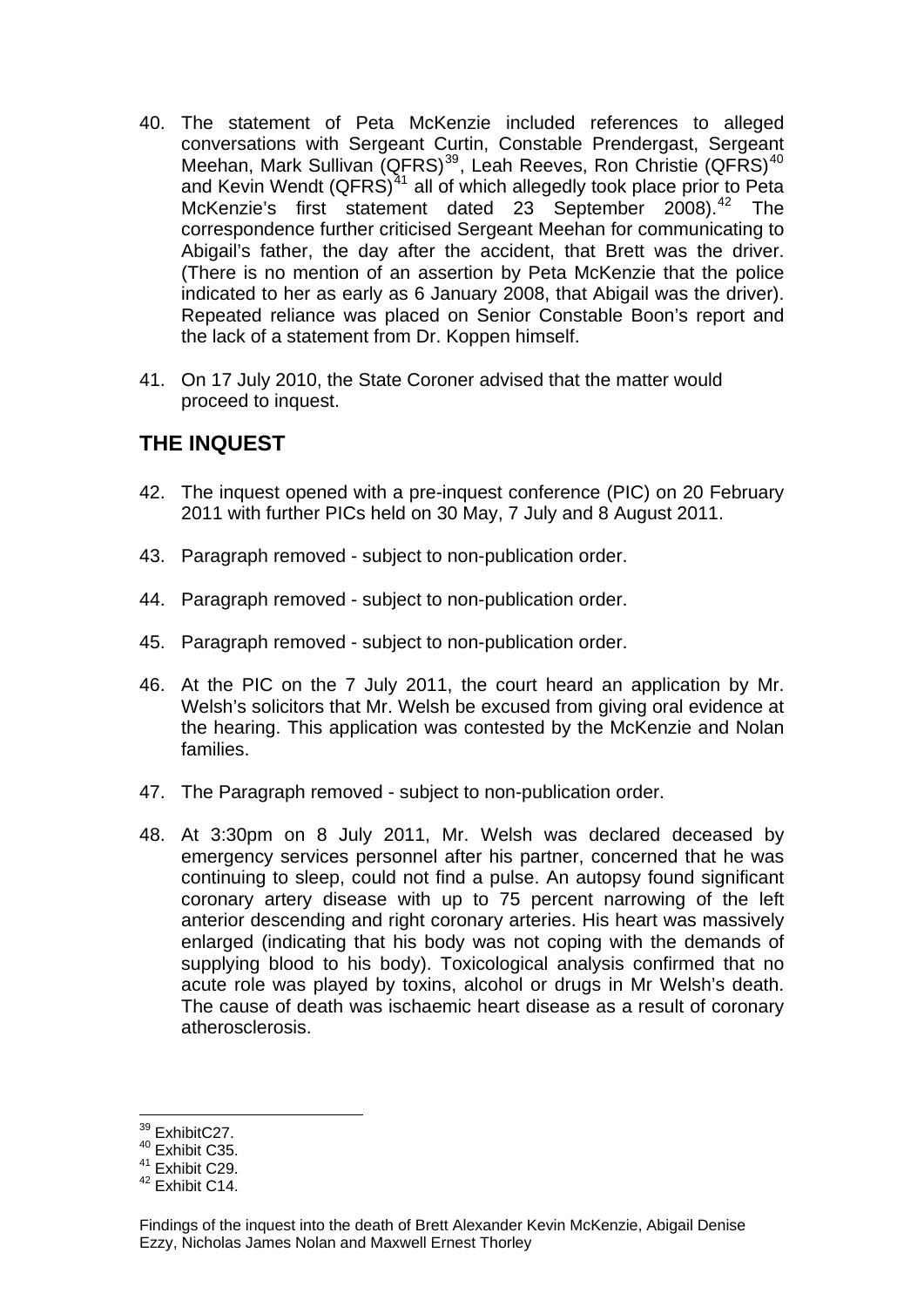- 49. Between then and the commencement of the examination of witnesses, the Office of the State Coroner obtained further statements and information, including supplementary statements from investigating police officers;<sup>[43](#page-10-0)</sup> and expert reports from Dr. Robert Casey (a mechanical engineer at UniQuest Consulting and Research),<sup>[44](#page-10-1)</sup> Professor AJ Ansford<sup>[45](#page-10-2)</sup> (a specialist forensic pathologist), Dr. Koppen (the GMO who performed the autopsies), Dr. Adam Griffin (Deputy Director, Clinical Forensic Medicine Unit Queensland) and Sergeant David Stocker<sup>[46](#page-10-3)</sup> (a Senior Collision Analyst, Forensic Crash Unit, QPS).
- 50. A view of the scene of the accident occurred on Monday 13 February 2012, which involved a number of examinations of the relevant stretch of road, the area where the vehicles came to rest, as well as relevant signage, gradients, road markings and the Willow Vale turnoff area. Two officers from the Department of Transport and Main Roads assisted at the view in pointing out differences in the scene since the accident as contained in a report tendered to the inquest. <sup>[47](#page-10-4)</sup>
- 51. The examination of witnesses commenced in Brisbane on Tuesday 14 February and continued for 5 days with final submissions made on 7 March 2012. Three hundred and thirty six (336) exhibits were admitted into evidence, including police notebook statements,  $48$  the QPS Forensic register,<sup>[49](#page-10-6)</sup> and further photographs of the Honda and the truck at the scene;<sup>[50](#page-10-7)</sup> and 28 witnesses were examined. <sup>[51](#page-10-8)</sup>
- 52. After the commencement of the examination of witnesses, Counsel for the McKenzies indicated that his instructing solicitors Messrs. Creevey Russell, had possession of certain documents/statements of witnesses obtained as a result of the McKenzie's own investigation into the matter, which had not previously been disclosed. The documents were:
	- (a) Handwritten notes of Mrs. McKenzie, her daughter and her sister,  $52$ commencing with an entry on 21 February 2008;
	- (b) a statutory declaration of Leah Reeves signed 15 February 2010 and provided to Gilshenen and Luton, solicitors;<sup>[53](#page-10-10)</sup>
	- (c) an unsigned statement of Leah Reeves provided to RACQ Insurance on 9 August 2011.<sup>[54](#page-10-11)</sup>
	- (d) a statutory declaration of Samuel Dight signed 14 February 2012;<sup>[55](#page-10-10)</sup> and

<sup>,</sup> 43 Exhibits C5.1, C6.1, C7.1, C4.1, C12.1, C13.1, C15.1, C17.1, C23.1.

<span id="page-10-1"></span><span id="page-10-0"></span><sup>&</sup>lt;sup>44</sup> Exhibits B13 and B13.1

<span id="page-10-2"></span> $45$  Exhibits B12 and B14.

<span id="page-10-3"></span><sup>&</sup>lt;sup>46</sup> Exhibit B16.

<span id="page-10-4"></span><sup>&</sup>lt;sup>47</sup> Exhibit F6.

<sup>48</sup> Exhibits C4.2, C12.2, C12.3, C40.1.

<span id="page-10-6"></span><span id="page-10-5"></span><sup>49</sup> C23.2.

<span id="page-10-7"></span><sup>50</sup> Exhibit E4, E5, E6 and E7.

<span id="page-10-8"></span><sup>51</sup> Exhibit A7.

<span id="page-10-9"></span><sup>52</sup> Admitted as Exhibit C14.2.

<span id="page-10-10"></span><sup>53</sup> Admitted as Exhibit C16.1.

<span id="page-10-11"></span><sup>54</sup> Admitted as Exhibit C16.2.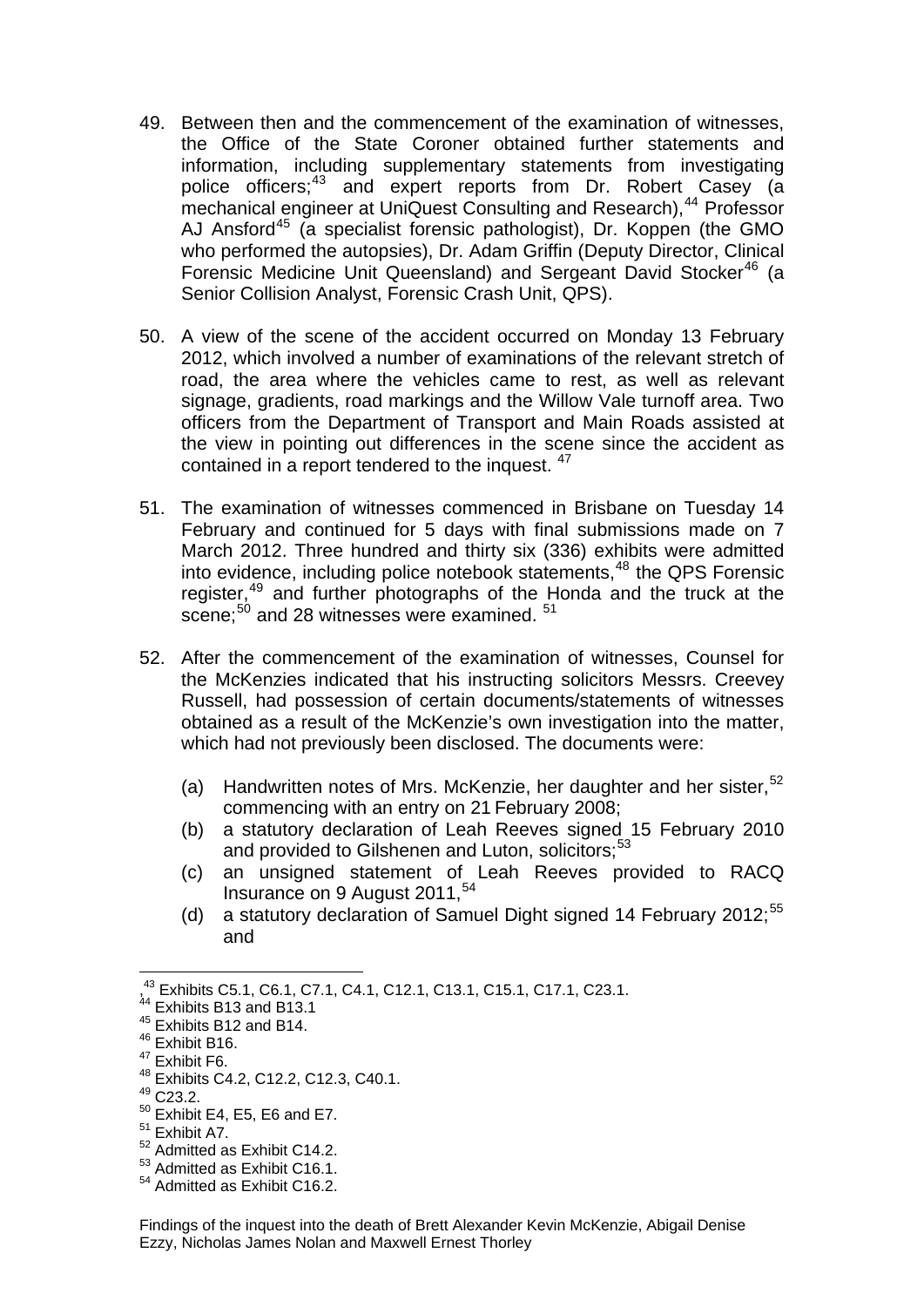- (e) an undated statement of David Eric Moore, which Ms. Reeves had asked him to prepare in the week commencing 6 February 2012.<sup>[56](#page-11-0)</sup>
- 53. Consequently, those documents were admitted into evidence, David Eric Moore was added to the witness list and called to give evidence and the Court made a requirement, pursuant to s.16 (2) of the Coroners Act, that Mr. Peter and Mrs. Peta McKenzie provide to the Court, forthwith, any other documents in their possession containing any version of the events prior, or relating to, the accident, as obtained by them from any witness on the witness list. Messrs. Creevey Russell undertook a search of their file and no further documents were produced.

## **THE EVIDENCE AS TO WHO WAS DRIVING**

- 54. Evidence in relation to who was driving the silver Honda Civic at the time of the incident comes from eight (8) sources:
	- A. Evidence as to the movements/driving of the four young persons earlier on 5 January 2008;
	- B. Evidence of independent eye-witnesses;
	- C. Evidence of Mr. Welsh;
	- D. Evidence of the experience and mode of driving of Abigail and Brett;
	- E. Evidence as to body positions;
	- F. Forensic Crash Investigation evidence;
	- G. Medical evidence; and
	- H. Mechanical evidence.

## **A. Evidence as to the movements/driving of the four young persons earlier on 5 January 2008**

- 55. The evidence of Samuel Dight, Susan Bontoft, Scott David Ellis and Peta McKenzie indicates that the relevant movements of Brett, Abigail, Nicholas and Max on Saturday 5 January 2008 were as follows:
	- 1:00pm-4:00pm Brett, Samuel Dight and Abigail travelled around Warwick, looking at flood waters. 2:00 pm Max arrived at the Yangan Hotel, and consumed alcohol. 5:00pm-6:00pm Abigail dropped Samuel Dight in her Honda Civic to his girlfriend's home, returned to the McKenzie home with Brett, returned to collect Samuel Dight and Samuel's girlfriend and Abigail drove to the Yangan hotel and dropped Brett off. Nicholas arrived at the Yangan hotel at about the same

time. Both Brett and Nicholas consumed

1 55 Admitted as Exhibit C8.1.

<span id="page-11-0"></span><sup>56</sup> Admitted as Exhibit C43.

Findings of the inquest into the death of Brett Alexander Kevin McKenzie, Abigail Denise Ezzy, Nicholas James Nolan and Maxwell Ernest Thorley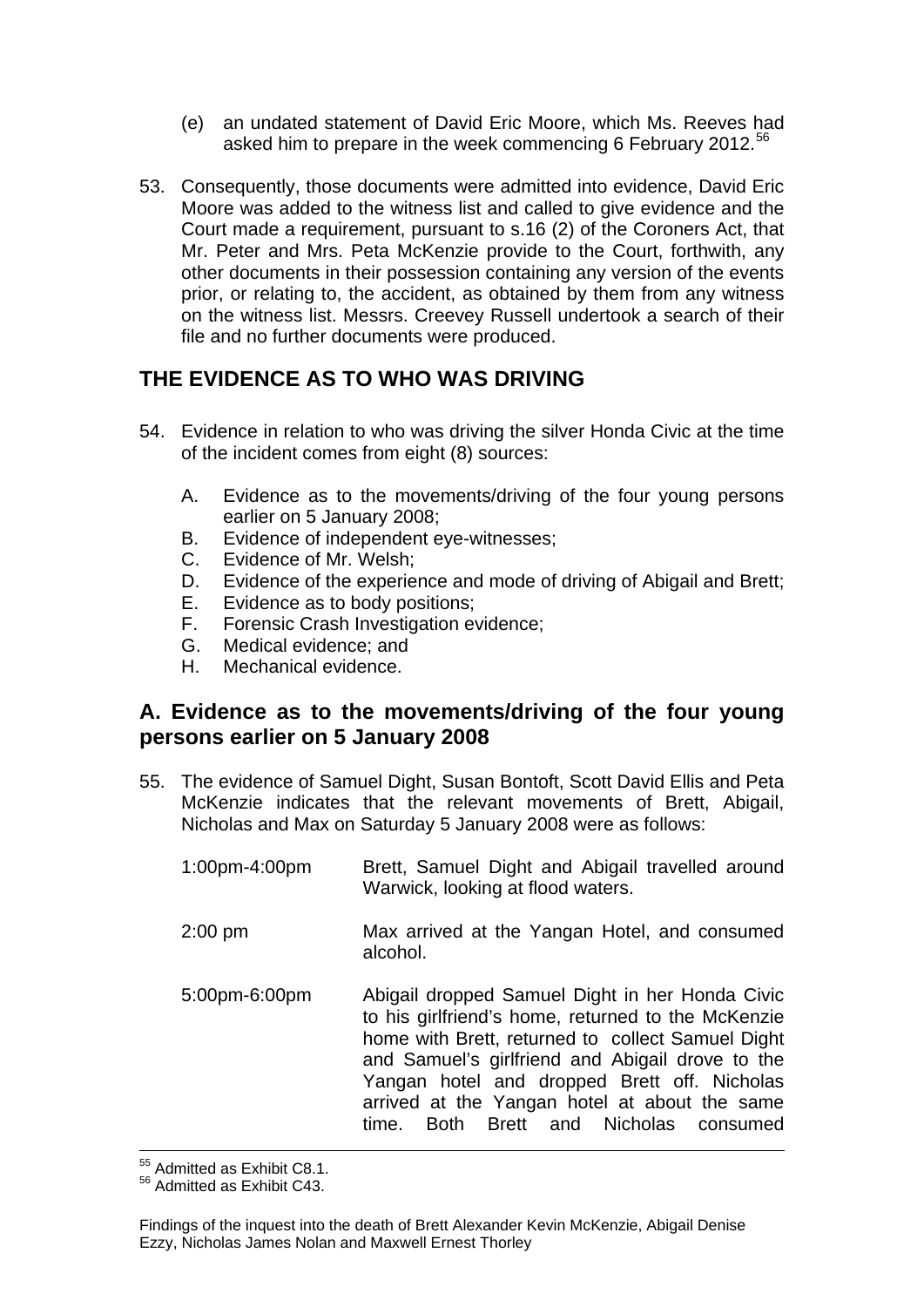alcohol.[57](#page-12-0) Abigail drove Samuel and his girlfriend back to the latter's residence where she stayed for some time.

- 7:30pm Ms Bontoft arrived at the Yangan Hotel and observed Brett, Max and Nicholas consuming alcohol (although she did not consider them to be drunk).
- 8:45pm-10:40pm Between 8:45pm (Peta McKenzie's evidence) and 10:00pm (Samuel Dight's evidence), Abigail drove with Samuel and his girlfriend to the McKenzie home, the Yangan hotel to collect Brett, back to Samuel's girlfriend's residence and then drove back to the McKenzie home with Brett.
- 9:50pm-10:40pm Ms Bontoft drove Nicholas and Max from the Yangan Hotel to the McKenzie home to get a lift with Brett and Abigail to a second party. On the way, Ms Bontoft heard discussions by Nicholas (on the phone to Brett), that travel to the second party would have to be via the Bacon Factory and the Eight Mile due to local flooding. (The Eight Mile is the intersection between the New England Highway and the Cunninghham Highway, approximately eight miles out of Warwick).
- 10:45pm-10:50pm Nicholas, Max, Brett and Abigail left the McKenzie home for the second party in Abigail's Honda Civic.

 The evidence of Samuel Dight, Susan Bontoft and Peta McKenzie is that the intention was for Abigail to be the designated driver until arrival at the second party where she would only then commence consuming alcohol and would stay overnight.

#### **The evidence of Susan Bontoft**

56. Ms. Bontoft stated to police[58](#page-12-1)that as she left Brett McKenzie's home, she saw the four young people getting into a silver sedan, and did not see them again. This differs to her oral evidence in which she said that she saw Abigail and Brett in front of the car, in front of the headlights and did not see either of them getting into or near getting into the car, or heading towards one side or the other. Later in her oral evidence, however, she said that she had seen Abigail more towards the driver's side (although not occupying a particular position inside the Honda). Whilst it is clear on the evidence that Ms. Bontoft, after making her statement to police, spoke with Peta McKenzie at a party (about what

l <sup>57</sup> Exhibit C9, Statement of Scott David Ellis.

<span id="page-12-1"></span><span id="page-12-0"></span> $58$  Exhibit C.3.

Findings of the inquest into the death of Brett Alexander Kevin McKenzie, Abigail Denise Ezzy, Nicholas James Nolan and Maxwell Ernest Thorley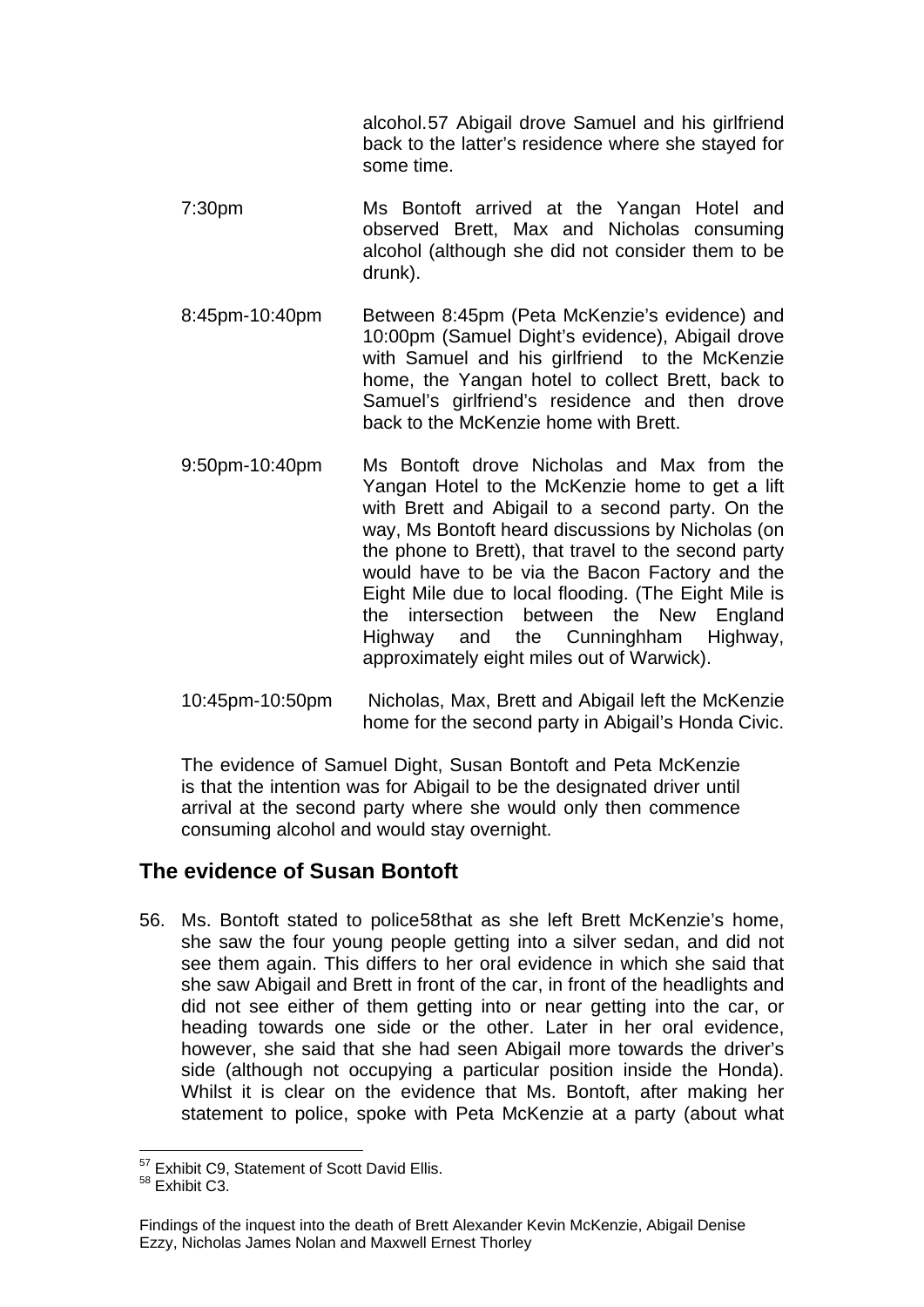Ms. Bontoft had seen) Ms. Bontoft denied that her evidence was affected by that conversation.

57. Nonetheless, on any version, Ms. Bontoft did not see who was driving the Honda as it left the McKenzie residence. In any event, due to the inconsistencies between her statement and her oral evidence and within her oral evidence, little reliance can be placed on Ms. Bontoft's recollection alone on the issue of seating positions in the Honda.

## **The evidence of Peta McKenzie**

- 58. Peta McKenzie provided statements[59](#page-13-0) and also made notes.[60](#page-13-1) In Peta McKenzie's first statement,[61](#page-13-2) she reported that just before the four young people drove off in the Honda Civic, she saw Brett getting into the front passenger seat and Abigail standing between the car and the open driver's door, although she didn't actually see Abigail sit in the driver's position. (Peta McKenzie presumed the two persons in the back seat were Nicholas and Max because Abigail had told her).
- 59. Whilst those observations were repeated in Peta McKenzie's second statement, mention of them in her notes is limited to a notation at 8:15pm on 22 February, when reporting a conversation with Kevin Wendt as follows; "*I said to Kevin that I took pillows and blankets out to the car at 11:50 and Abby was the one that drove off. (As she hadn't had a drink all night) (They intended to stay the night)."[62](#page-13-3)* Whilst it is accepted that the notes were not made contemporaneously and only commenced being written at all on 21 February 2008, it is surprising that the observations of Peta McKenzie that Abigail was preparing to get into the driver's seat were not more detailed.
- 60. Further, the evidence of both Sergeant Meehan and Inspector Curtin is that Peta McKenzie did not provide them with any of those details as to the positions of the four young people in the Honda, despite a number of opportunities to do so. (Sergeant Meehan's evidence was that he only became aware of it when shown Peta McKenzie's statements whilst preparing for the inquest).
- 61. Senior Constable Prendergast confirmed Sergeant Meehan's evidence that when the two of them visited the McKenzie's home a couple of days after the incident, Peta McKenzie did not mention seeing Abigail in or around the Honda's driver's door immediately before the Honda left the McKenzie residence for the last time on 5 January 2008.
- 62. In oral evidence, both Peter and Peta McKenzie could not recall discussing Peta McKenzie's observations of the four young people at/near the Honda with Sergeant Meehan and Inspector Curtin at the

<span id="page-13-0"></span><sup>&</sup>lt;sup>59</sup> Exhibit C14 dated 23<sup>rd</sup> September 2008; Exhibit C14.1 dated 2<sup>nd</sup> July 2010.<br><sup>60</sup> Exhibit C14.2.

<span id="page-13-1"></span> $^{60}$  Exhibit C14.2.<br><sup>61</sup> Exhibit C14.

<span id="page-13-3"></span><span id="page-13-2"></span> $62$  Page 6 of Exhibit

Findings of the inquest into the death of Brett Alexander Kevin McKenzie, Abigail Denise Ezzy, Nicholas James Nolan and Maxwell Ernest Thorley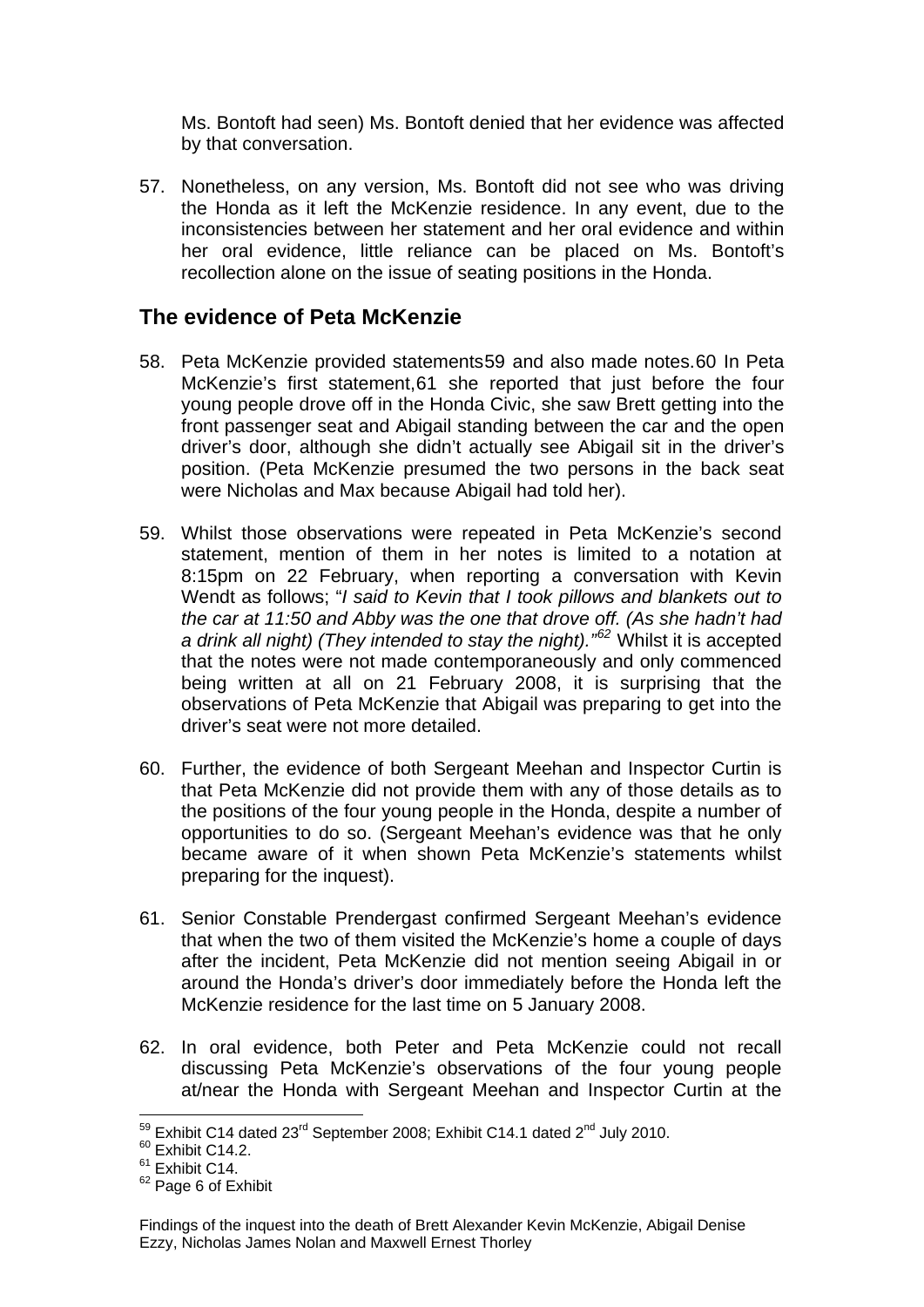meeting at the Warwick police station when the McKenzies requested that Sergeant Meehan forward the file to the Brisbane Forensic Crash Unit for a further opinion as to who was the driver. (Whilst there is a dispute on the evidence as to the date of this meeting, it is agreed that it was before 3 March 2008).

- 63. Contrary to the evidence of Peta McKenzie is the evidence of both Inspector Curtin and Constable Prendergast that, at no time, including when they delivered the death message to the McKenzies at approximately 4:45am on 6 January 2008, did Inspector Curtin say that Abigail was driving, either as stated information or in response to a question from Peta McKenzie. Whilst Peter McKenzie confirms Peta McKenzie's evidence that this positive report was made by Inspector Curtin when the death message was delivered, this alleged communication by police is noticeably absent from Peter McKenzie's application to the State Coroner in 2008 as well as the correspondence of Gilshenan and Luton dated 9 July 2010 in which particular criticism is made of the police for communicating to Abigail's father that Brett was the driver.
- 64. Whilst it is accepted that difficulties arose as a result of Peta Mckenzie's evidence being interrupted and then not resuming for more than 24 hours (as a result of the need to accommodate other witnesses), those considerations don't alter the fact that the evidence of Officers Meehan, Prendergast and Curtin is consistent in relation to the above matters and there is no evidence to support any collaboration between them or any interest held by any of them in a finding that Brett, as opposed to any of the other occupants of the Honda, was the driver.
- 65. There is also some inconsistency between Peta McKenzie's oral evidence and the notes she prepared.<sup>[63](#page-14-0)</sup> For example, in her oral evidence she was clear that Abigail herself took pillows and a blanket out to the Honda.
- 66. Contrary to the evidence of Peta McKenzie, Officer Wing denies having any conversation with her at any time, whether in relation to the accident generally or specifically in relation to the issue of who was driving. Officer Wing presented as a clear, credible, reliable witness who did not know any of the deceased and had no interest in a finding that Brett, as opposed to any of the other occupants of the Honda, was the driver.
- 67. Officer Wendt also gave clear, credible and consistent evidence when he denied Peta McKenzie's suggestion that he (Wendt) had told Peta McKenzie that Abigail was driving and that he had changed his opinion about who was driving because the police had a different view. Officer Wendt conceded that it was possible that he told Peta McKenzie that noone would ever know who was driving, but he had no recollection of Peta

<span id="page-14-0"></span>l <sup>63</sup> Exhibit

Findings of the inquest into the death of Brett Alexander Kevin McKenzie, Abigail Denise Ezzy, Nicholas James Nolan and Maxwell Ernest Thorley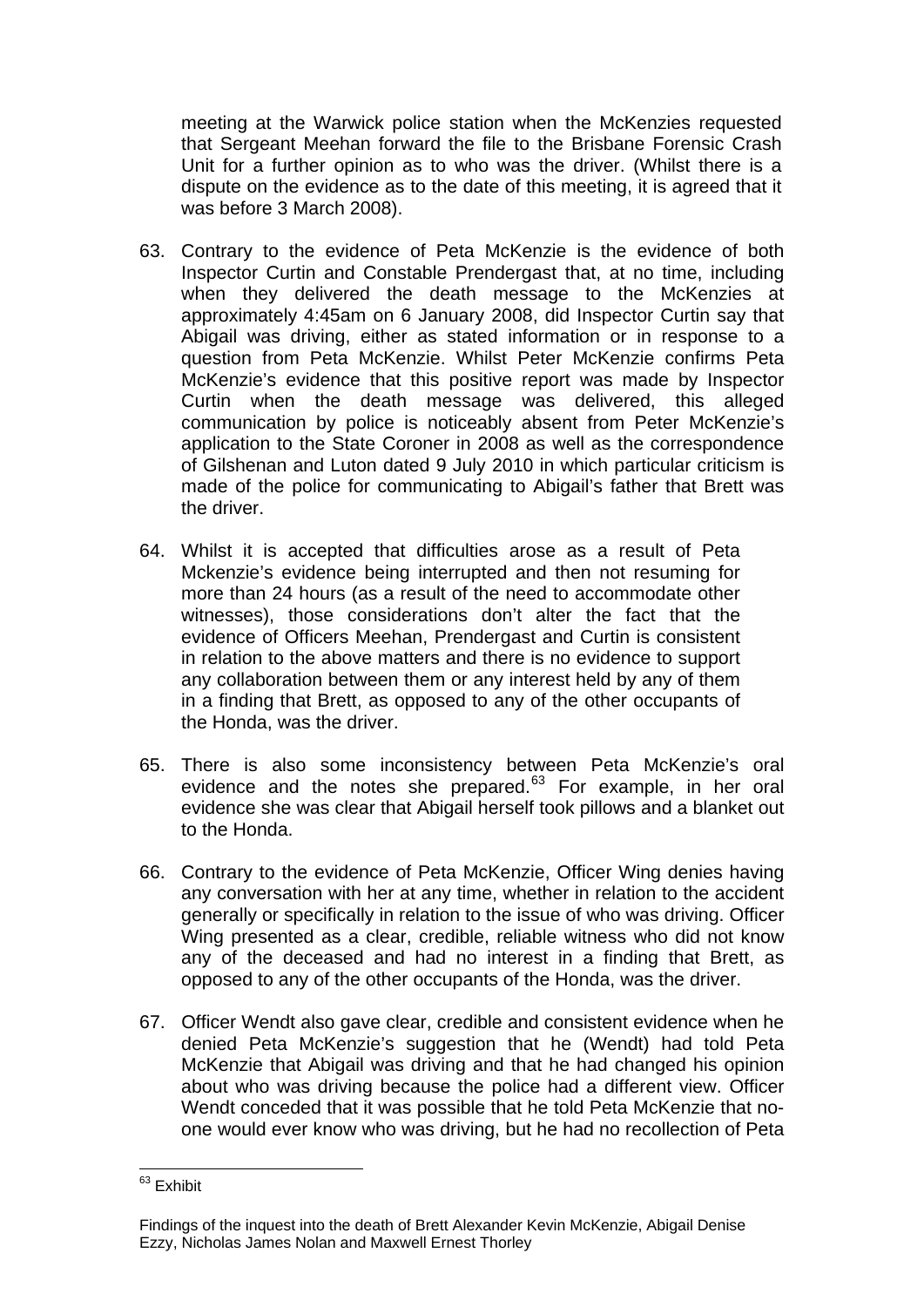McKenzie telling him, as she alleges, that Abigail was driving or that she saw Abigail in the driver's area of the Honda. He clearly recalled the conversation, however, as he had never before received a phone call at his home, which he described as a "stand out event." Again, Officer Wendt did not know any of the deceased and had no interest in a finding that Brett, as opposed to any of the other occupants of the Honda, was the driver.

68. In the event of any conflict, therefore, between the evidence of Peta McKenzie and Officers Meehan, Prendergast, Curtin, Wing and Wendt, this Court prefers the evidence of the officers. This Court does not suggest that Peta McKenzie has been dishonest but it is clear from the evidence that Peta McKenzie formed the view that, because of driving arrangements made for the evening of 5 January 2008, the only possible driver of the Honda was Abigail. For the same reason, as well as her reliance upon evidence specifically gathered by her since the accident, Peta McKenzie continues to maintain that there is absolutely no possibility that Brett was the driver of the Honda.

#### **The evidence of Leah Reeves**

- 69. Ms Reeves, <sup>[64](#page-15-0)</sup> the console operator at the BP located approximately 11.8 kilometres south of the accident location, provided a statement to the McKenzies in July 2008,<sup>[65](#page-15-1)</sup> (after Peta McKenzie twice visited her at the BP and at her home). In it she stated that: Abigail and Brett came into the service station that night, purchased a soft drink and had a brief discussion with her. Because of the use of video surveillance, "…*they should have been recorded on 3 CCTV cameras.*" Ms. Reeves was sure that Abigail got into the driver's seat and that not long after Brett and Abigail left the BP, Ms. Reeves saw a police car speeding north with sirens and lights activated.
- 70. When questioned by police as to the time that Brett and Abigail were at the BP, Ms. Reeves said that it was *"late in the evening…I wasn't sure of the exact time although it was late at night."*
- 71. Ms. Reeves stated the same in the statutory declaration dated 15 February 2010, $^{66}$  $^{66}$  $^{66}$  in which she also stated that police viewed CCTV footage but that when she viewed the footage immediately thereafter, she couldn't find footage of the vehicle, Brett or Abigail; and began to doubt her initial recollections.
- 72. In a statement taken by RACQ on 9 August 2011,<sup>[67](#page-15-3)</sup> Ms. Reeves stated that: she was *"95% sure*" that Abigail got into the driver's position; there was CCTV footage which would show Brett and Abigail had attended the

<span id="page-15-0"></span> $64$  Exhibit C19.

<span id="page-15-1"></span> $65$  Exhibit C16.

<span id="page-15-2"></span> $66$  Exhibit C16.1.

<span id="page-15-3"></span> $67$  Fxhibit C<sub>16.2</sub>

Findings of the inquest into the death of Brett Alexander Kevin McKenzie, Abigail Denise Ezzy, Nicholas James Nolan and Maxwell Ernest Thorley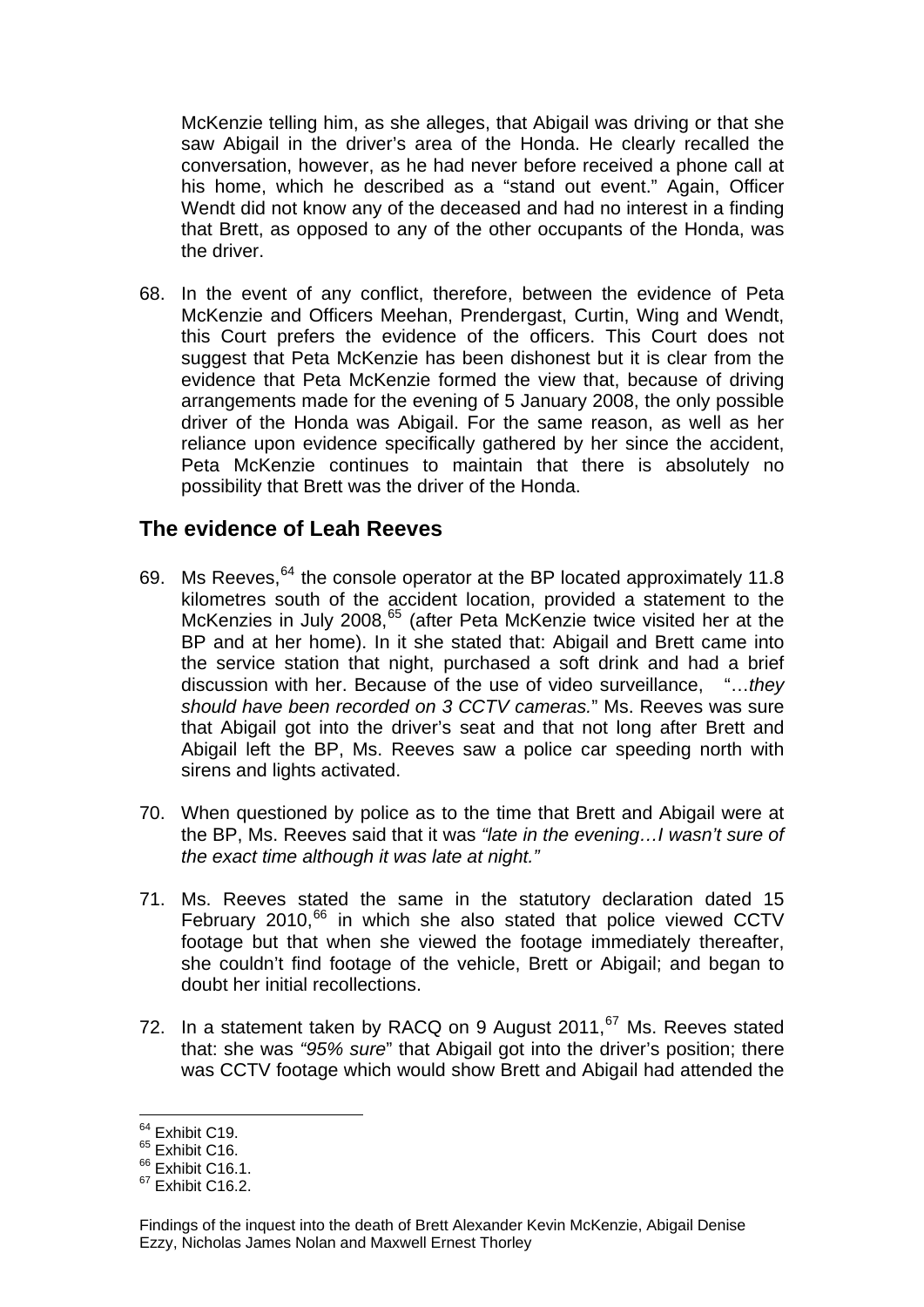BP on 5 January 2008; police viewed the footage and told Ms. Reeves that they found no evidence of Brett and Abigail's visit to the BP; but when Ms. Reeves looked for the footage (after she had spoken to Mrs. Peta McKenzie at her home and gained the impression that Mrs. Mckenzie was doubtful about the police action) she couldn't find it. As a result, Ms. Reeves asked her Manager whether he had deleted it and he said no.

- 73. In her oral evidence, Ms. Reeves conceded that she did not remember where Brett got into the vehicle, and did not watch the vehicle between the time that Abigail was getting into the driver's position and when the car drove off (although it was a matter of seconds only and there would have been insufficient time to swap drivers).
- 74. In relation to the CCTV footage, her oral evidence was unable to clear up the inconsistent and vague references in her statements. She variously said that she *"never looked at the CCTV footage"*; "*there was really no footage for 5 January;"* "*I couldn't find the footage for that night*" and "*there were no dates or time on the footage – you had to press buttons."*
- 75. The evidence of Eric David Moore, Ms. Reeves' partner at the time did not assist. He said that four years down the track his memory was not great and he was probably tired at the time when Ms. Reeves spoke to him about the incident on 6 January 2008. His memory of the car (pointed out to him in the police compound the next day by Ms. Reeves) was that it was darker than a silver colour. In relation to the CCTV footage, Mr. Moore's oral evidence was that Ms. Reeves told him that she had watched the relevant footage, but he later said that Ms. Reeves told him that she couldn't find the specific footage she was looking for, although she had found footage for the day in question.
- 76. In relation to the CCTV issue, Sergeant McKenzie confirmed that cameras were positioned to film persons in the driveway near the fuel bowsers, entering the BP store and/or at the front counter. He and Sergeant Waugh viewed footage at the BP, played and controlled by the Manager, for the period between 10:30pm and 11:15pm on 5 January 2008. (Meehan's evidence was that the date and time were clearly depicted on the screen). Despite a careful process of viewing (slowing it to scrutinise every person, stopping it whenever someone was at the counter, and viewing the footage twice) Sergeant Meehan said there was no evidence of the four deceased or any vehicle matching the description of the Honda Civic. (Sergeant Waugh knew Brett McKenzie by sight, and Sergeant Meehan knew what the four deceased were wearing at the time of the accident).
- 77. Sergeant Meehan's evidence was not successfully challenged under cross-examination and was corroborated by the evidence of Sergeant Waugh who was not required for cross-examination.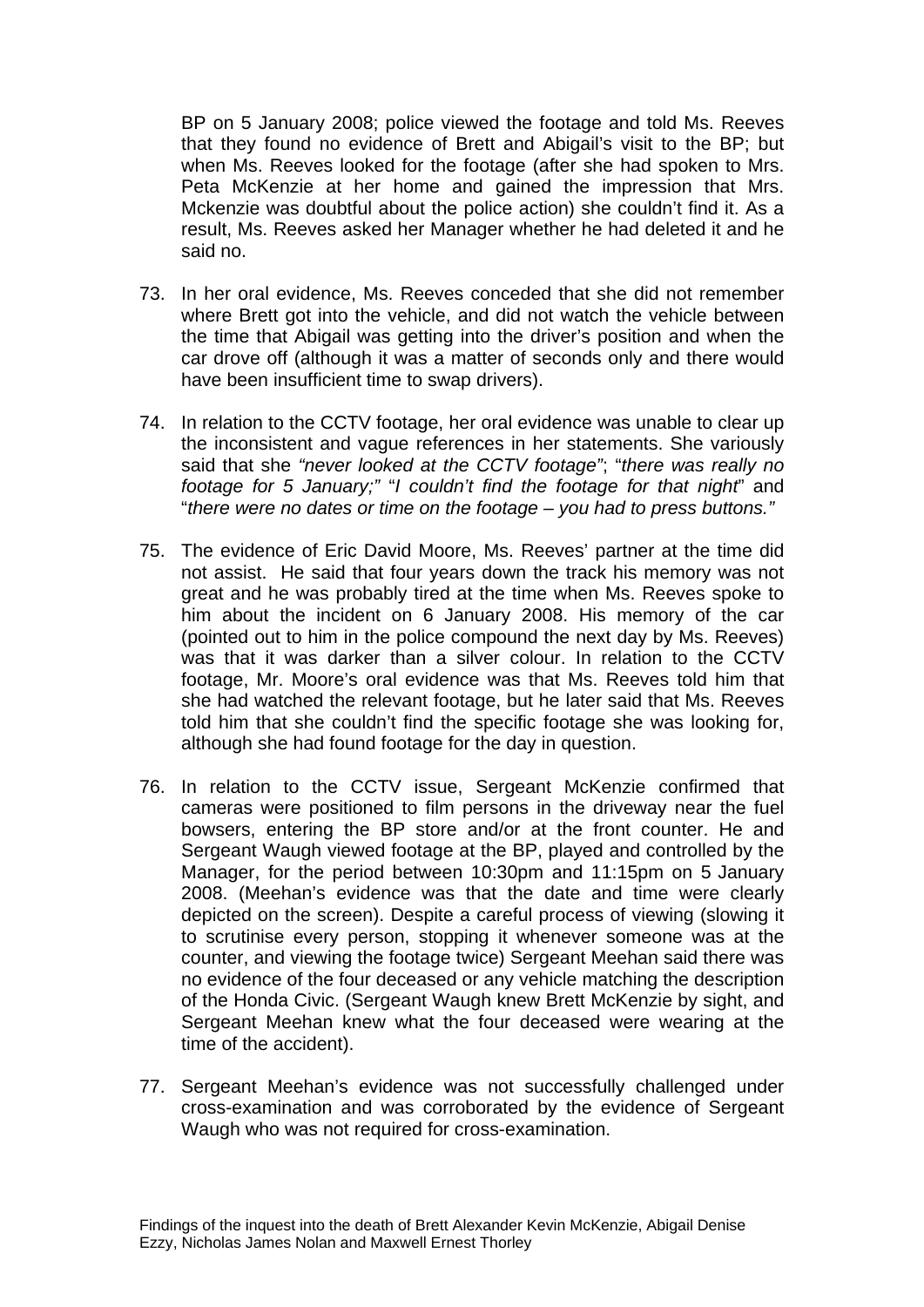- 78. Sergeant Meehan also gave evidence that when he asked Ms. Reeves whether she had served Brett and Abigail, Ms. Reeves simply said "I think so," providing the same response when asked if she had also served Dr. Hannon that night. (Peta McKenzie had provided police with information that Dr. Hannon had also attended the BP that evening, which information proved to be incorrect).
- 79. Given the lack of CCTV footage supporting Ms. Reeves' recollections, her non-specificity as to the times she saw the deceased and then saw and heard the police vehicles, as well as her evidence about the CCTV footage, this Court places little reliance upon her evidence to be satisfied that Abigail was the driver of the Honda immediately prior to, and therefore at the time of the accident.
- 80. Regardless, however, of whether Ms Reeves' evidence can be relied upon or not, there remains the possibility of the positions of the four young people changing within the car before the incident, even if Abigail was driving when the Honda left the BP. (The Honda left the McKenzie home at approximately 10:50pm, and even if it stopped at the BP thereafter, the collision occurred at approximately 11:21pm. It is not disputed that the drive from the McKenzie home, to the BP service station, to the crash site, is less than a half hour drive. Even if travelling at 60 km/h in a direct route, the driving would take less than fifteen minutes).
- 81. It is unfortunate that the police did not seize the CCTV footage, so as to erase doubts that have arisen about whether or not it was the relevant footage. On the basis, however, that Sergeants Meehan and Waugh did not observe the Honda or occupants on what they were confident was the relevant footage, no criticism can be made of them for failing to seize evidence which they reasonably considered did not add anything to the investigation.
- 82. Accepting Meehan's and Waugh's evidence, it is difficult to find that the Honda drove into the BP with Abigail and Brett entering the store, making a purchase and conversing with Ms. Reeves between 10:30 and 11:15 on 5 January, without determining that the police viewed CCTV footage for another time period; or the footage was erased or removed by the police. There is no evidence from which this Court can infer that the police acted in such a way. There is also no reason to be critical of police for failing to take a statement from Dr. Hannon.

## **B. Evidence of independent eye witnesses**

83. Daryl John Frans<sup>[68](#page-17-0)</sup>, a self-employed truck driver of 21 years, was driving north on the Cunningham highway at approximately 10:20pm on 5 January 2008, in front of Mr. Welsh's B-Double and Mr. Raymond Bell's

<span id="page-17-0"></span>l <sup>68</sup> Exhibit C10.

Findings of the inquest into the death of Brett Alexander Kevin McKenzie, Abigail Denise Ezzy, Nicholas James Nolan and Maxwell Ernest Thorley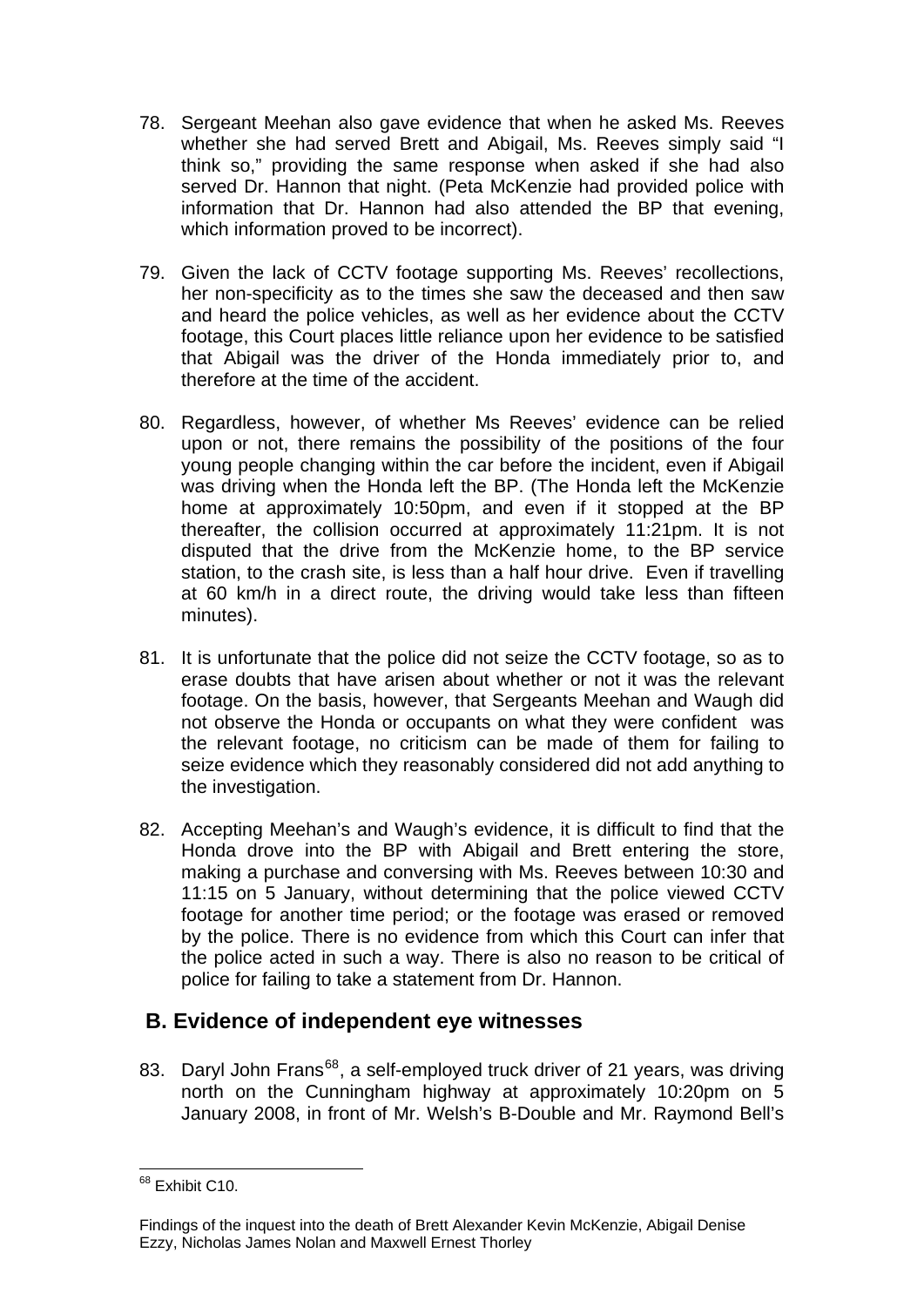4WD. Via radio, Mr. Welsh told Mr. Frans that he and Mr. Bell were travelling together.

- 84. Mr. Frans stated that the B-Double and 4WD passed him safely, without speeding. Mr Frans lost sight of them through Warwick until he reached the accident, at which time Mr. Frans observed that Mr. Welsh was shaken but that he did not appear intoxicated or affected by drugs. Mr. Frans then heard Mr. Welsh say words to the effect of "*He's dead, he committed suicide, I've run over a car."* Mr. Frans could not identify or describe the driver of the car.
- 85. Ronald Raymond Bell<sup>[69](#page-18-0)</sup> (with his wife Christine as the front passenger) had been driving behind Mr. Welsh for approximately 700 kilometres. As Mr. Bell was increasing his speed to 100 kilometres an hour, a silver sedan "*came flying past us on the right. I thought he was crazy. He came up behind us at high speed and just kept going. I'd say he was going at least 140 kilometres per hour. He just flew up that hill."* (Despite use of this particular language, Mr. Bell was unable to describe the driver, including as to gender).
- 86. Mr. Bell backed off the B-Double when the silver car was alongside the truck. He picked up his CB radio to warn Mr. Welsh, but put it down when he realised that the silver car would have passed the B double. After the silver sedan was in front of the truck, Mr. Bell saw the sedan's lights turn ninety degrees right, as if the silver sedan was doing a handbrake turn. Mr Bell heard a skid, heavy braking from the B-Double and a bang. The B-Double went right. Mr. Bell applied his own brakes and went left of the B-Double.
- 87. Under further questioning, Mr. Bell revised his own speed to 82-83 kilometres per hour at the time that he was trying to keep up with the B-Double just prior to the accident.
- 88. Contrary to what was suggested by Dr. Gilmore in his first report<sup>[70](#page-18-1)</sup> as a possible scenario, Mr. Bell discounted the possibility that the B-Double hit the sedan more than once.
- 89. When giving oral evidence, Mr. Bell was visibly distressed by having to relive the details. He indicated that he was still talking to a counsellor about it. He reiterated that it was only a matter of seconds after the Silver sedan overtook him and the B-Double on the wrong side of the road that the incident occurred.
- 90. Mr. Bell was critical of the police who he says required him to sign the statement prepared for him even though it did not include information that he had provided at the scene; that is, that he had seen the handbrake of the Honda still on after the accident; that the Honda was

l <sup>69</sup> Exhibit C2.

<span id="page-18-1"></span><span id="page-18-0"></span> $70$  Exhibit B9

Findings of the inquest into the death of Brett Alexander Kevin McKenzie, Abigail Denise Ezzy, Nicholas James Nolan and Maxwell Ernest Thorley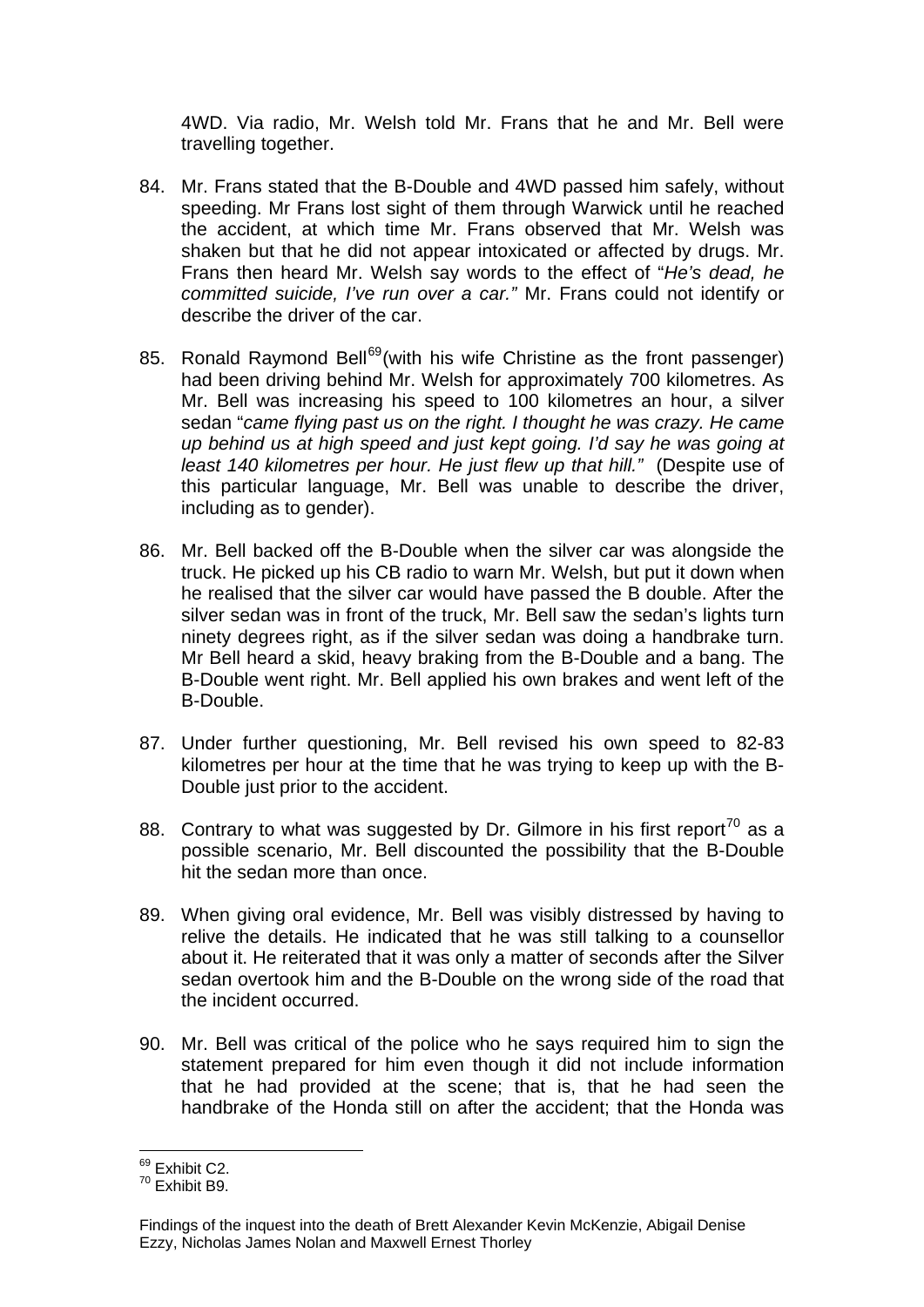travelling at more like 160 kilometres per hour when it overtook him; and that the rear left passenger of the Honda was a male who threw a can from the Honda towards his (Mr. Bell's) vehicle.

- 91. Christine Bell's statement<sup>[71](#page-19-0)</sup> confirmed her husband's evidence as to the positions of the B-Double, the 4WD and the Honda; the behaviour of the Honda just prior to the collision and the behaviour of the B-Double at the time and immediately following the collision (although her estimate of the Honda's speed when overtaking the 4WD and the B-Double was between 100 to 140 kilometres an hour). She also confirmed that Mr. Bell did not have time to radio Mr. Welsh before she saw headlights in front of the B-double and the small sedan turning "*like the car was doing a U turn*".
- 92. When giving oral evidence, Ms. Bell was traumatised at having to remember the accident. She was visibly distressed and teary. On a number of occasions she said that she didn't remember certain things, saying that her memory of events was fresher in January 2008 than it is now. Under examination, Ms. Bell stated that Mr. Bell's speed was 90- 100 kilometres per hour, but she later said it could have been 80 kilometres per hour, but she also said she wasn't sure and didn't know. She conceded that the Honda could have been travelling at 100 kilometres per hour in which case Mr. Bell was travelling slower than that.
- 93. Ms. Bell was also critical of the statement which police prepared for her signature and insisted she sign; because it did not contain information she had provided at the scene, that a male with dark hair in the back left rear passenger seat had thrown a can out of the window of the Honda as it overtook the Bells. Ms. Bell remained adamant about the description and behaviour of this passenger, adding that the police at the scene to whom she relayed that information went immediately to search for the can. (None of the police officers, however, provided evidence about either the search for or location of this can).
- 94. Mr. Trevor Graham<sup>[72](#page-19-1)</sup> told police that he was travelling north at about 11:13pm along the Cunningham Highway north of Warwick with his girlfriend and his son in the car, when he overtook a B-double truck and a four wheel drive. He then saw a sedan come up behind him, very quickly. He checked his speed at 105 kilometres an hour, and estimated that the sedan was travelling at about 130 to 140 kilometres an hour, at least. The car came so close behind Mr Graham that he had to turn the rear view and the two side mirrors away. He started to brake so that the sedan could pass by, but the sedan indicated left, slowed off, turned off the side of the road and (without hesitation or indication) swung to the right. At that point, Mr. Graham, in his rear mirror could see the whole

l  $71$  Exhibit C1.

<span id="page-19-1"></span><span id="page-19-0"></span> $72$  Exhibit C11, taken by Constable Brooks and dated  $20<sup>th</sup>$  January 2008.

Findings of the inquest into the death of Brett Alexander Kevin McKenzie, Abigail Denise Ezzy, Nicholas James Nolan and Maxwell Ernest Thorley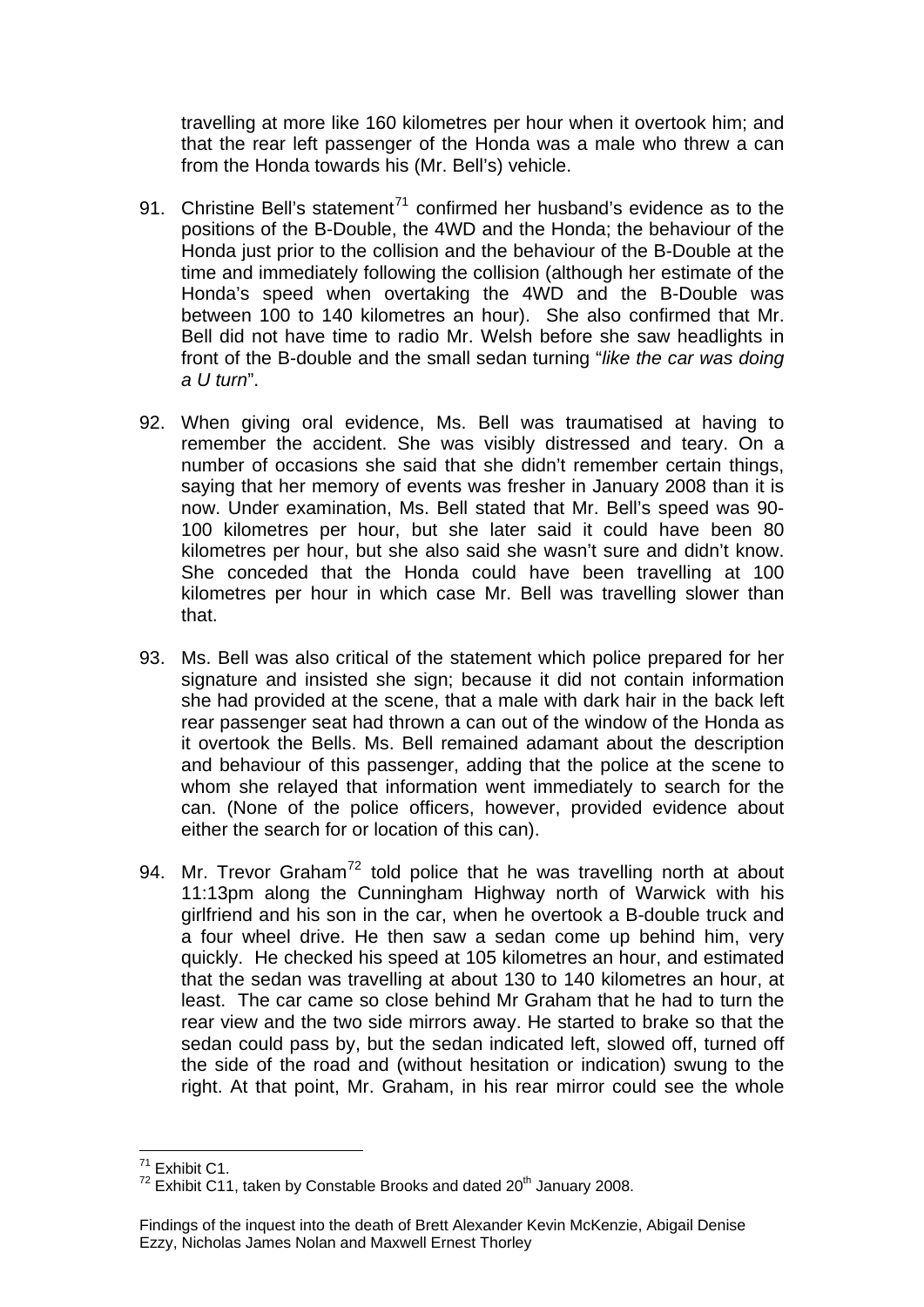side of the sedan, which the truck (driven by Mr Welsh) tried to avoid by veering right, but hit on the driver's side door.

- 95. Mr Graham called  $000$ , $^{73}$  $^{73}$  $^{73}$  clearly stating to operational staff that the actions of the driver of the sedan were suicide. Mr. Graham also approached Mr. Welsh who did not appear to be affected by alcohol or drugs, but didn't want to talk about the accident.
- 96. In his oral evidence Mr. Graham said that he didn't see any of the occupants of the sedan before the collision. They got so close to his vehicle at one stage that he couldn't' see their headlights.
- 97. The evidence of Frans, Graham, Ronald Bell and Christine Bell supports the following findings:
	- (a) The Honda in which the four young people were travelling, overtook Mr. Bell's 4WD and the B-Double at between 100 and 140 kilometres an hour or more. (Whilst Mr. Peter and Mrs. Peta McKenzie dispute that the Honda was capable of reaching those speeds, there is no evidence to support that assertion).
	- (b) The rear passenger side occupant of the Honda, a male, threw a can from the Honda towards the 4WD.
	- (c) The Honda drove very close behind Mr. Graham's vehicle, indicated left, slowed, backed away and then, without warning, turned right, into the path of the B-double.
	- (d) Mr. Welsh applied the brakes of the B-Double, which veered right, but was unable to avoid hitting the driver's door of the Honda.

#### **C. Evidence of Mr Welsh**

- 98. Mr. Welsh had 35 years of truck driving experience and, at the time of the accident, was driving in the course of his employment with Toll Logistics, for whom he had been working for about six months. The evidence of Mr Welsh is contained in;
	- (a) Statements to/from independent witnesses;
	- (b) A signed statement to police, taken by Constable Snell at 5:15am on 6 January 2008;[74](#page-20-1)
	- (c) A signed statement to his solicitor;[75](#page-20-2) dated 9 April 2011; and
	- (d) Statements by him to various medical practitioners in the course of his treatment.[76](#page-20-3)

## **(a) Statements to/from independent witnesses**

l  $73$  Exhibit L1.

<span id="page-20-1"></span><span id="page-20-0"></span><sup>&</sup>lt;sup>74</sup> Exhibit C19 dated  $6^{th}$  January 2008, taken by Constable Snell.<br><sup>75</sup> Exhibit C19.1.

<span id="page-20-3"></span><span id="page-20-2"></span> $76$  Exhibit C<sub>25</sub>

Findings of the inquest into the death of Brett Alexander Kevin McKenzie, Abigail Denise Ezzy, Nicholas James Nolan and Maxwell Ernest Thorley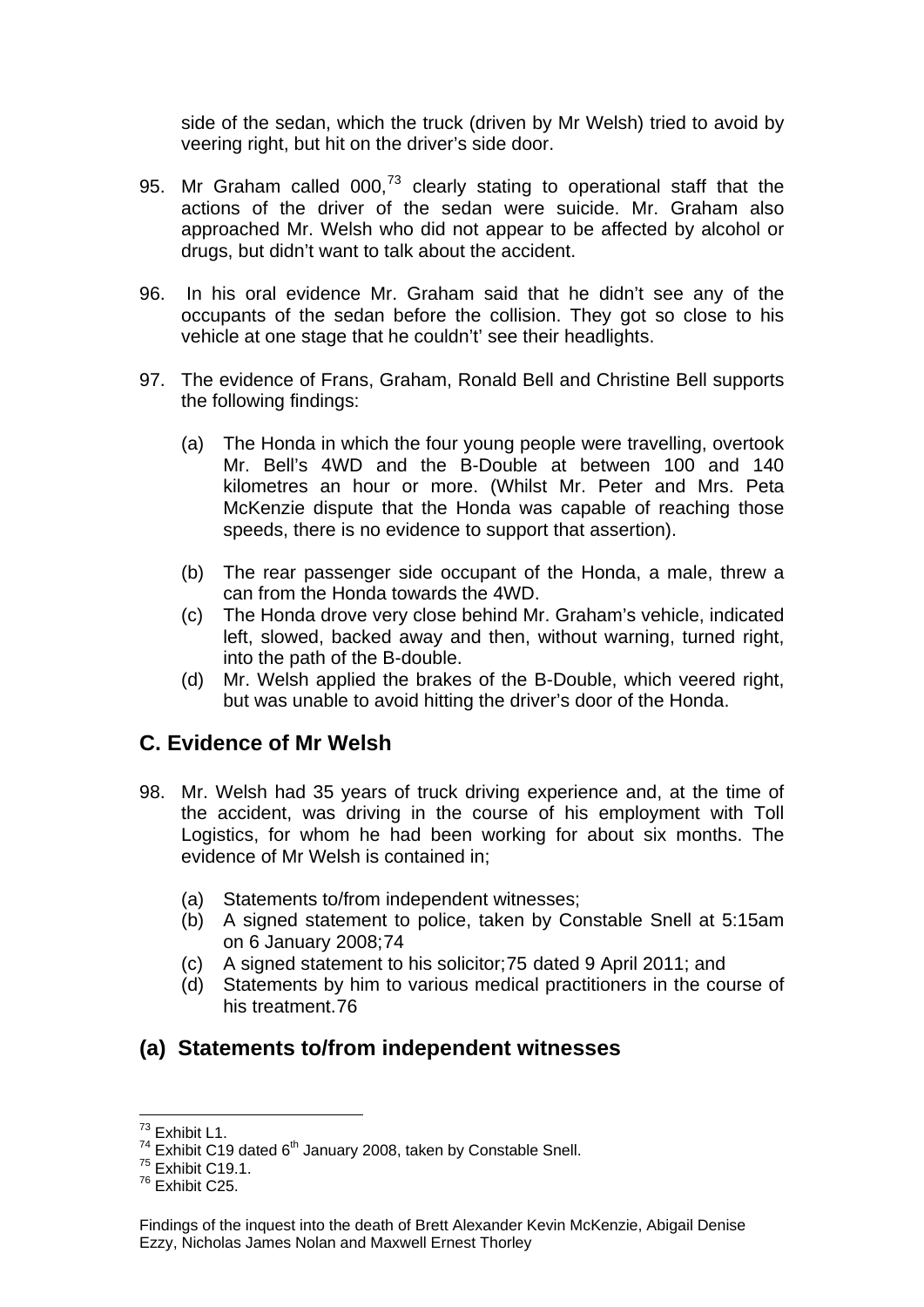- 99. The evidence of Mr Frans<sup>[77](#page-21-0)</sup> was that Mr. Welsh said that the car had passed him (Mr. Welsh) pretty quickly, backed off and stopped side-on in front of him as if it had done a hand-brake turn; and also said of the driver "*he's dead, he committed suicide.*"
- 100. Mark Joseph Sullivan heard Mr. Welsh say that he thought the driver was committing suicide.<sup>[78](#page-21-1)</sup>
- 101. QAS Officer Wendt<sup>[79](#page-21-2)</sup> was told by Mr. Welsh that the Honda had passed Mr. Welsh, driving erratically at a high speed, with the occupants skylarking, shortly before the accident: and then it suddenly turned right, directly in front of him, such that he had no way of avoiding the collision.
- 102. Mr. Welsh told QAS Officer Bell<sup>[80](#page-21-3)</sup> that the car had "*flown*" past him previously. Officer Bell considered Mr. Welsh to be coherent and unaffected by drugs or alcohol.
- 103. Mr. Welsh told QAS Officer Wing $^{81}$  $^{81}$  $^{81}$  at the scene that a male person, in the driver's seat of the vehicle, was just staring at him (Mr. Welsh) and he did not know if the male person just froze or if the vehicle had stalled. (Officer Wing, in his oral evidence, stated unequivocally that Mr Welsh had definitely provided this description of the driver and told Officer Wing that he (Mr. Welsh) had seen him before the crash).

# **(b) Mr. Welsh's signed statement to police[82](#page-21-5)**

104. Mr. Welsh stated that a vehicle was approximately two hundred metres in front of him (on the evidence, this would be Mr. Graham's vehicle). Mr Welsh heard a car travelling fast behind him and then it overtook him so quickly ("travelling at least 130kph") that he didn't have time to spot it in his mirrors before it was pulling in, in front of him. Mr Welsh observed the car to be driving in a "stupid" manner, appearing to push the car in front of it (again, on the evidence, Mr. Graham's vehicle). The left indicator came on, went off, came on again, and the grey car pulled off the road to the left but did not stop; and then, without the right indicator coming on, it suddenly swung in front of Mr Welsh's truck and stopped. Mr Welsh thought that the driver of the grey car was committing suicide.

#### **(c) Mr. Welsh's signed statement to his solicitor dated 9th April 2011[83](#page-21-6)**

105. In this statement, Mr. Welsh stated that when the grey car first indicated left, there was nowhere to pull over due to the presence of a drain and a

l  $77$  Exhibit C10.

<span id="page-21-1"></span><span id="page-21-0"></span><sup>78</sup> Exhibit C27.

<span id="page-21-2"></span><sup>79</sup> Exhibit C29.

<span id="page-21-3"></span><sup>80</sup> Exhibit C34.

<span id="page-21-4"></span><sup>&</sup>lt;sup>81</sup> Exhibit C37.

<span id="page-21-5"></span><sup>&</sup>lt;sup>82</sup> Exhibit C19.

<span id="page-21-6"></span> $83$  Exhibit C19.1.

Findings of the inquest into the death of Brett Alexander Kevin McKenzie, Abigail Denise Ezzy, Nicholas James Nolan and Maxwell Ernest Thorley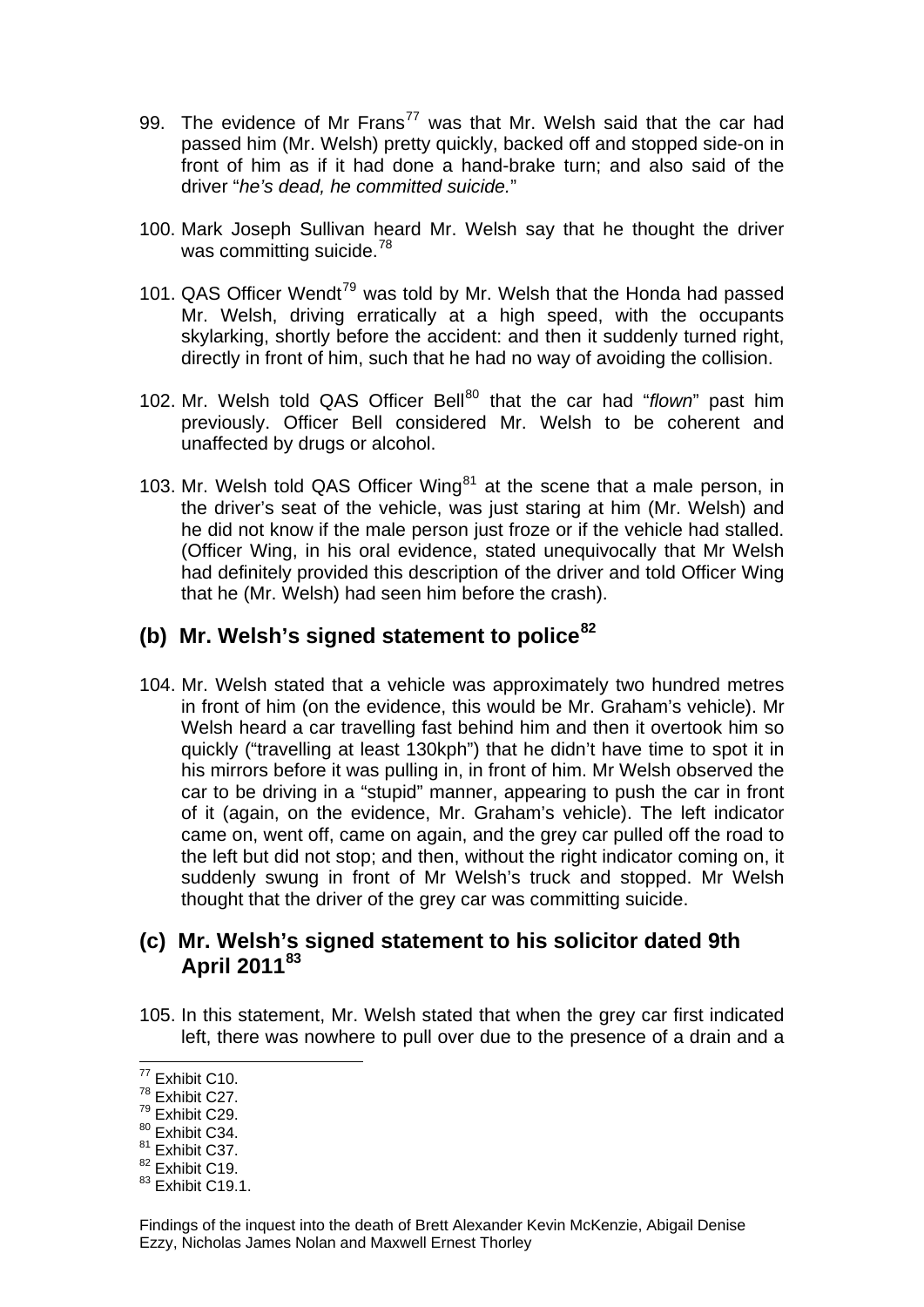bank. When the driver indicated left a second time, the car pulled off the road into a parking bay, rolled down the parking bay without applying its brakes; and then rolled right, directly in front of Mr Welsh's truck. In relation to driver identity, Mr. Welsh stated that just before impact "…I saw the driver of the vehicle. He was looking at me smiling and it was definitely a male. He had dark hair. The picture has stayed in my mind since the incident"). Mr Welsh's headlights were shining straight at the grey car.

## **(d) Versions of events supplied by Mr Welsh to various medical personnel**

106. References in correspondence from Dr. Janis Carter dated 8<sup>th</sup> February and 15 February 2008 include: "*the four young people committing suicide by driving straight under his (Mr. Welsh's) vehicle."[84](#page-22-0)* Notes of Dr. Heim's attendance upon Mr. Welsh on 7 February 2008 record "*two people in the front seat had become one person."* Correspondence from Dr. B. Klug dated 7 July 2010<sup>[85](#page-22-1)</sup> indicated that Mr. Welsh reported travelling at approximately 100 kilometres an hour, a car overtook him then slowed down and stopped sideways across the road and "*He saw the driver's eyes and instantly knew that this was a suicide."* Notes of Dr. M. Nothling, Psychiatrist dated 1 July 2008<sup>[86](#page-22-2)</sup> include Mr. Welsh reporting that he was passed at high speed by a Honda Civic which pulled over to the left and then, as he drew level, it pulled out into the road in front of him and stopped. He *"was shocked and he kept re-running over the accident in his mind, seeing the eyes of the driver."* 

## **(d) The credibility of Mr. Welsh**

- 107. The evidence of Mr. Welsh as to the behaviour of the Honda, his reactions, and the mechanism of impact is supported by the evidence of all of the independent eye-witnesses. Whilst Mr. Welsh's interpretation of the behaviour of the Honda as suicide was not communicated to police or included in his police statement, the Court accepts the evidence of Mr. Frans and Officer Sullivan that Mr. Welsh certainly communicated that belief to them at the scene. Further, the medical notes contain numerous references to Mr. Welsh holding that belief. Mr. Graham's evidence and that of the 000 call indicate that Mr. Graham shared the same belief. With the exception of that issue, the reports Mr. Welsh made to treating medical specialists are consistent with his statements to police, and to officers Wendt, Bell and Wing.
- 108. The following evidence of Mr. Welsh is confirmed by David Wright <sup>[87](#page-22-3)</sup>, the National Line Haul Manager of Toll Pty Limited:- The B-Double was speed limited to 100 kilometres an hour; (a speed limiter reduces the

<span id="page-22-0"></span><sup>&</sup>lt;sup>84</sup> Exhibit C25. Statement ofCaitlin Honess, attaching correspondence from Dr. Janis Carter.<br><sup>85</sup> Exhibit C25 above. Letter to "the Court, c/- RACQ Insurance Limited.

<span id="page-22-1"></span> $^{85}$  Exhibit C25 above. Letter to "the Court, c/- RACQ Insurance Limited.<br> $^{86}$  Exhi25.

<span id="page-22-2"></span>

<span id="page-22-3"></span> $87$  Exhibit C<sub>24</sub>

Findings of the inquest into the death of Brett Alexander Kevin McKenzie, Abigail Denise Ezzy, Nicholas James Nolan and Maxwell Ernest Thorley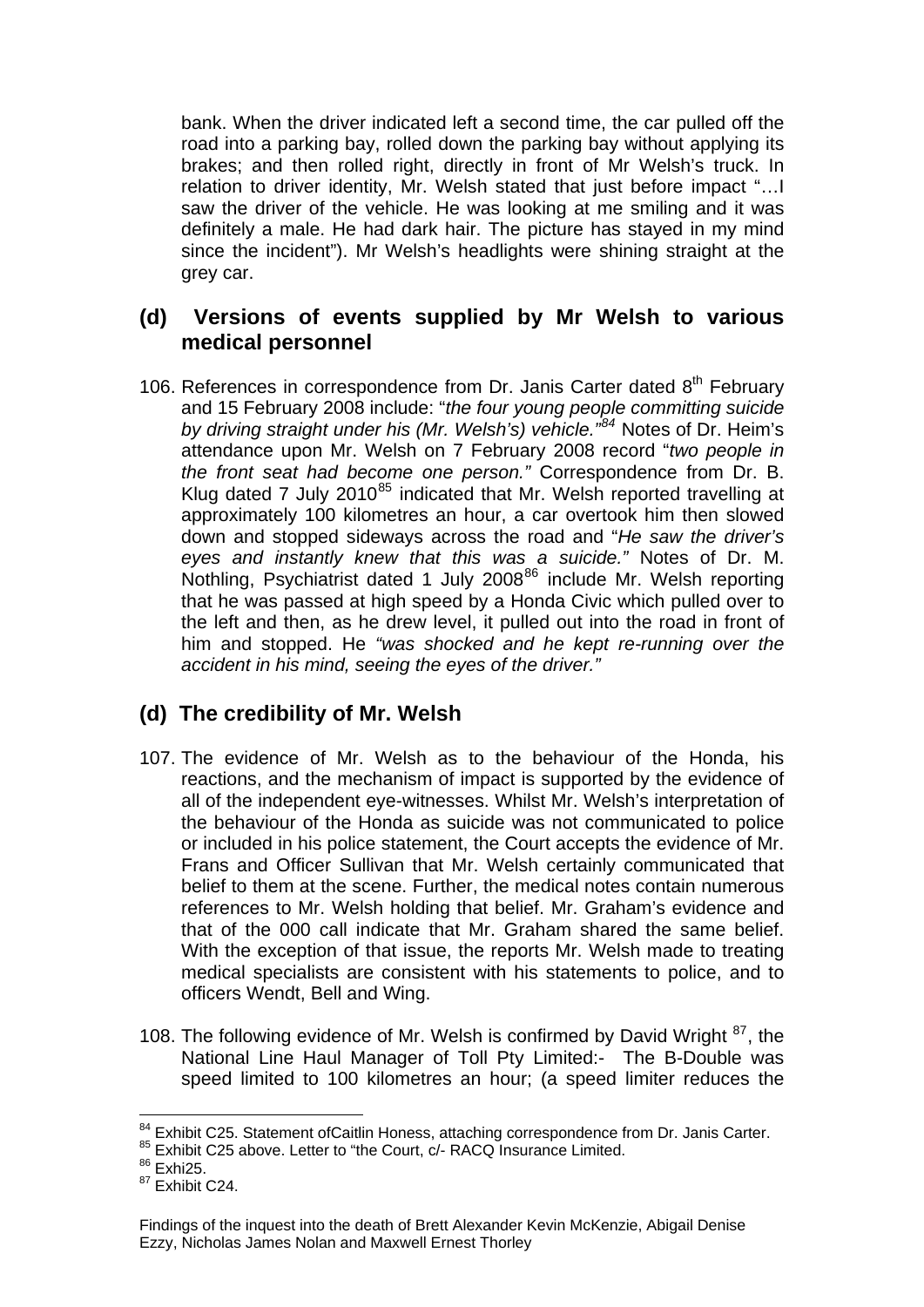petrol provided to the engine if the speed limit is exceeded by up to 3.3 percent beyond 100 kilometres an hour, regardless of the actions of the driver). A warning system exists to warn drivers when they exceed the speed limit, and to notify the employer after approximately thirty seconds of driving over the speed limit. No such warning was received by Mr. Welsh's employer.

- 109. This court accepts the submission of Counsel Assisting that this consistency means that this court can be satisfied that the evidence of Mr. Welsh and the independent eye-witnesses is a truthful and accurate report of the behaviour of the Honda, Mr. Welsh's reactions and the mechanism of impact. In his oral evidence, Officer Wing said that Mr Welsh said "*I just remember the male driver staring at me, moments before the impact.*"
- 110. There is no possibility of collusion between Welsh and Wing, as Officer Wing moved away from Warwick shortly after this incident, and then retired. Officer Wing's statement was not taken until 12 December 2011, and Mr Welsh's second statement is dated 15 April 2011, just under eight months earlier. Mr Welsh unfortunately passed away in July 2011. The significant consistency between Mr Wing's recollection of Mr Welsh's statement at the scene, and Mr Welsh's own statement, lends significant weight to this already important evidence.
- 111. I accept the submission of Counsel Assisting that Mr Welsh, above any other witness in these proceedings, was in the best position to indicate who the driver was if he saw the driver. There is no evidence to suggest that Mr. Welsh knew any of the occupants or had any interest in asserting one person as the driver over any of the others. Likewise, Officer Wing did not know any of the occupants of the Honda and had no reason to misreport Mr. Welsh's description to him of the driver.
- 112. As a result, Mr. Welsh's evidence of the description of the driver as a male with dark hair (consistent as between his second statement and Officer Wing's evidence of Mr. Welsh's comments to him at the scene) is accepted.
- 113. As confirmed during the autopsies, the three young men in the car had either black or brown hair. Abigail had dyed blonde hair. It seems unlikely that Mr Welsh could have both the sex and the hair colour of the driver incorrect in the circumstances. Mr Welsh was clear that he had a good view of the driver of the sedan, because his headlights shone straight into the sedan.
- 114. The Court accepts the submissions that the strongest evidence on the identity of the driver is Mr. Welsh's evidence that the driver was male with dark hair, and not female with blonde hair. This court does so despite Sergeant Meehan's evidence that when he asked Mr. Welsh if he could identify the driver or describe the driver Mr. Welsh said he could not (because it happened so quickly) and Senior Constable Snell's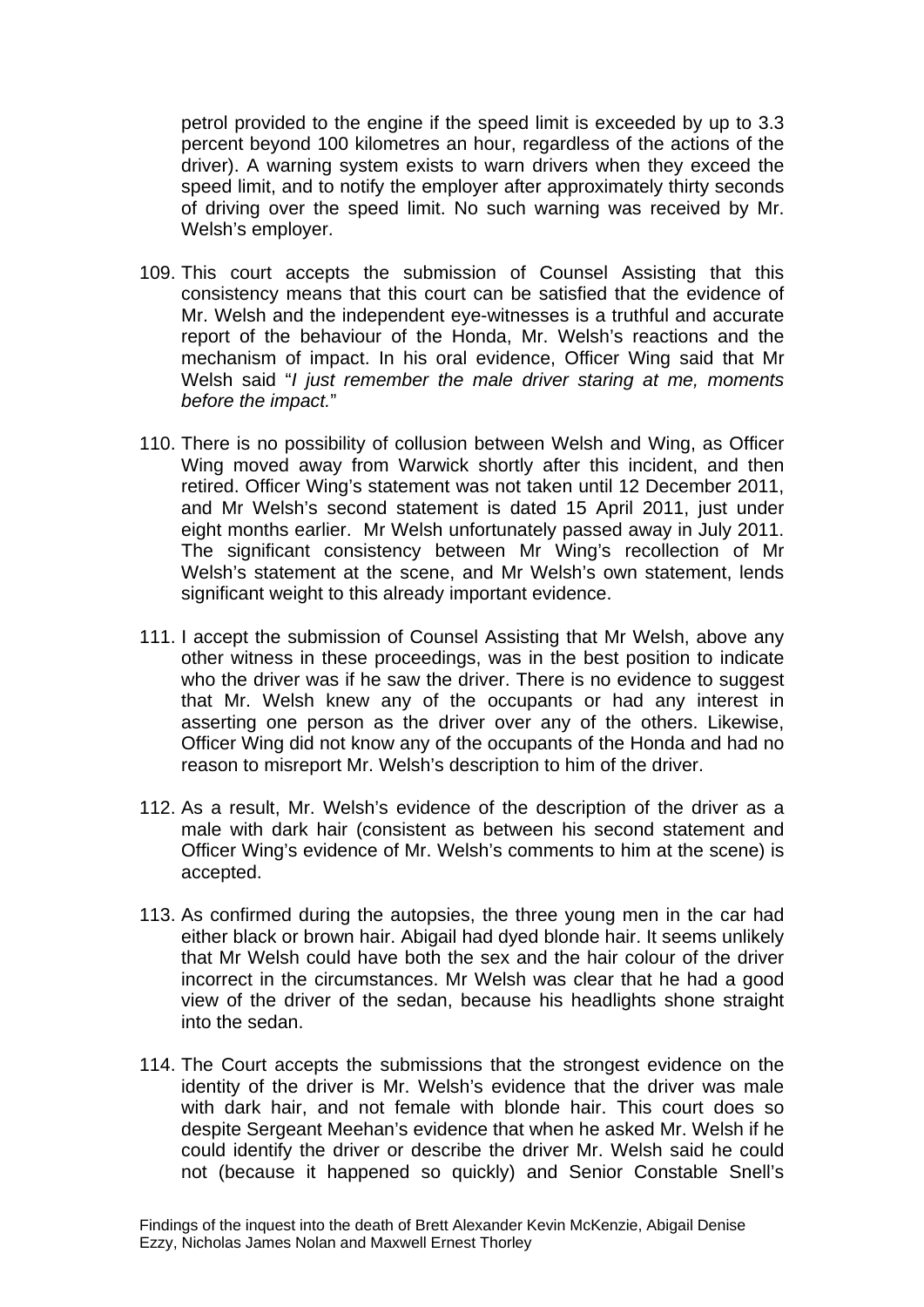<sup>88</sup> that because of the trauma of the event, Mr. Welsh was more guarded to police who were investigating his culpability, if any, for the incident; than he was in a private, informal conversation with Officer Wing, who was concerned for Mr. Welsh's wellbeing.

#### **D. Evidence of the experience/manner of driving of the persons involved**

- 115. There is only evidence in relation to the experience and mode of driving of Brett and Abigail. In relation to Abigail, it is the evidence of Abigail's parents, Samuel Dight and Peta McKenzie. In relation to Brett, it is the evidence of Mr. and Mrs. McKenzie … [part of paragraph removed – subject to non-publication order].
- 116. Despite Dr. Gilmore having been instructed with, accepting and acting on contrary information, the unchallenged evidence is that Abigail received her licence in October or early November 2007 on the fourth attempt and completed a defensive driving course in November 2007<sup>[89](#page-24-0)</sup>. Abigail ... [part of paragraph removed – subject to non-publication order]  $\frac{90}{20}$  $\frac{90}{20}$  $\frac{90}{20}$  was a timid, careful, courteous driver, with very limited experience.<sup>[91](#page-24-2)</sup>
- 117. Comments of Peta McKenzie $92$  in her statements and to police were that Abigail hated driving on the highway. In her oral evidence, Peta McKenzie stated that Abigail was so fearful of highway driving that she would routinely travel a longer route to her place of employment rather than execute a right hand turn across the highway in the centre of Warwick.
- 118. Mr. Dight, on the evidence of Sergeant Meehan, stated that Abigail would generally drive at 80 kph in a 100kph zone, (and did so earlier on the night of 5 January 2008); and in his evidence, agreed generally with Abigail's timid nature as a driver. Indeed, the extensive arrangements made on 5 January 2008 for Mr. Dight to travel to and from Yangan with Abigail were due, in large part, to Abigail's lack of confidence as a driver.
- 119. Therefore, the manner in which the Honda was driven is entirely inconsistent with Abigail's driving manner, ability and experience.
- 120. Brett McKenzie was a driver with experience of highway and night driving. Brett's father was careful to teach him good road practice and was emphatic that Brett knew the consequences of drink driving.

<sup>&</sup>lt;sup>88</sup> Exhibit M3.

<span id="page-24-0"></span> $89$  Exhibit C20, Statement of Roz Ezzy.<br> $80$  Exhibit G1.

<span id="page-24-2"></span><span id="page-24-1"></span> $91$  Exhibit C21, Statement of Dennis Ezzy.<br> $92$  Exhibit C14 and 14.1.

<span id="page-24-3"></span>

Findings of the inquest into the death of Brett Alexander Kevin McKenzie, Abigail Denise Ezzy, Nicholas James Nolan and Maxwell Ernest Thorley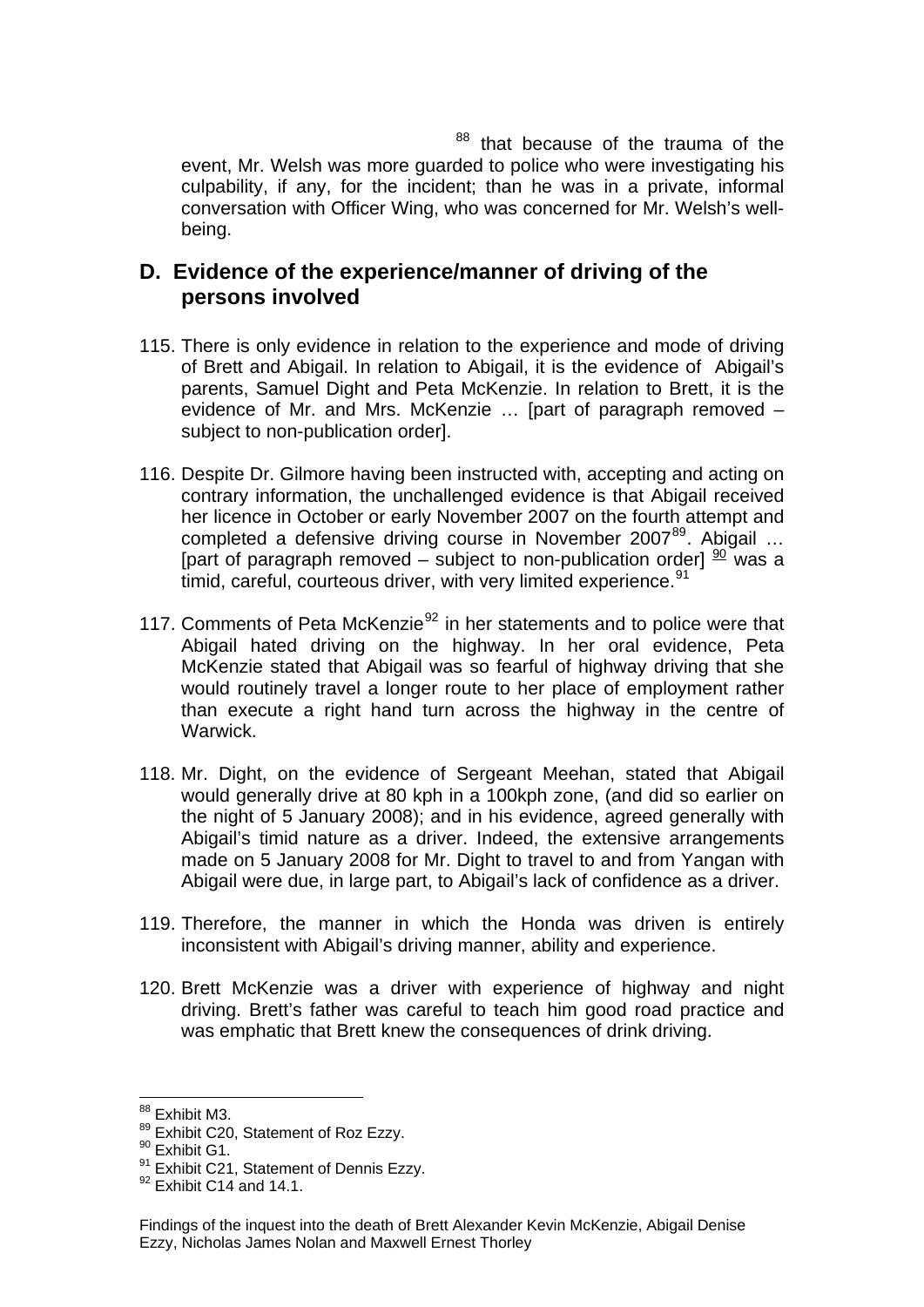- 121. … [part of paragraph removed subject to non-publication order] consistent, at least as far as the issue of speeding is concerned, with the manner of driving adopted by the driver of the Honda. This Court rejects the submission of Counsel for the McKenzie family that this Court could accept that Brett, … [part of paragraph removed – subject to nonpublication order] had a reason to exercise care whilst driving. …[part of paragraph removed – subject to non-publication order].
- 122. This Court is not of the view however, that evidence of the manner, experience and ability of any driver, on its own, is conclusive in determining driver identity under the circumstances of this or any accident.

## **E. Evidence as to body positions**

- 123. QFRS Officer Robert Theo Wing, a fire-fighter with 38 years experience and a qualified trainer in road accident rescue, supervised the removal/extraction process at the scene. In his oral evidence, he stated that the truck lifted off the Honda cleanly. QFRS officers then cut the pillars of the Honda and lifted the roof of the Honda off by hand. At this point Officer Wing was within 2-3 feet of the Honda.
- 124. Officer Wing stated that he formed the view that the driver was the male person whose legs were still in the driver's position of the Honda. QFRS officers had to remove the steering wheel, in fact, to get one of the male's legs out as the steering wheel was hampering the removal of this leg by lying against the knee of the leg of the male (although the leg was not actually trapped by the wheel). The body of this male was virtually right over in the front passenger seat with his bottom between the front seats. In Officer Wing's opinion, it would be impossible for the male in question to have moved to that position as a result of moving the truck off the car, even though he conceded under cross-examination (having seen certain photographs)<sup>[93](#page-25-0)</sup>that the Honda had in fact moved when the truck was lifted off.
- 125. Officer Wing said that there was a second male in the front passenger position and another out of the rear passenger window, and maintained that evidence, conceding that he had said otherwise in his statement to police<sup>[94](#page-25-1)</sup> (that is, one male in the driver's position and two male persons in the rear seat).
- 126. Sergeant Meehan's opinion<sup>[95](#page-25-2)</sup> that Brett was driving the vehicle at the time of the crash is based upon his significant qualifications and experience as a crash investigator, the force of the impact, the witness statements, the driving attitudes of the occupants of the Honda and, in particular, the position in which Brett was found in the Honda as depicted

l  $93$  Exhibits E2-37 and E3-19.

<span id="page-25-1"></span><span id="page-25-0"></span><sup>&</sup>lt;sup>94</sup> Exhibit C37.

<span id="page-25-2"></span><sup>&</sup>lt;sup>95</sup> Exhibits B6 (paragraph 69) and C40.

Findings of the inquest into the death of Brett Alexander Kevin McKenzie, Abigail Denise Ezzy, Nicholas James Nolan and Maxwell Ernest Thorley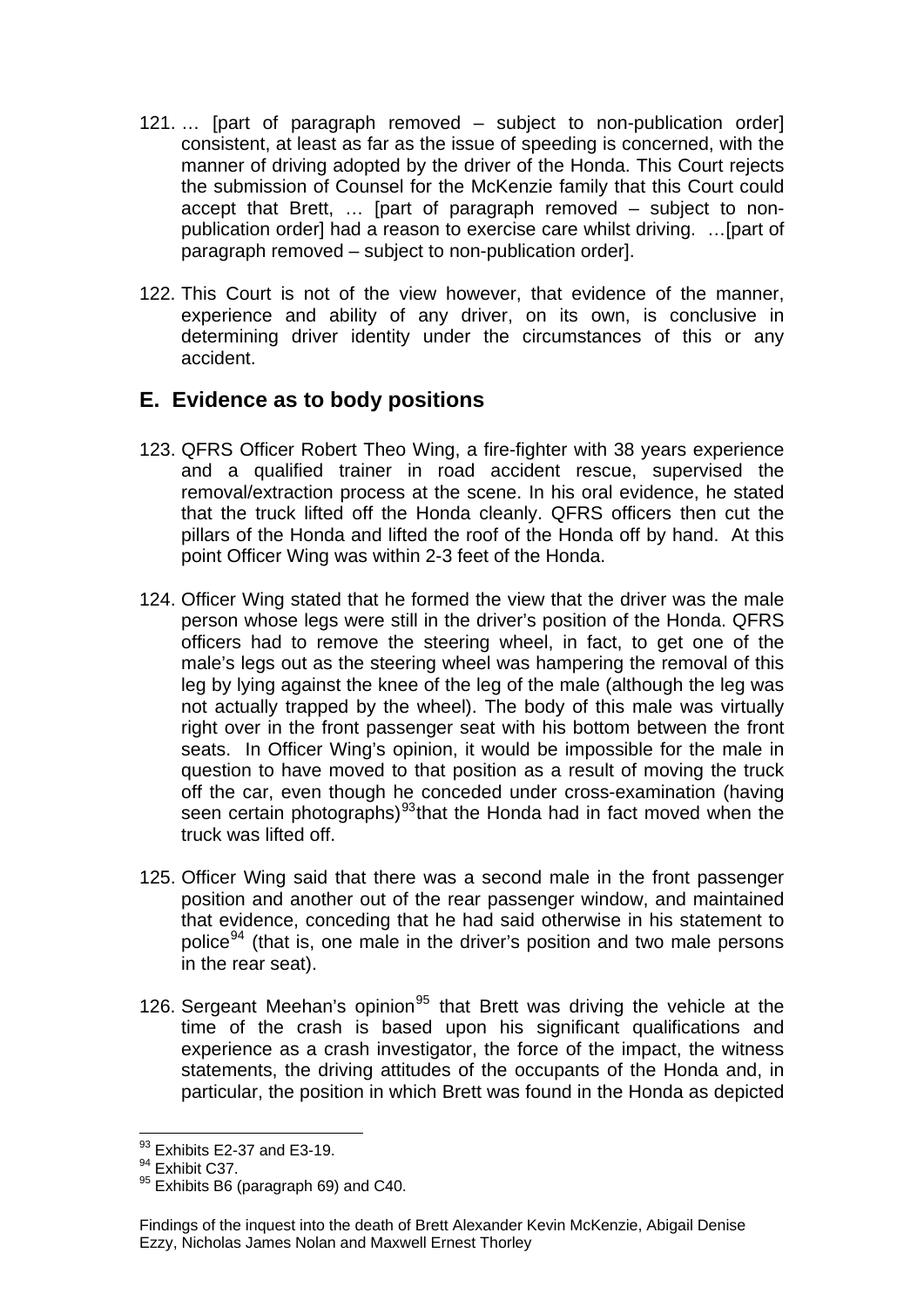in a number of key police photographs<sup>96</sup> (including photographs of Brett's right foot in the driver's well and his left foot on the driver's seat; and another of Brett's toes under the steering wheel of the Honda, taken before the B-Double was lifted off and before the steering wheel was removed). 97

- 127. Sergeant Meehan's evidence as to the location of bodies corroborates that of Inspector Wing, and is supported by the photographic evidence.
- 128. Whilst less experienced QPS officers Constable Prendergast, Senior Constables Canning, Cremasco, Hauff and Snell also formed the view that Brett was the driver by reason of their observations of the positions of the bodies, particularly Brett's, I reject the submission of Counsel for the McKenzies that this court should ignore their evidence because they lack the relevant expertise. This court accepts the opinion of Dr. Casey that it is well within the ability of a lay person to make up their own mind as to where a foot is positioned and that such is not the sole domain of expert evidence. Inspector Curtin also observed the position of Brett's feet and formed the same opinion. Each of those officers is also quite clear that they were not influenced by anyone else, including Sergeant Meehan, in forming that view.
- 129. Cremasco's evidence was that he was close enough to touch the Honda when the B-Double was lifted from the Honda. He says that there was only a slow amount of movement of the Honda and no change in position of the bodies in it. Whilst Senior Constable Hauff conceded that there was movement of Brett's foot during this process, the movement was only a matter of a few inches.
- 130. The Court accepts the veracity of this evidence which is supported by the photographic evidence. Further, none of the police officers knew any of the Honda's occupants, had ever met any of them, and had no reason to prefer Brett as the driver over any of the other occupants. In any event, the more expert witnesses supported the use of evidence of body positions.
- 131. Sergeant David Stocker, an expert QPS forensic crash investigator<sup>[98](#page-26-0)</sup> supported the use of body position (as well as angle and force of impact, occupant restraints, occupant dynamics and damage to vehicles) to determine the issue of driver identification. Sergeant Stocker's evidence, when shown Exhibit 2.42, was that Brett's foot was likely to have been occupying that position at impact because the B -Double thereafter would have been pinning his body in that position.

 $96$  Exhibit E2.40 (photo of Brett's left leg from the knee down in the driver's side of the Honda under the tanks of the B-Double) and Exhibit E2.42 (photo of several toes of Brett's right foot underneath the steering wheel) and Exhibit E3.19 (photo of Brett's right foot on the passenger side pointing upwards).

 $\frac{97}{97}$  Exhibit E2-42 and 2-43.

<span id="page-26-0"></span><sup>98</sup> See Exhibits B8 and B16.

Findings of the inquest into the death of Brett Alexander Kevin McKenzie, Abigail Denise Ezzy, Nicholas James Nolan and Maxwell Ernest Thorley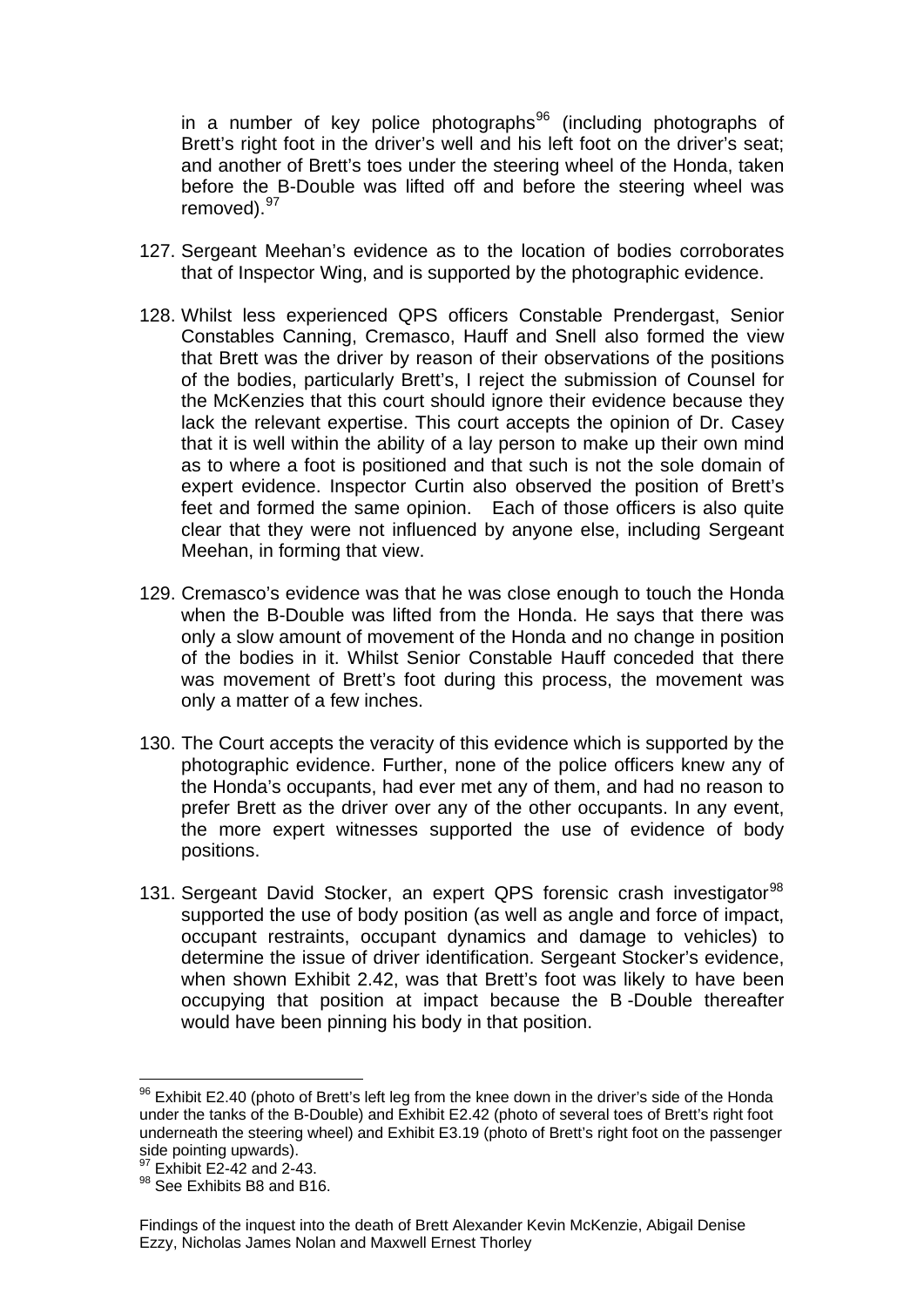- 132. Professor Ansford<sup>[99](#page-27-0)</sup> and Dr. Koppen's medical evidence<sup>[100](#page-27-1)</sup> supported the use of, and relied upon body position when considering the matter.
- 133. Dr. Casey's evidence was that body position is a significant and important tool in determining the identity of the driver (in conjunction with an analysis of the likely forces and movement during impact). In fact, Dr. Casey's evidence was that body position is so significant that he based some of his opinions solely on final resting positions.<sup>[101](#page-27-2)</sup> Dr. Casey's reliance upon body position flowed from his opinion that the crushing of the Honda would have held the occupants in place and the crushing of the driver's footwell would have occurred in the initial stages when the lateral forces were applied<sup>[102](#page-27-3)</sup>. (Unlike Dr. Gilmore, Dr. Casey did not base any conclusions on either witness statements or injuries)<sup>[103](#page-27-4)</sup>.
- 134. Contrary to the evidence of each of Dr.Koppen, Professor Ansford, Sergeant Stocker and Dr. Casey, Dr. Gilmore was critical of drawing conclusions as to driver identity based on the final resting position of the bodies, saying that very little can be ascribed to that evidence. It became very clear, however, that Dr. Gilmore missed the key police photographs.<sup>[104](#page-27-5)</sup> Under examination, when shown the photo of Brett's right foot under Abigail's purse in the driver's compartment of the Honda, [105](#page-27-6) Dr. Gilmore's surprise and shock were visibly registered on his face. He nonetheless refused to concede that it altered any of his opinions, because "*it is just a loose foot"* and *"I don't place any significance on it, it is wishful thinking"* and "*it is not surprising that a toe is in any part of the car"* because "*occupants would have been thrown all around the vehicle."[106](#page-27-7)*
- 135. To be fair to Dr. Gilmore, none of the experts, except Sergeant Meehan (who referred to the specific photos in his report to the Coroner) appear to have understood the significance of the photographs, particularly Exhibit 2-42. Having accepted what was depicted in it, however, none of the experts (except Dr. Gilmore) could explain how Brett's feet came to be positioned as indicated, unless he had been the driver. (For reasons referred to the discussion of Dr. Gilmore's evidence later in these reasons, this Court is of the view that even Dr. Gilmore could not logically explain how Brett came to be positioned where he was found, unless he was the driver).
- 136. For that reason, there can be no criticism of Sergeant Meehan for forming the view that Brett was the driver of the Honda, when, as

 $\overline{a}$ 

<span id="page-27-0"></span><sup>99</sup> Oral Evidence of Professor Ansford.

<span id="page-27-2"></span><span id="page-27-1"></span><sup>&</sup>lt;sup>100</sup> Oral evidence of each of Dr. Koppen and Professor Ansford.<br><sup>101</sup> Oral evidence of Dr. Casey.<br><sup>102</sup> Oral evidence of Dr. Casey.<br><sup>103</sup> Oral evidence of Dr. Casey.<br><sup>104</sup> Exhibits E2-40,E2-42,E3-33,E3-19

<span id="page-27-4"></span><span id="page-27-3"></span>

<span id="page-27-5"></span>

<span id="page-27-6"></span><sup>105</sup> Exhibit E2.42.

<span id="page-27-7"></span><sup>&</sup>lt;sup>106</sup> Oral evidence of Dr. Gilmore.

Findings of the inquest into the death of Brett Alexander Kevin McKenzie, Abigail Denise Ezzy, Nicholas James Nolan and Maxwell Ernest Thorley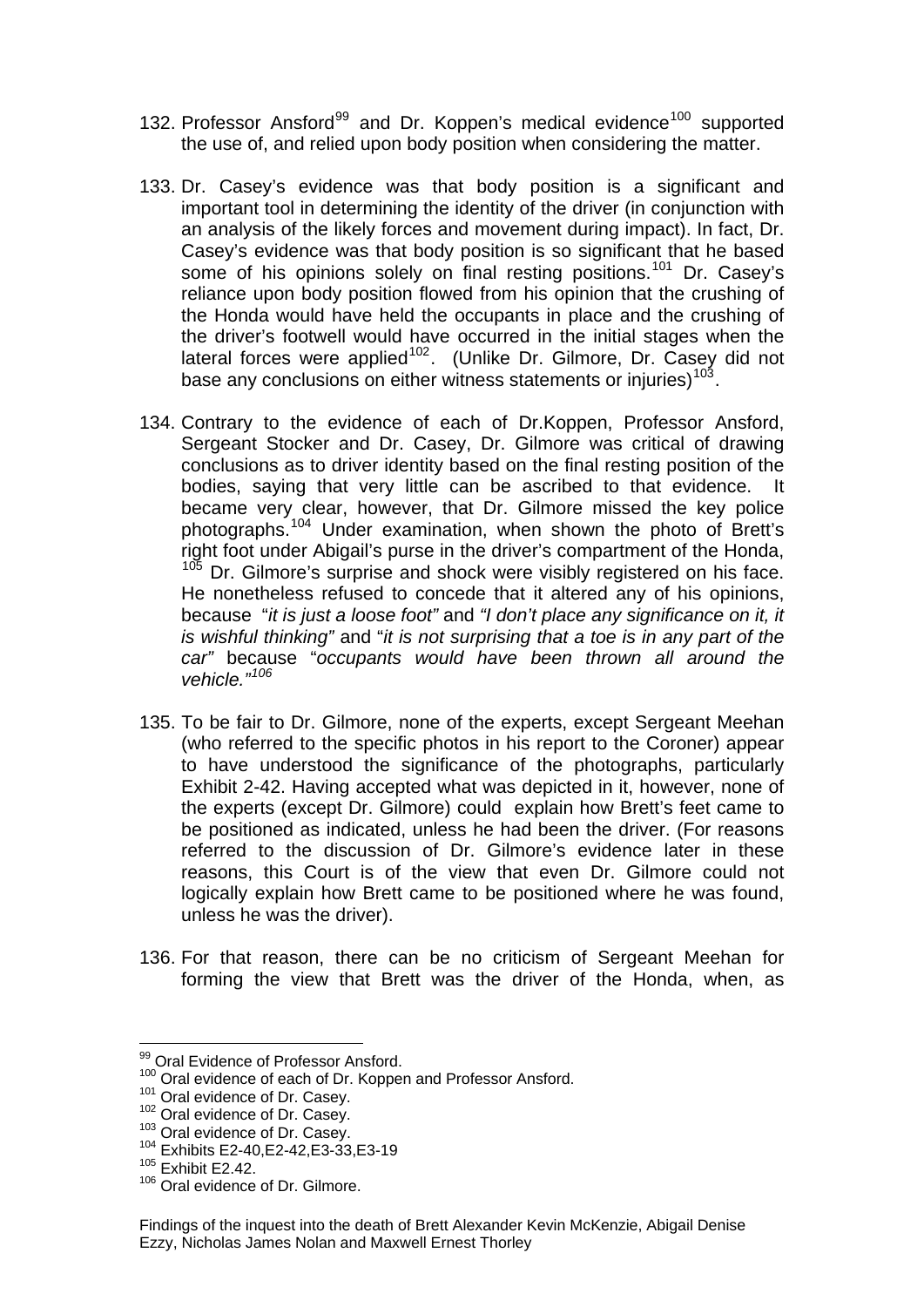submitted by Mr. Mac Giolli Ri, Dr. Casey reached the same view on less compelling evidence.

#### **F. Evidence of forensic crash investigators**

- 137. Senior Constable Hans Boon was a forensic collision analyst in the QPS Forensic Crash Unit between 1979 and 2008. He undertook more than 500 crash investigations in that period, including at least six (6) which involved the need to determine driver identity. Boon was clear that, in determining driver identity, he would not use information as to who was driving earlier but would assess the situation independently of that information.
- 138. Boon was provided only with information available as at 3 March  $2008.<sup>107</sup>$  $2008.<sup>107</sup>$  $2008.<sup>107</sup>$  His report dated 17 April  $2008<sup>108</sup>$  $2008<sup>108</sup>$  $2008<sup>108</sup>$ clearly indicates that he required further information and his oral evidence confirmed that he was unaware of or could not recall the key photographs.<sup>[109](#page-28-2)</sup> He also stated in his oral evidence that he did not access the witness statements on QPrime. His written report is therefore inadequate in determining the issue of driver identity or otherwise.
- 139. After viewing the key photographs during his examination, however, Boon's evidence was that the foot position of Brett was significant, but it had to be considered together with all of the other evidence in determining driver identity. He added that if there was a person found immediately to the left of the position of Brett's feet, the person on the right is likely to be the driver. (The unchallenged evidence is that Nicholas was found immediately to the left of Brett).
- 140. Sergeant David Stocker, in a supplementary Form 1 to the Coroner<sup>[110](#page-28-3)</sup> analysed the crash<sup>[111](#page-28-4)</sup> by reference to photographs, the location and angle of impact, the principal direction of force, the types of vehicles involved, occupant restraints, occupant dynamics, occupant ejection, injuries and a crash video demonstrating the dynamics of a side impact crash as well as occupant movement.
- 141. Sergeant Stocker's opinion was that Brett McKenzie was the driver at the time of the collision, Abigail and NIcholas were left-sided occupants of the Honda, and Max was in the rear right seat of the Honda. Sergeant Stocker's evidence was clear, credible and consistent. His reported conclusions were not significantly challenged under cross-examination and his ultimate opinions do not conflict with Sergeant Meehan's (even though Sergeant Meehan appears to have relied more on body position).

l <sup>107</sup> Exhibit B3.

<span id="page-28-1"></span><span id="page-28-0"></span><sup>108</sup> Exhibit B4.

<sup>109</sup> Exhibits E3-19, E3-33 and E2-42.

<span id="page-28-3"></span><span id="page-28-2"></span> $110$  Exhibit B8.

<span id="page-28-4"></span> $111$  Exhibit B<sub>6</sub>.

Findings of the inquest into the death of Brett Alexander Kevin McKenzie, Abigail Denise Ezzy, Nicholas James Nolan and Maxwell Ernest Thorley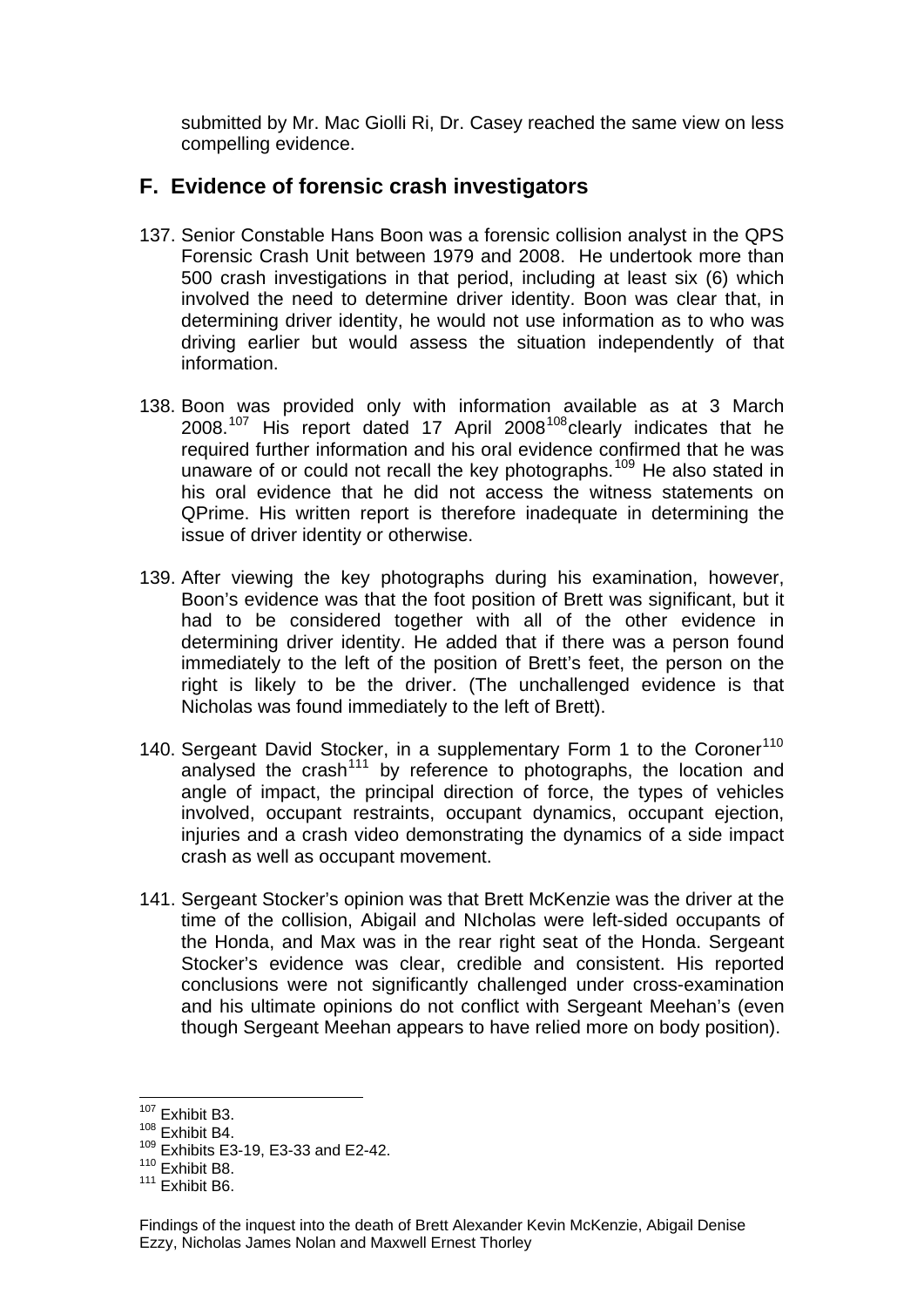142. All of the evidence of the forensic investigators, therefore, tends towards Brett McKenzie being the driver.

#### **G. Medical evidence**

- 143. Dr Koppen provided a number of reports, documents and charts/tables<sup>[112](#page-29-0)</sup> in relation to the injuries resulting to each of the deceased persons and their positions in the Honda prior to the impact. In each of the reports and in his oral evidence, Dr Koppen clearly indicated that he was not a crash investigation expert and that his opinions were restricted to whether individual injuries made sense medically and were/were not consistent with injuries to be expected to be suffered by occupants of particular seating positions in the Honda.
- 144. In his statement prepared before reading any of the engineering reports,[113](#page-29-1) but after receiving accident scene forensic information, Dr. Koppen opined that the injuries that he would expect the driver of the Honda to receive would be:
	- (a) Potentially major lower leg lacerations or fractures (from the early crush down of the leg compartment , making the driver less mobile);
	- (b) A potential predominantly right head injury and potential torso injury; and
	- (c) Whiplash, initially forward towards the dashboard, and then backwards towards the rear passenger corner of the vehicle.

Dr. Koppen's opinion is that the injuries suffered by Brett were the most consistent with this pattern and mode of injury.

- 145. The injuries that Dr. Koppen stated $114$  he would expect the front seat passenger to suffer would be a potential absence of leg injuries, presence of potential major torso injuries and potential head injuries, consistent with a mobile (not trapped) body moving towards the B-Double, and then forced back and left, towards the rear passenger corner of the vehicle. Most consistent with this pattern of injury, in Dr.Koppen's view, were the injuries suffered by Nicholas.
- 146. As to injuries expected to be suffered by a person in the position of the right rear passenger, Dr Koppen opined that they would include a right seat belt mark, potential lower leg injuries (less severe than that of the driver), potential very severe head and upper torso injuries and upper body abrasions. Most consistent with this pattern of injury were the injuries suffered by Max.
- 147. Dr. Koppen opined that the injuries expected to be suffered by the occupant of the left rear seat would be consistent with the person being forced out of the left rear of the car and impacting on the ground – thus

<sup>112</sup> Exhibits C22, C22.1, C22.2, C22.3, C22.4 and C22.6.

<span id="page-29-1"></span><span id="page-29-0"></span><sup>113</sup> Exhibit C22.1

<span id="page-29-2"></span> $114$  Exhibit C<sub>22.1</sub>

Findings of the inquest into the death of Brett Alexander Kevin McKenzie, Abigail Denise Ezzy, Nicholas James Nolan and Maxwell Ernest Thorley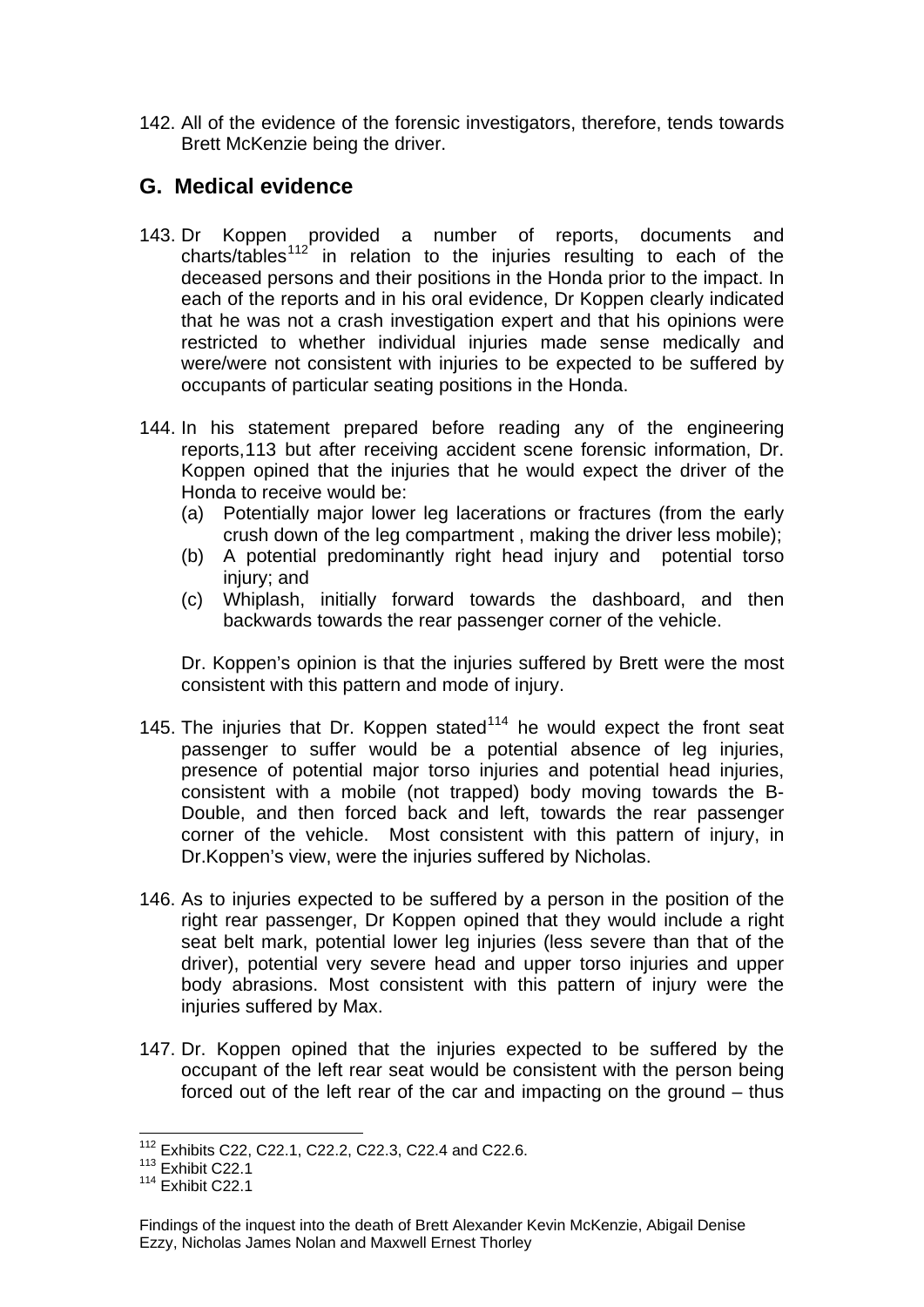widespread, variable and severe injuries, and abrasions under movement. Most consistent with this pattern of injury, in Dr. Koppen's opinion, were the injuries suffered by Abigail, who was found clear of the Honda.

- 148. In his oral evidence, Dr Koppen noted conclusions reached by both Dr Gilmore and Dr Casey in their reports about the tiny fraction of time it would have taken for the B-Double, laterally striking the sedan, to crush the driver's foot well inward  $-$  either 0.02 or 0.03 of a second, that is, "very quick." <sup>[115](#page-30-0)</sup> Dr Koppen concluded from this information that there is a high likelihood that the driver would have extensive bilateral lower-leg injuries.
- 149. The person fitting this description is Brett. Abigail had no lower leg injuries, Max had a compound fracture of his right ankle with an associated laceration and Nicholas had no lower leg injuries. Brett had bilateral closed fractures of both bones in the lower part of both legs, a laceration on the left leg and abrasions to the right leg. The only person with bilateral lower leg injuries was Brett, and the person with the most extensive lower leg injuries was Brett.
- 150. Dr Koppen was specific in terms of lower leg injuries, as opposed to leg injuries generally, because the driver's lower legs would have been in the driver's foot well, where the described crushing occurred, while the upper legs were on the seat and not subjected to the same force.
- 151. Dr. Koppen was critical of the significance placed by Dr. Gilmore on Abigail's femur fracture being evidence of her position as the driver because, in Dr. Gilmore's view, the femur is *"uniquely connected with a high level bending impact as it is a very strong bone."[116](#page-30-1)*In Dr. Koppen's opinion, this involved an over-simplistic interpretation on Dr. Gilmore's part, because the force required to fracture a femur depends on the direction of the force as much as the strength of the force.
- 152. Dr. Koppen considered that, in determining occupant positions, particular significance should be given to right-sided torso and head injuries. The person in the position of driver would be expected to suffer right-sided injuries as that was the primary initial point of impact of the B-Double – the driver's door and surrounds. The pattern of Brett's injuries included injuries to the right hand side of his head (above his ear), a midline fracture of his jaw, extensive right and left rib fractures (and underlying injuries), and extensive internal injuries to the torso. Abigail had injuries to the head and torso but they were not as significant, and not as right-sided, as those of Brett, in Dr. Koppen's view.

<span id="page-30-0"></span><sup>&</sup>lt;sup>115</sup> Evidence of Dr. Koppen.<br><sup>116</sup> Exhibit B9, page 32

<span id="page-30-1"></span>

Findings of the inquest into the death of Brett Alexander Kevin McKenzie, Abigail Denise Ezzy, Nicholas James Nolan and Maxwell Ernest Thorley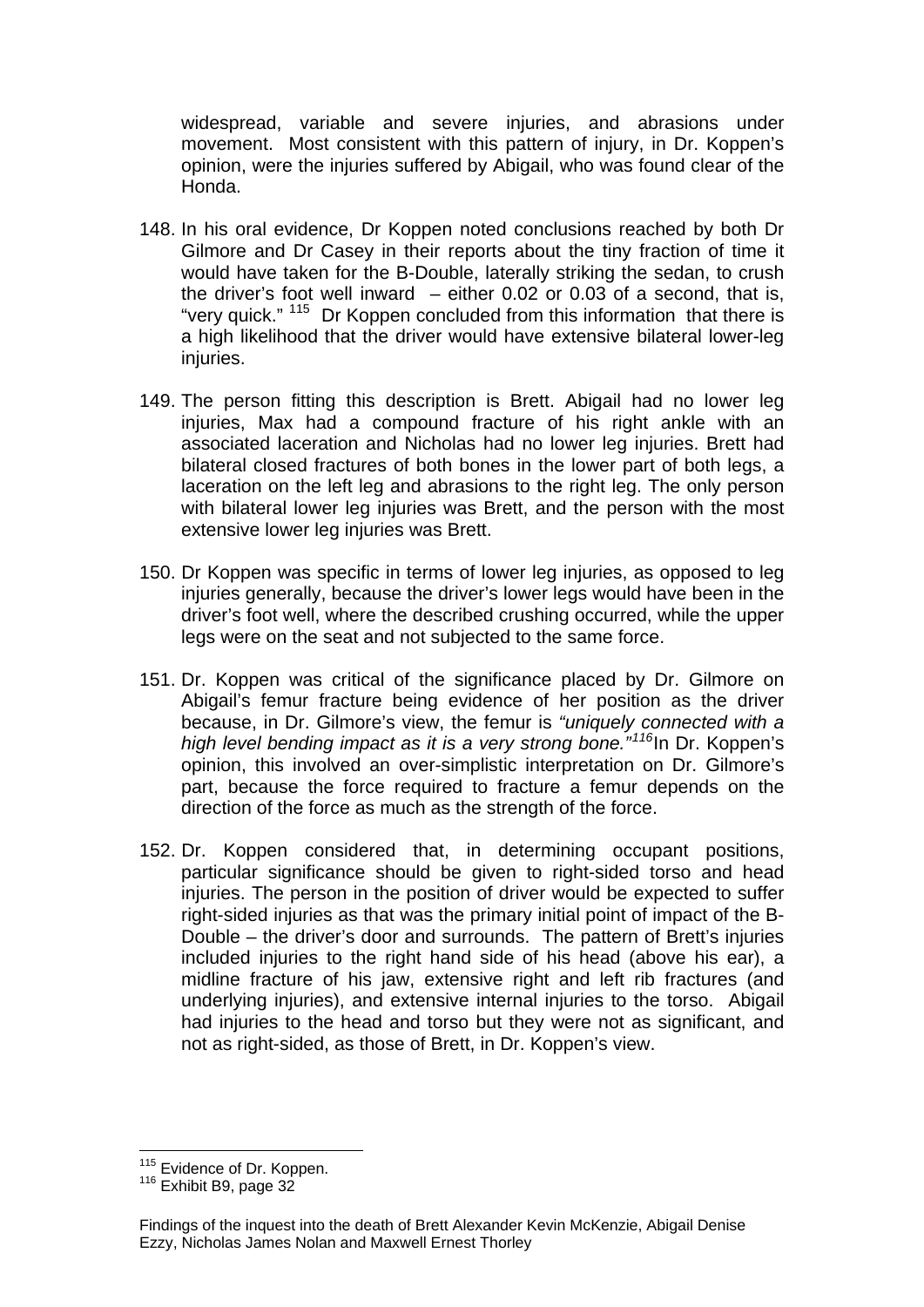- 153. Such injuries as Dr. Koppen opined would be inflicted upon the driver, he would not expect to be suffered by the occupant of the front passenger seat.
- 154. In his evidence at the inquest, Dr. Koppen drew a careful distinction on the issue of seat belt injuries – he was comfortable identifying seat belt injuries on Max which put Max on the right hand side of the vehicle, but he was careful to indicate that whilst there were injuries consistent with seat belt injuries on both Abigail and Brett (placing Abigail on the left side of the vehicle and Brett on the right) these were not at all conclusive of being caused by a seat belt, because they could also have been caused by other mechanisms.
- 155. Dr. Koppen provided tables indicating his opinion of the likely placement of the four deceased. In the first table, reproduced immediately below, Dr. Koppen relied on body position.

|          | Front right | <b>Front left</b> | Back right | <b>Back left</b> |
|----------|-------------|-------------------|------------|------------------|
| McKenzie | Probably    | Possible          | Improbable | Improbabl        |
|          |             |                   |            | е                |
| Nolan    | Possible    | Probably          | Improbable | Improbabl        |
|          |             |                   |            | е                |
| Thorley  | Improbable  | No                | Probably   | <b>No</b>        |
| Ezzv     | Improbable  | Improbable        | Improbable | Probably         |

A second table, however, was based solely on his assessment of injuries as follows:

- 1. Thorley: Right Seat Belt = Right Side (Left No)
- 2. Nolan: No lower leg injury, least injured occupant = Left Side
- 3. Lower Leg Injuries: Mckenzie (bilateral) + Thorley (Right) = Probable Right Side
- 4. Most Severely Injured: Thorley + McKenzie = Probable Right Side
- 5. Potential Seatbelt Injuries: McKenzie Wound Right Shoulder Ezzy bruise left shoulder
- 6. Most Severe Right Side Injuries: Thorley/McKenzie/Ezzy/Nolan.

|                 | Front right | <b>Front left</b> | Back right | <b>Back left</b> |
|-----------------|-------------|-------------------|------------|------------------|
| <b>McKenzie</b> | Probable    | Improbable        | Possible   | Improbabl        |
|                 |             |                   |            | e                |
| Nolan           | Improbable  | Left              | Improbable | Left             |
| Thorley         | Possible    | No                | Probable   | <b>No</b>        |
| Ezzv            | Improbable  | Left              | Improbable | Left             |

Using either table, Brett is the only probable driver and Abigail is improbable as the driver.

156. Against Dr Koppen's first table is the evidence of Mr and Mrs Bell that they saw a male in the back left passenger position shortly before the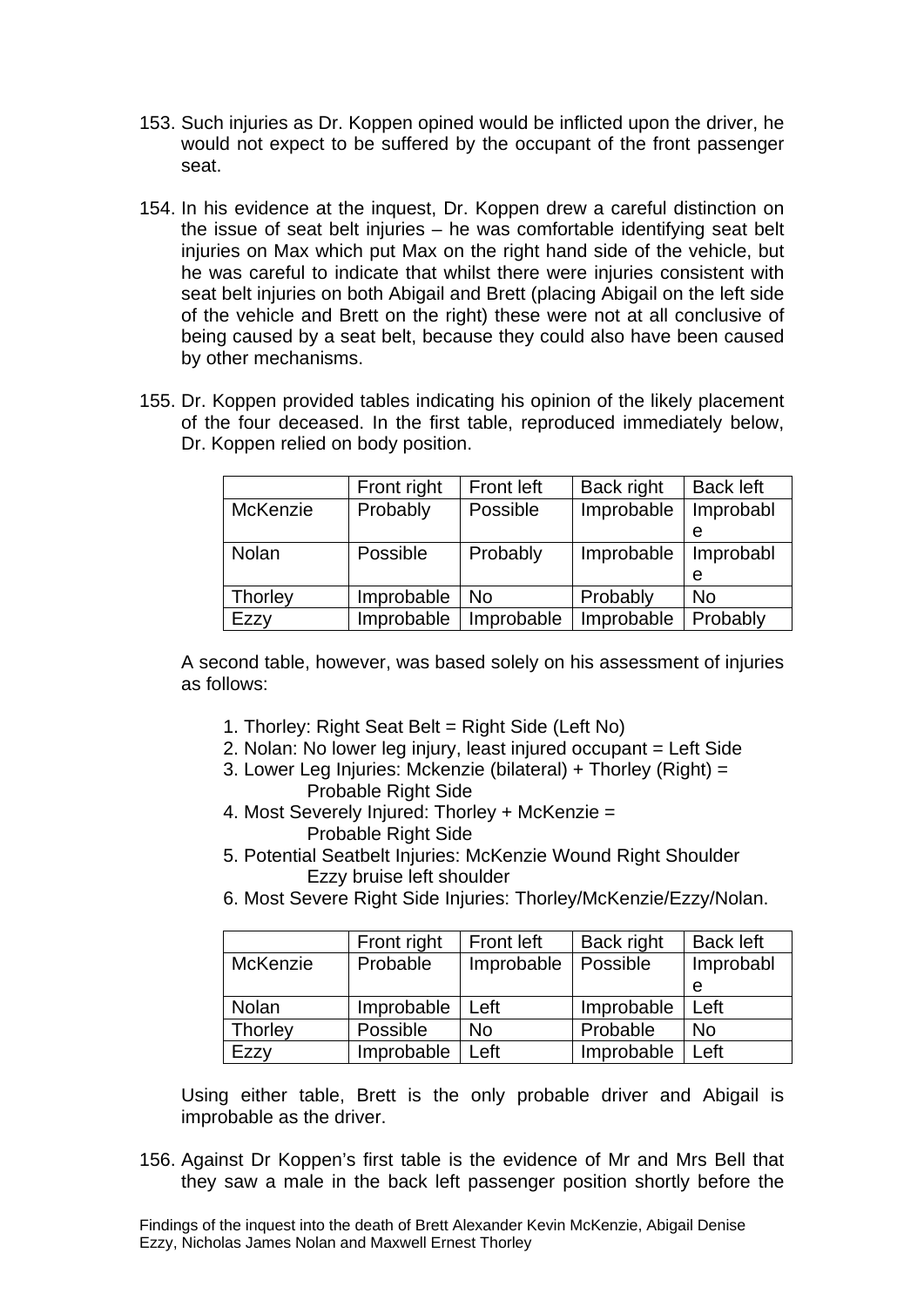- 157. Professor Ansford, an expert specialist forensic pathologist, reviewed the material available to Dr Koppen<sup>[117](#page-32-0)</sup> and stated that Dr. Koppen had considerably more experience than he had in relation to motor vehicle/traffic trauma. Professor Ansford opined that, on the pathology evidence alone, it was not possible to positively say who was driving the Honda at the time of the crash, although it was possible to exclude Max as the driver, given the seat belt and other injuries to Max.
- 158. Professor Ansford provided a further opinion dated 14 September 2011,<sup>[118](#page-32-1)</sup> responding to Dr Gilmore's first report. Professor Ansford confirmed that there is nothing about the pattern of injuries *looked at in isolation* which could enable him to conclude who was driving. However, when considering other factors as well, particularly the position of the bodies, he concluded that Brett was most likely to have been driving, with Nicholas as the front seat passenger, with Abigail most likely in the rear left/passenger's seat, and Max in the rear right/driver's side seat (that is, the same view formed by Dr Koppen in his first table which takes into account body positioning).
- 159. This Court accepts the submission of Counsel Assisting that Dr Koppen's opinion and Professor Ansford's opinion are not necessarily inconsistent. Professor Ansford indicates that it is not possible to '*conclude*' who was driving while Dr Koppen is simply giving an indication of probability.
- 160. This court also accepts the submission of Counsel Assisting that the medical evidence, particularly the evidence of Dr Koppen as supported by Professor Ansford, strongly supports the view that Brett was the driver of the Honda. Whilst there has been criticism of Dr Koppen's involvement and findings; and whilst both Dr. Koppen and Professor Ansford stated in oral evidence that, asked again, they might not venture into the area of identifying the driver, there is no evidence to suggest that Dr Koppen did anything other than a careful and impartial examination within his area of expertise. I accept the submissions that no findings adverse to Dr Koppen would be made.
- 161. Dr. Adam Griffin provided a statement<sup>[119](#page-32-2)</sup> commenting upon the toxicological testing results on the blood and/or urine analyses for Nicholas, Brett and Max. Dr. Griffin opined that sensory motor impairment would be expected to be starting in a person with a blood/alcohol concentration (BAC) of 0.065% (Nicholas); and that the ability of a person with a BAC of 0.224% (Max) or a BAC of 0.129% (Brett) to control a motor vehicle would be severely impaired. Dr. Griffin's opinion was that given the sources of the blood and the period of time that had elapsed (two days) before testing, the percentage drop in the

l <sup>117</sup> Exhibit B12.

<span id="page-32-1"></span><span id="page-32-0"></span><sup>118</sup> Exhibit B14.

<span id="page-32-2"></span><sup>119</sup> Exhibit B17.

Findings of the inquest into the death of Brett Alexander Kevin McKenzie, Abigail Denise Ezzy, Nicholas James Nolan and Maxwell Ernest Thorley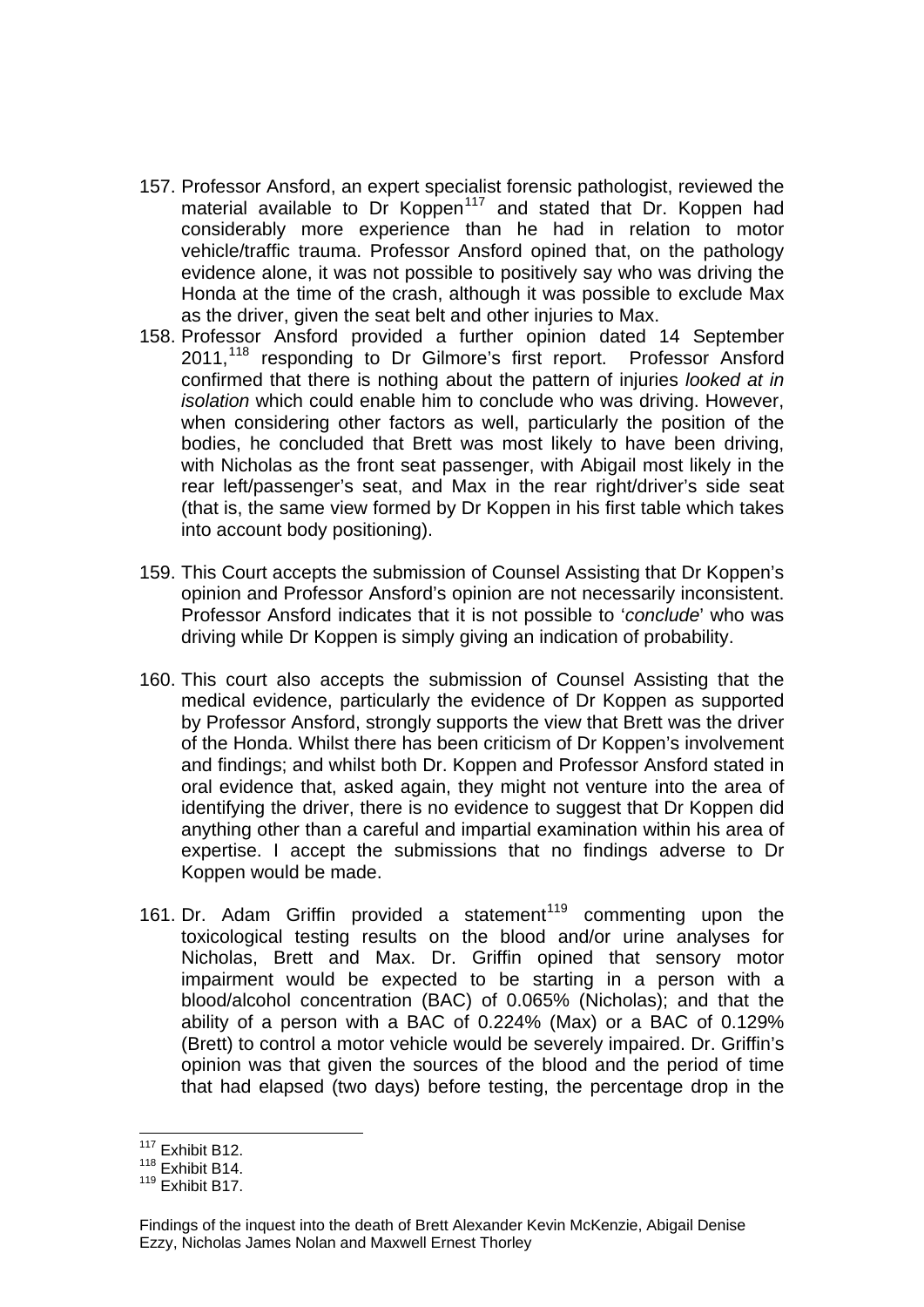concentrations might be anywhere between 5% and 25% less than the actual results. Dr. Koppen agreed with this evidence.

#### **H Mechanical evidence**

- 162. Reports supplied by Toll Pty Limited<sup>[120](#page-33-0)</sup> confirm that the B-Double was travelling at approximately 89 kilometres per hour at impact with the Honda which occurred at 11:21:17 on 5 January 2008. This evidence is not challenged.
- 163. Drs. Gilmore and Casey provided reports<sup>[121](#page-33-1)</sup> and gave evidence. Their significant qualifications, experience and expertise were not challenged.
- 164. Dr Gilmore concluded that it is highly likely that Brett was in one of the front seats, Nicholas was in a passenger-side seat; but most likely that Brett and Abigail were in the front, and Nicholas and Max were in the rear.
- 165. Dr Gilmore's first report indicated that the factors against Brett driving were that he had not planned to drive and had been drinking, and the factors against Abigail driving were that it is difficult to work out how she could be ejected from the car into her final resting position, away from the car, if she started off in the driver's seat.
- 166. Commencing at page 40 of his first report<sup>[122](#page-33-2)</sup>, Dr. Gilmore presented a number of possible occupant scenarios, with reference to injuries and final rest position. They were: Scenario 1:- Brett driving, Abigail front passenger, Max rear right passenger, Nicholas rear left passenger. Scenario 2:- Brett driving, Nicholas front passenger, Max right rear passenger, Abigail left rear passenger. (This scenario accords with Sergeant Stocker's, Dr. Koppen's and Professor Ansford's opinions as to occupant positions, particularly that of the driver). Scenario 3:- Abigail driving, Brett front passenger, Max rear right passenger, Nicholas rear left passenger.
- 167. Dr Gilmore opined that scenarios 2 and 3 were both possible in terms of the path of travel of each deceased person to final resting position. He then applied the scenarios to the injuries suffered<sup>[123](#page-33-3)</sup>, and used that information alone to conclude that scenario 3 was more likely. He repeatedly insisted that, in forming his opinions, it is at least equally within a mechanical engineer's expertise as it is within a medical witness' expertise to comment on the relevance of injuries to occupant positions in a vehicle and to determine driver identity from injuries.

 $120$  Exhibit H.

<span id="page-33-1"></span><span id="page-33-0"></span><sup>121</sup> Exhibit B9, B9.1, B13 & B13.1

<span id="page-33-2"></span><sup>122</sup> Exhibit B9.

<span id="page-33-3"></span><sup>&</sup>lt;sup>123</sup> Exhibit B9, page 44, paragraph 11.3.

Findings of the inquest into the death of Brett Alexander Kevin McKenzie, Abigail Denise Ezzy, Nicholas James Nolan and Maxwell Ernest Thorley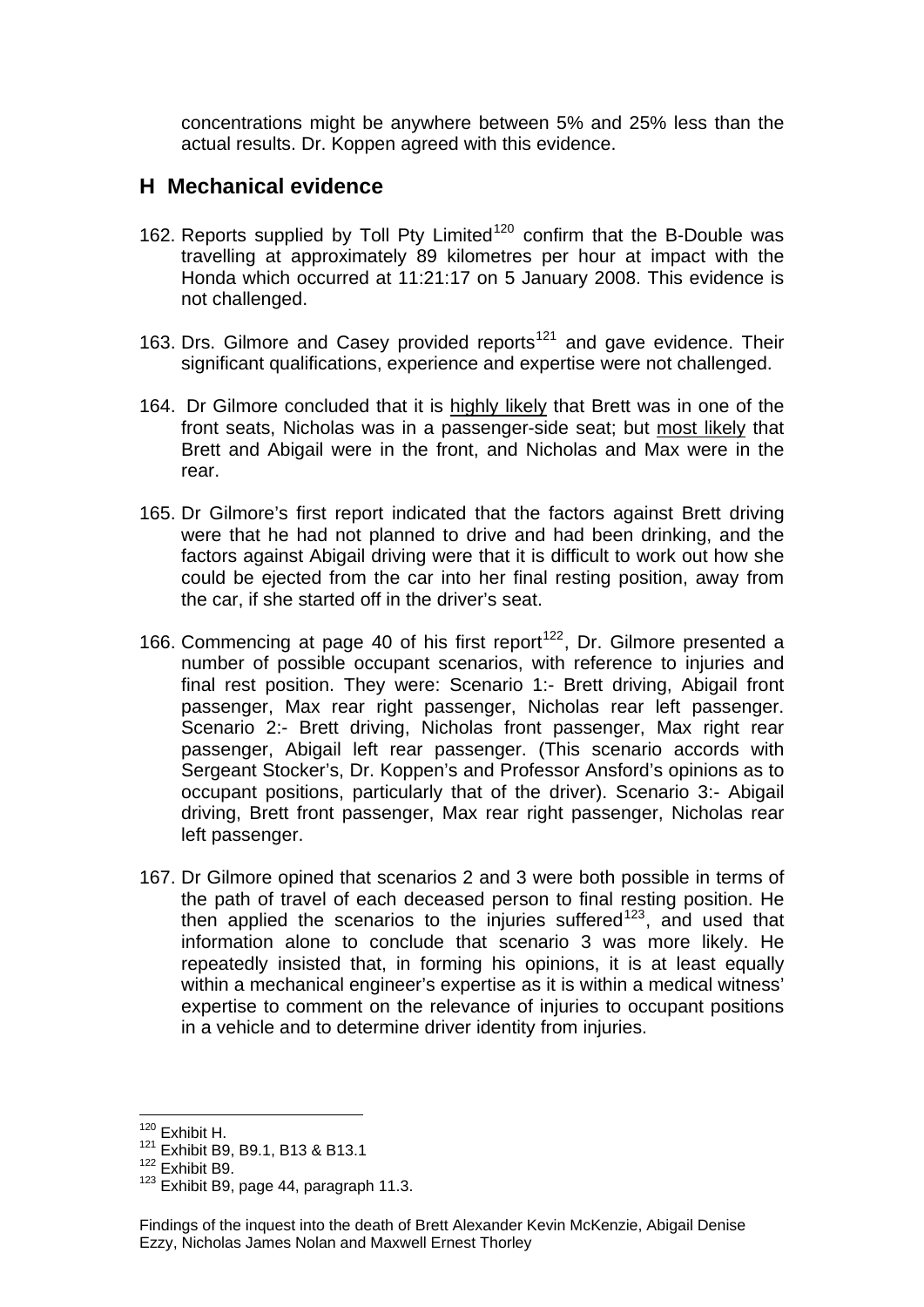- 168. Dr. Gilmore's analysis may be summarised as Abigail's right-sided injuries being too significant for her to be a passenger-side occupant of the car, and Brett's injuries, whilst being consistent with being the driver, are also consistent with other mechanisms of damage. Whilst Dr. Gilmore conceded that he had no medical or pathology qualifications or experience, and he relied on a textbook as authority for the force required to break a femur; he was unwilling to concede at all that the causation and mechanism of injuries, the direction and quantity of force required to break bones and distinguishing between injuries caused inside or outside of the car was the field of a medical expert, and therefore outside his expertise. Dr. Gilmore's very clearly stated opinion was that you do not require medical knowledge to make such comments and that, in any event, "*medical reports only record injuries."*
- 169. Dr Gilmore also ignored or discounted a significant body of evidence. Specific examples of this are as follows:
	- (a) Dr. Gilmore was instructed only about Abigail'sdriving history. Those instructions were erroneous in that they referred to Abigail having got her licence on a  $5<sup>th</sup>$  attempt. It is concerning that the driving histories of the other 3 occupants of the Honda were not provided to, or sought by, Dr. Gilmore before providing his report.
	- (b) Dr. Gilmore calculated an approximate distance travelled by the B-Double before the accident site, from unspecified sources;<sup>[124](#page-34-0)</sup>
	- (c) When presented with the evidence of driver identification by Mr. Welsh, Dr. Gilmore indicated that "it wouldn't change my mind because I have worked this up in an absolute way."
	- (d) Dr. Gilmore incorrectly assumed that the Honda's speed was 100 km/h, when all the independent eye witnesses consistently and clearly indicated that the speed was possibly as high as 140 or 160 kilometres per hour;
	- (e) Dr. Gilmore inexplicably drew negative conclusions in relation to Mr Welsh's response to the actions of the Honda Civic, including evidence as to his speed when preparing for the upcoming 80 km/h zone (despite this evidence of speed being supported on the data from the engine monitoring system of the truck);
	- (f) Dr. Gilmore attempted, by relying on differences in Officers Cremasco's and Hauff's descriptions of the driver's side footwell, not only to discount the evidence of Brett's foot being in that position, but to opine positively that Brett's foot was in fact more probably in the passenger side of the vehicle<sup>[125](#page-34-1)</sup>. This is contrary to the evidence of every other witness with an opinion and more importantly, the key police photographs.

<span id="page-34-0"></span>l  $124$  Exhibit B9, page 8, paragraph 3.2

<span id="page-34-1"></span><sup>&</sup>lt;sup>125</sup> Exhibit B9, page 23, paragraph 7.3.

Findings of the inquest into the death of Brett Alexander Kevin McKenzie, Abigail Denise Ezzy, Nicholas James Nolan and Maxwell Ernest Thorley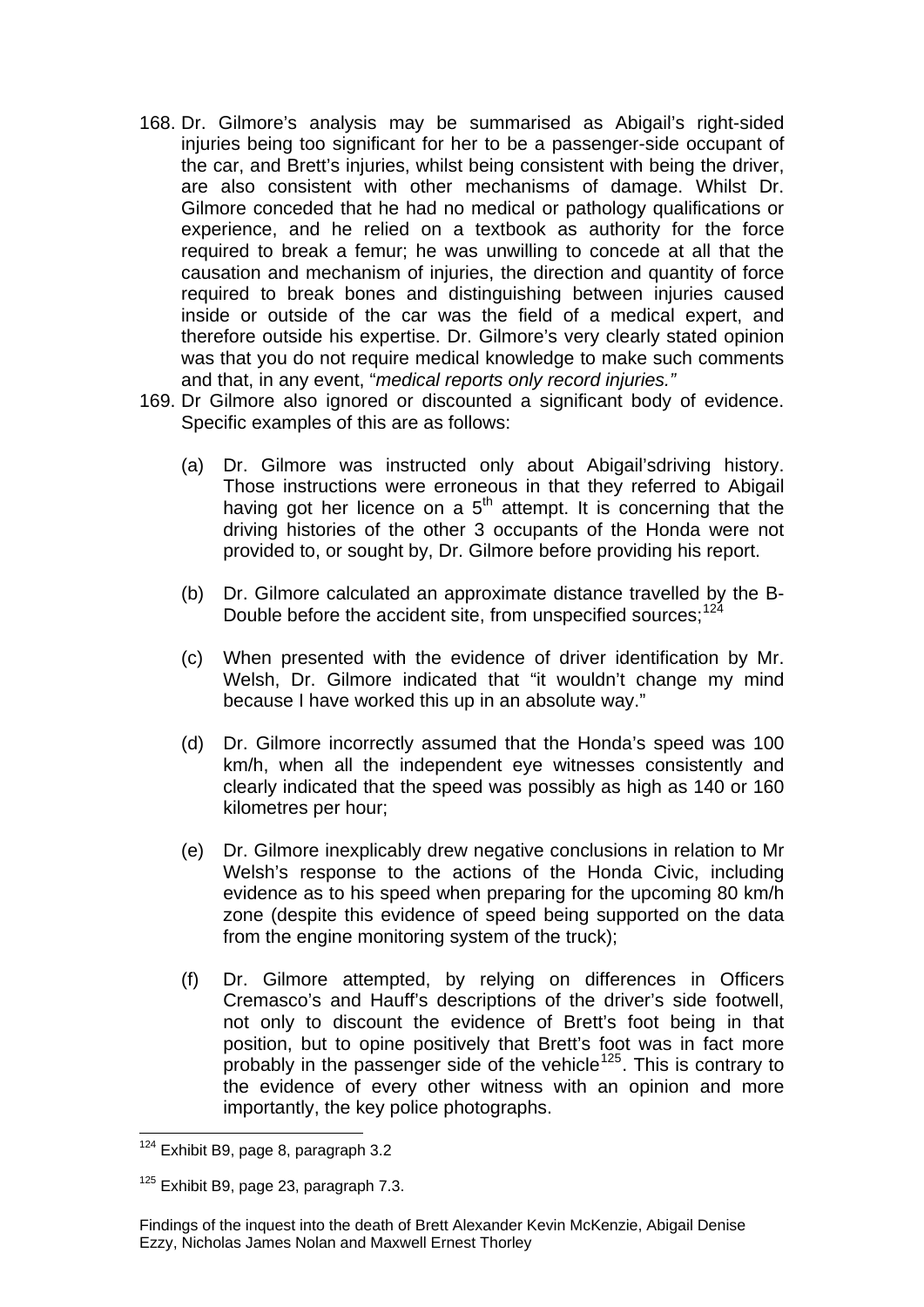- (g) Even subsequent to realising the depictions in the key police photographs, Dr Gilmore continued to dismiss them as validation of the opinions of other witnesses/experts.
- (h) Dr. Gilmore ignored the evidence and relevance of the speed limiter fitted to, and functioning on, the truck driven by Mr Welsh,
- (i) Dr Gilmore's table describing "major" matters to be considered  $126$ , whilst including the anecdotal reasons why Brett was unlikely to be the driver, does not include the anecdotal reasons why Abigail was unlikely to be the driver.
- (j) Dr Gilmore demonstrated partiality in his consideration of witness' statements. He concluded Trevor Graham did not have a clear view of the incident because he witnessed the accident in his rear vision mirror. He discounted Raymond Bell's evidence because Dr. Gilmore did not accept that he had a clear view. He ignored the consistency between the independent eye-witness' statements.
- (k) Dr. Gilmore discounted the possibility that Abigail's extensive injuries were because she was ejected from the vehicle.
- (l) Dr. Gilmore was willing to allow a scenario to excuse those injuries inconsistent with his conclusion that Brett was not the driver, but to not allow the same sort of scenario to explain/excuse the injuries of Abigail.
- (m) Dr. Gilmore's explanation that Brett is unlikely to have driven because (i) Brett had been drinking, (ii) it wasn't his car (despite Brett having driven that car many times before) and (iii) Brett was not the designated driver: is unconvincing, as is his willingness to attribute to Abigail a complete change in driving behaviour (which is not open on the evidence).
- 170. In any event, under cross-examination by Mr. Edwards, Dr. Gilmore confirmed his three conclusions commencing with the strongest and most reliable and concluding with the weakest and least reliable, as follows:
	- (a) Any of Brett, Abigail or Max could be the driver;
	- (b) Probable that both Abigail and Max were located on the right hand side of the Honda vehicle at the time of impact, (and not Brett);
	- (c) Abigail driving.
- 171. Dr Gilmore confirmed that to move from conclusion (a) to conclusion (b) involved only a consideration of the injuries suffered by each of the deceased, and nothing else. Whilst confident of conclusion (b), he was not as confident as he was of conclusion (a).

<span id="page-35-0"></span>l  $126$  Exhibit B9, page 40, paragraph 9.5.

Findings of the inquest into the death of Brett Alexander Kevin McKenzie, Abigail Denise Ezzy, Nicholas James Nolan and Maxwell Ernest Thorley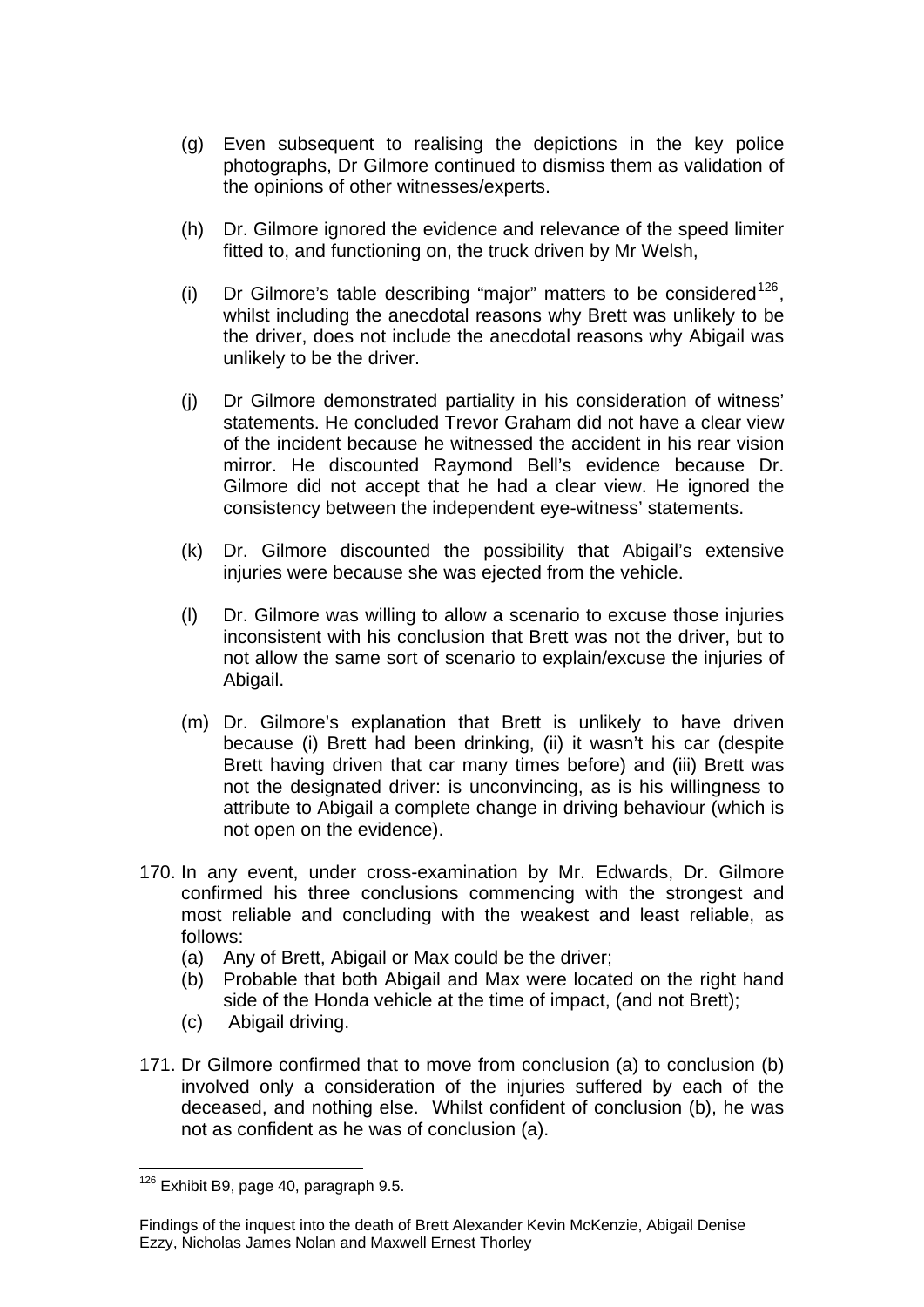- 172. On the basis, however, that Dr Gilmore lacks the expertise to draw conclusions from injuries, the Court considers that the more reliable evidence on injuries is that of Dr Koppen and Professor Ansford.
- 173. In relation to (c) above, Dr Gilmore was careful to point out that whilst the reliability of this conclusion is to the standard of more probable than not, he is less sure of this conclusion than he is of conclusions (a) and (b). In moving from conclusion (b) to conclusion (c), Dr Gilmore applied the scenarios he created and witness statements. On the basis, however, that conclusion (b) used medical knowledge outside Dr Gilmore's field of expertise, and (c) relied on an unbalanced application of the witness statements, the court is therefore left with conclusion (a), which is not totally inconsistent with the opinions of Dr. Casey, and Sergeant Stocker, and other evidence tending towards Brett being the driver.
- 174. Dr Gilmore's credibility was also successfully challenged in other ways so as to lead this Court to have some concerns about relying heavily on his opinion. He did not answer direct questions, he adopted a sarcastic tone inconsistent with an independent expert, and he was not willing to make fair concessions open on the evidence. He was also defensive and argumentative.
- 175. Contrary to Dr. Gilmore, Dr Casey gave his evidence in a clear, considered, credible way. He was impartial, balanced and objective. Dr Casey was careful to confine his opinions to his field of expertise and steadfastly refused to exceed it or go outside it. He declined to offer an opinion based on medical evidence, and he refused to offer an opinion based on likely driver behaviour. He answered questions forthrightly and clearly at every opportunity and was prepared to make fair concessions.
- 176. Dr Casey's evidence during the inquest remained consistent with his report. He would not alter his opinion based on the evidence of Mr and Mrs Bell about seeing a male in the rear left position of the car seconds before the impact. In any event, this is consistent with his opinion prior to having this information when he thought there was a male and a female in the rear of the Honda but he could not say who was on the left and who was on the right.
- 177. Given the forces impacting upon the Honda (which all the experts agreed were in the direction of the rear passenger side of the Honda) Dr. Casey's opinion was that the result was the alignment of the occupants of the Honda toward its rear passenger side[127](#page-36-0). Consequently, "*it stands to reason that a person who is initially most remote from the rear passenger corner would come to rest the furthest away from that corner. The driver position is most remote from the rear passenger corner and therefore I expect that the driver would come to rest the furthest away from the rear passenger corner. In this case, Mr. McKenzie came to rest*

<span id="page-36-0"></span>l <sup>127</sup> Oral evidence of Dr. Casey.

Findings of the inquest into the death of Brett Alexander Kevin McKenzie, Abigail Denise Ezzy, Nicholas James Nolan and Maxwell Ernest Thorley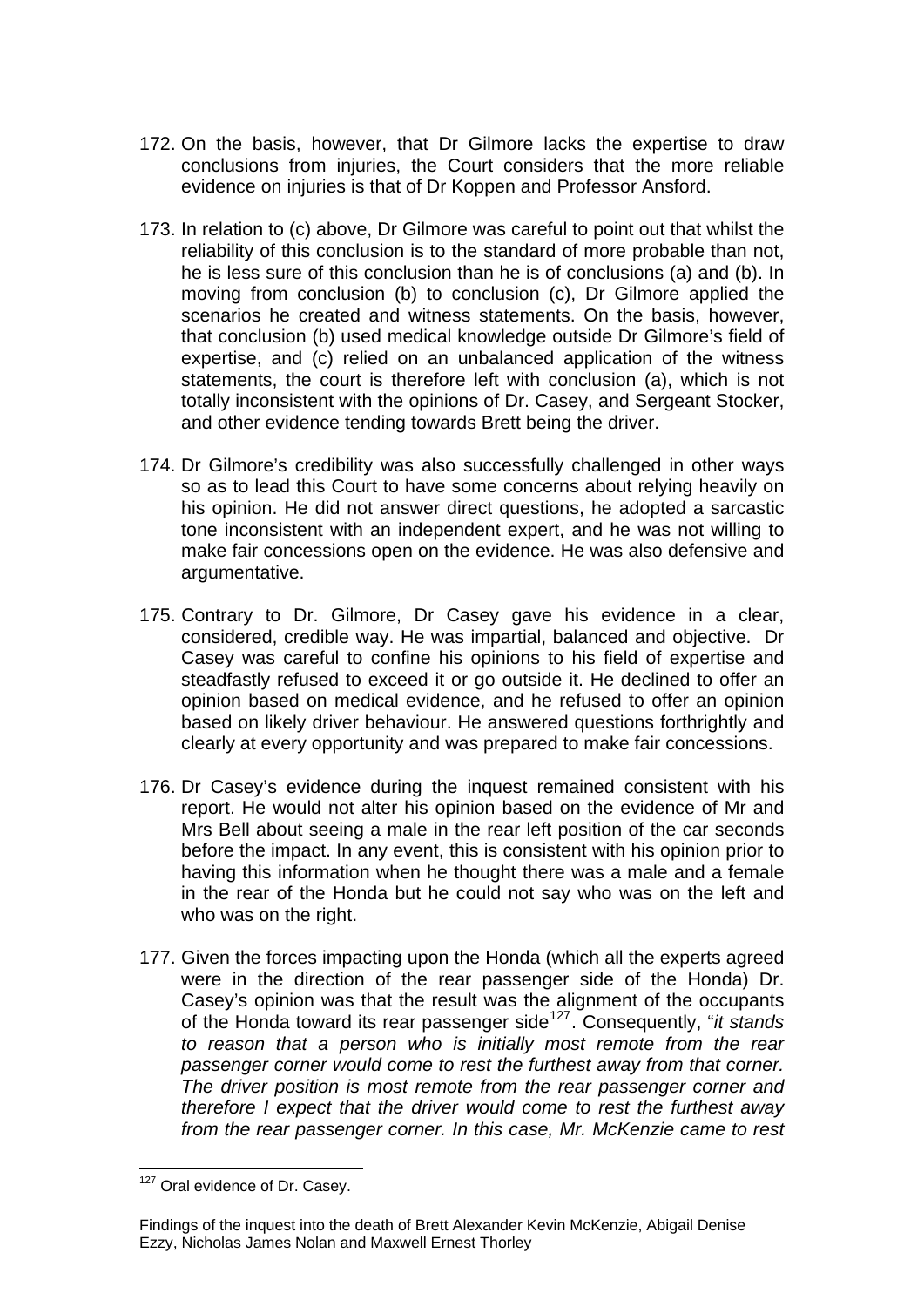*the furthest away from the rear passenger corner and therefore I consider it likely that he was the driver."<sup>128</sup>*

- 178. The evidence that Brett's foot was even further away from the rear passenger side confirmed the likelihood. Dr. Casey's oral evidence was that If Brett's foot had been trapped, Dr. Casey would have been even more certain that Brett was the driver. Dr. Casey also framed the effect of the forces upon the Honda and its occupants in this way, "*The person who started closest to the truck would remain closest to the truck".[129](#page-37-0)* (On any version of the final resting positions of the occupants, that person was Brett).
- 179. Upon viewing Exhibits E3.33 and E2.42 Dr. Casey further opined that all of Brett's body except his foot was pushed away from the position of the driver's side rather than the reverse scenario of Brett's foot going into the driver's footwell from another position. Dr. Casey opined that it would be very difficult for Brett's foot to go into that position or indeed in that direction given the forces at play and the debris from the impact.<sup>[130](#page-37-1)</sup>
- 180. Dr. Casey opined that Abigail was the least likely to be the driver, given her ejection from the vehicle, which was the strongest evidence that she was not the driver. Dr. Casey was also very confident that Abigail had been ejected late in the incident. On the basis that, in Dr. Casey's opinion, the only likely opening was the rear windshield or the rear roof (because of the clockwise rotation of the car, and Abigail was the first one and the only one fully ejected), Abigail had to have been in the back seat.
- 181. Dr. Casey conceded the possibility of ejection further forward in the vehicle, but indicated that the difficulty with this is the likelihood of both Abigail and Max being ejected from the same place given the same forces acting on them (and Max was not ejected out the front). He also took into account that the ejection was at a late stage and by this stage there would have been interference in the process of ejection from the truck and the crushing of the car from a front-ended ejection, whereas there would be less difficulty with an ejection from the rear left. These considerations also had a role in determining that Max and Abigail were likely to have been in the back of the vehicle, in Dr Casey's opinion.
- 182. Whilst at the time of preparing his report, Dr Casey did not appreciate the existence of Brett McKenzie's toes in photograph E2-42, this photograph only lends further support to Dr. Casey's conclusions.

#### **Resolving the conflict between Dr Casey and Dr Gilmore**

l <sup>128</sup> Paragraph 12, page 25 Exhibit B13.<br><sup>129</sup> Oral Evidence of Dr. Casey.<br><sup>130</sup> Dr. Casey's oral evidence.

<span id="page-37-0"></span>

<span id="page-37-1"></span>

Findings of the inquest into the death of Brett Alexander Kevin McKenzie, Abigail Denise Ezzy, Nicholas James Nolan and Maxwell Ernest Thorley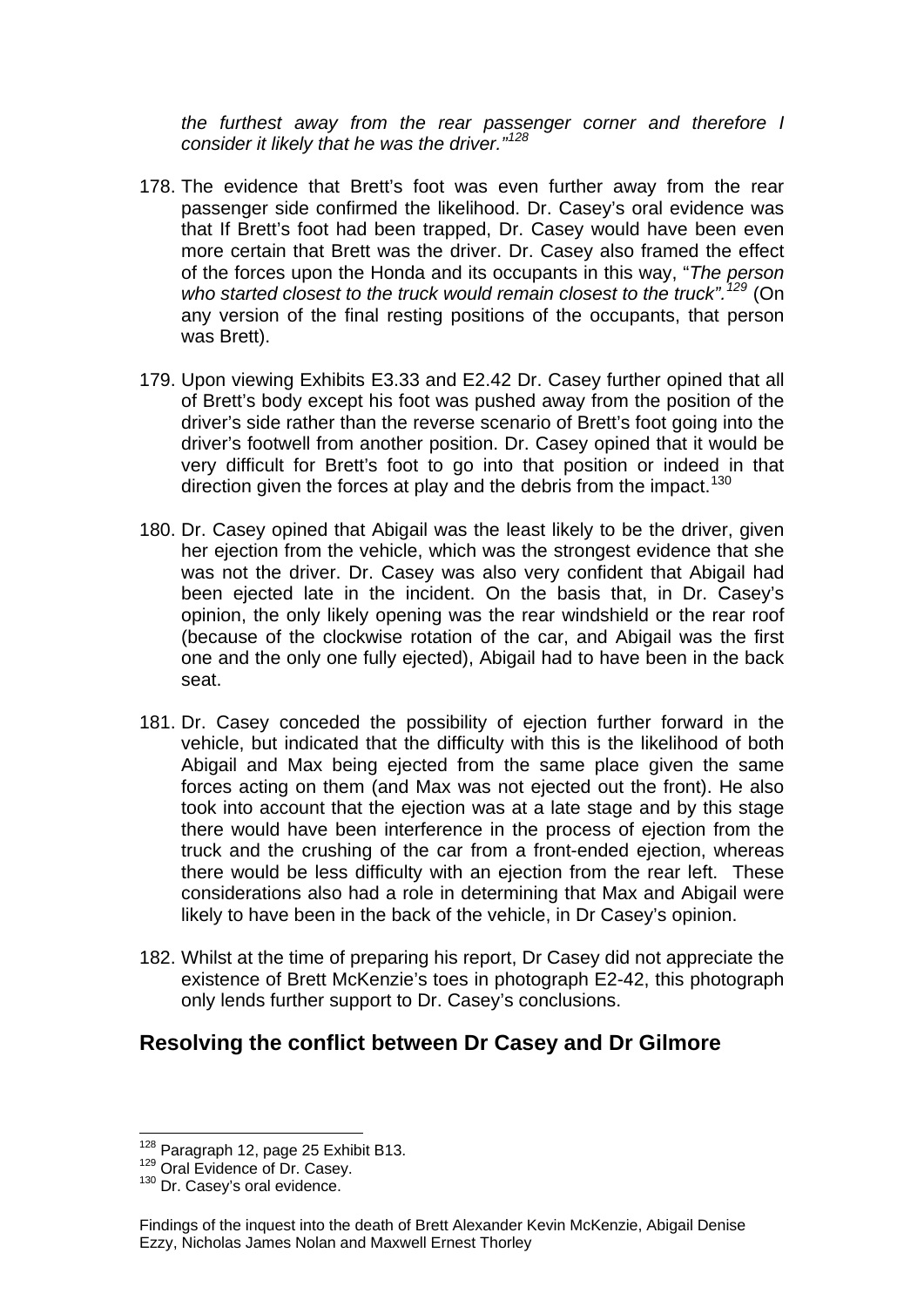183. Given this Court's assessment of the evidence of each of Dr. Gilmore and Dr. Casey and the critical analysis of the manner in which they gave their evidence, this Court attaches significant weight to the evidence of Dr. Casey by reason of Dr. Casey's non-adversarial, objective, balanced, impartial approach and most particularly, because Dr. Casey confined his opinions to those within his area of expertise. [131](#page-38-0) That is, to the extent that Dr. Gilmore's evidence is in conflict with that of Dr. Casey, this Court accepts the evidence of Dr. Casey, [132](#page-38-1) as the best view of the mechanical engineering evidence. Again, it supports the view that Brett McKenzie was the driver of the Honda.

## **Findings required by s. 45(2) Coroners Act 2003**

- 184. I make the following findings required by s. 45 (2) of the *Coroners Act 2003*:
	- (a) The deceased persons are Nicholas James Nolan, Maxwell Ernest Thorley, Abigail Denise Ezzy and Brett Alexander McKenzie.
	- (b) They each died at or about 11:21:17pm on 5January 2008.
	- (c) They each died in a motor vehicle collision that occurred about 11.4 kilometres north of Warwick on the Cunningham Highway, and 100m north of the intersection of Willowvale Road.
	- (d) They each died as a result of significant injuries they suffered as a result of that motor vehicle collision.

## **Findings as to who was driving**

- 185. This court is satisfied to the requisite standard that Brett McKenzie was driving at the time of the motor vehicle incident. No doubt about the identity of the driver is created by the evidence of Dr Gilmore, for the reasons indicated above.
- 186. Neither is reasonable doubt created by the evidence of Ms Peta McKenzie, Ms Susan Bontoft or Ms Leah Reeves, for the reasons discussed above. In any event, also as discussed above, there remains the possibility that Abigail stopped the car and swapped positions with another person in the car after the Honda was observed to leave the McKenzie home, and even if Abigail was driving, when the Honda left the BP.
- 187. A finding that Brett was the driver is a finding supported by the medical evidence, forensic crash analysis evidence, mechanical engineering evidence of Dr Casey, direct eye witness evidence, evidence of the location of the bodies, evidence of Brett McKenzie's driving history and even one of the scenarios hypothesised by Dr. Gilmore.
- 188. An open finding about the identity of the driver, as submitted by Counsel for the McKenzie family, is against the weight of the evidence.

l

<span id="page-38-1"></span><span id="page-38-0"></span> $131$  Fox v. Percy (2003 214 CLR 118 per Callinan. J.<br> $132$  See Moynihan. J in Dan Milu v. WJ Smith & Ors (2003) QSC 430

Findings of the inquest into the death of Brett Alexander Kevin McKenzie, Abigail Denise Ezzy, Nicholas James Nolan and Maxwell Ernest Thorley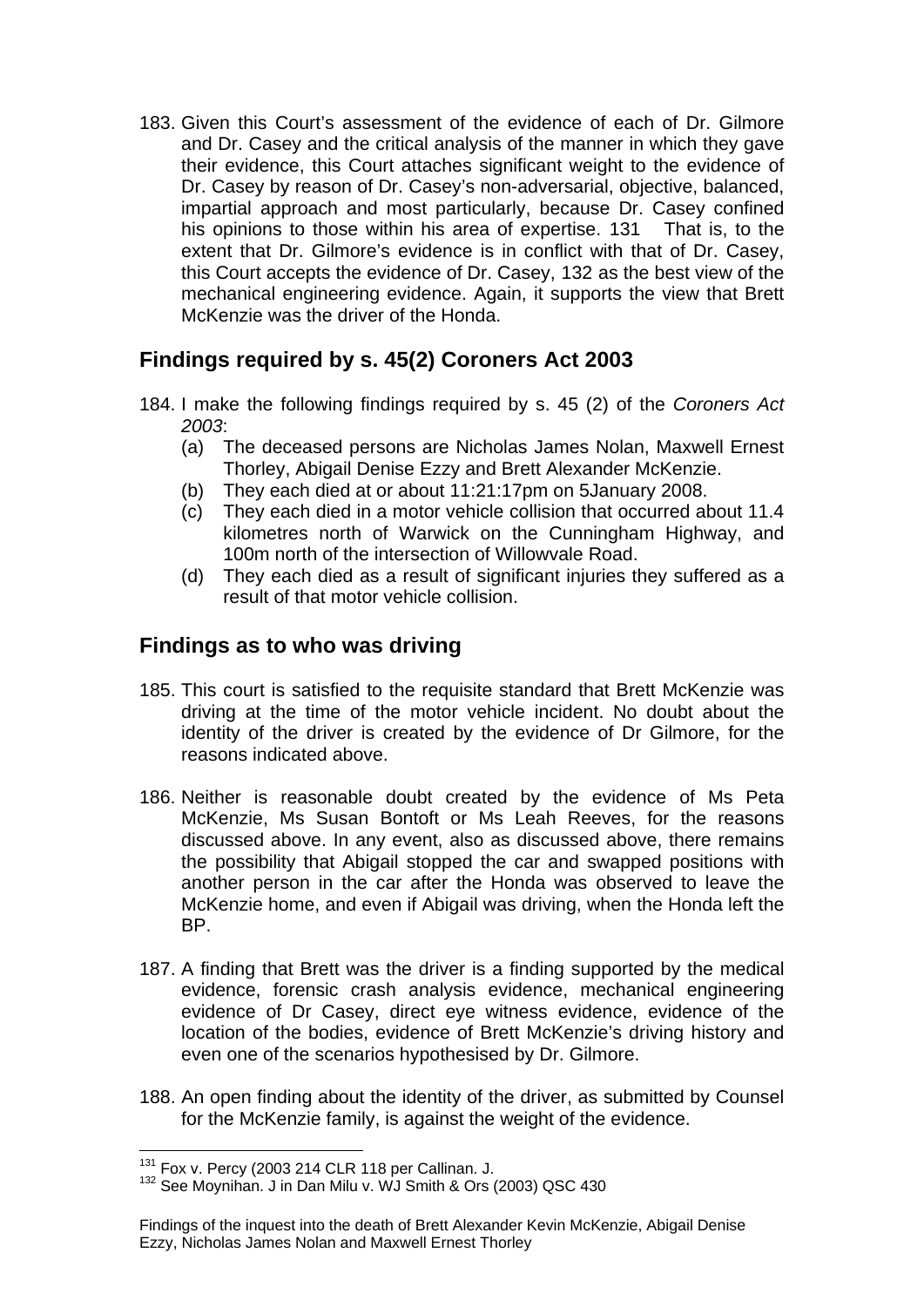## **Findings as to the quality and thoroughness of the police investigation**

- 189. Sergeant Meehan's approach in the formation of his opinion is confirmed by Dr Casey. Whilst certain deficiencies in the investigative process are identified and discussed below, it could not fairly be said that it was anything other than impartial. There is no evidence to suggest that Sergeant Meehan applied pressure to any of the other police officers or investigators in the formulation of their views about who was driving. Neither is there any evidence that Sergeant Meehan applied any pressure to Dr. Koppen or other experts in the investigation.
- 190. There is no evidence to support any finding, as was suggested in questioning at the inquest, and in the submission to the State Coroner, that Sergeant Meehan formed a view as to the identity of the driver early and then, as a consequence, ignored any contrary evidence. Senior Constable Boon's evidence was that an investigator who leaves the scene without having determined who the driver is, is in trouble. In any event, Sergeant Meehan spoke to witnesses whose names were provided by the McKenzies as persons with possibly relevant information, including Susan Bontoft and Leah Reeves. Sergeant Meehan also viewed CCTV footage as a result of being informed of the possibility that Leah Reeves was a relevant witness.
- 191. There is also no evidence to support a finding that Sergeant Meehan misled the local Coroner by failing to include a copy of Senior Constable Boon's report in his report to the Coroner. Whilst mention of the report is not indicated in the list of documents which Sergeant Meehan refers to in his report, this court accepts Sergeant Meehan's evidence that it was included in the physical material provided to the Local Coroner. Even if this court could be satisfied that the report was not forwarded to the Coroner, there is certainly no evidence, as submitted by Counsel for the McKenzie family, that the failure was a deliberate one.
- 192. No criticism cam be levelled at Sergeant Meehan for an apathetic process of investigation, as submitted by Counsel for the McKenzies. Boon directed Sergeant Meehan to speak to the pathologist/GMO who did the post mortems, which Sergeant Meehan did promptly. It is also correct to say that Sergeant Meehan had at the time a significant body of investigative experience with forensic crash analysis, and so it is difficult to be critical of him for not seeking another opinion on the forensic crash analysis.
- 193. A statement was not taken by Sergeant Meehan from either Peta McKenzie, Peter McKenzie or from Leah Reeves. Whilst one cannot be critical of the failure of the police to take a statement from a witness who has not given police reason to consider them an eye-witness to certain events, the taking of a statement from Peta McKenzie would have been prudent once it became clear that she was undertaking her own investigation into the incident because of her strongly held belief that it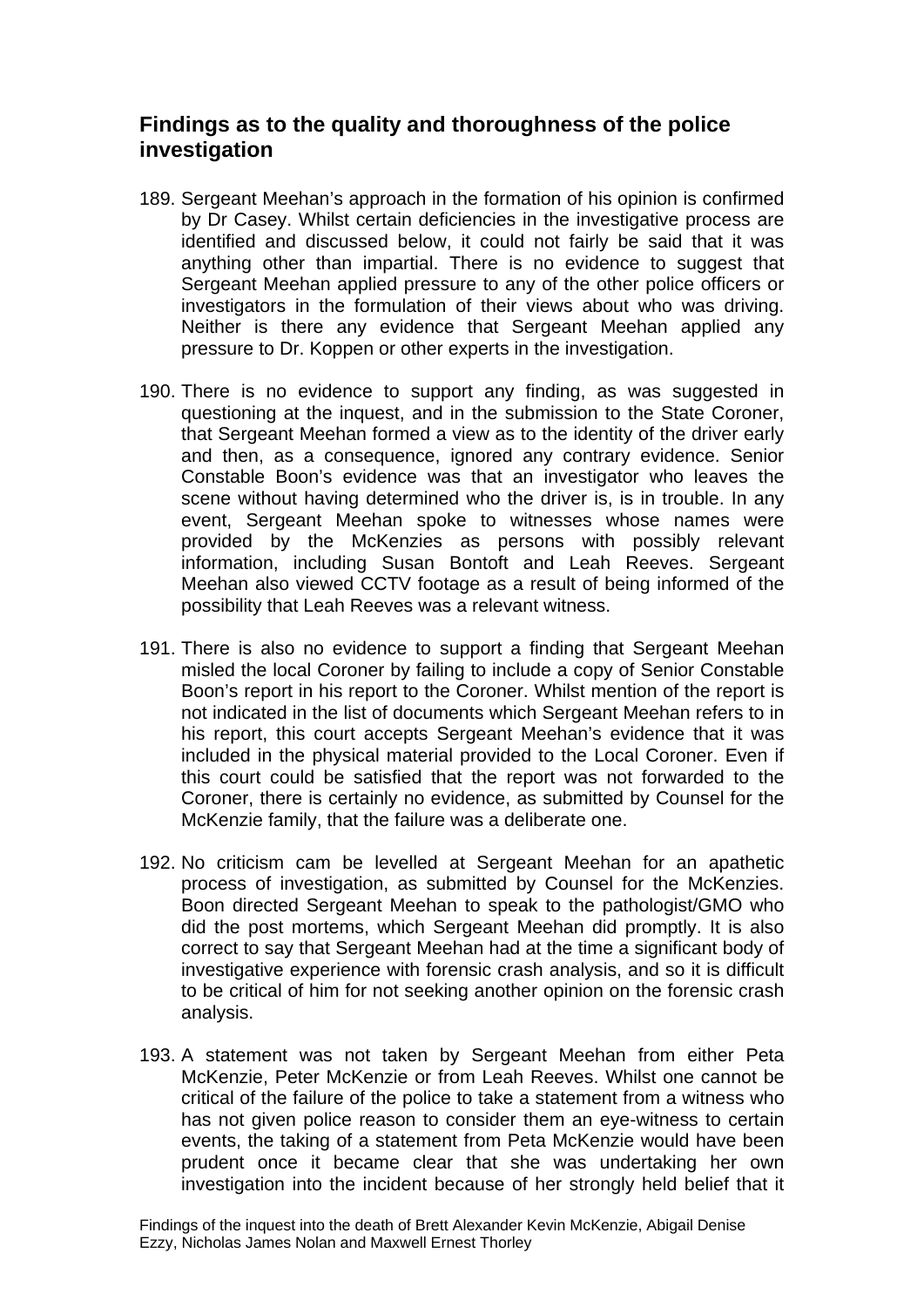- 194. It is not possible to be critical of Sergeant Meehan for failing to take a statement from Peter McKenzie – his evidence relates only to the manner of the driving of his son, and the complaints of the McKenzie family directed to the process of the investigation undertaken by police.
- 195. In relation to a failure to take a statement from Leah Reeves, no criticism can be levelled at Sergeant Meehan, given this Court's acceptance of his evidence of Leah Reeves' statements to him when he questioned her and his follow through in watching the CCTV footage. Some criticism can be levelled at Sergeant Meehan, however, for failing to take notes of his conversation with Leah Reeves.
- 196. As already noted, a concession was made on behalf of the officers involved that the seizure and dealing with the phones from the scene and from the deceased could have been better handled. It remains uncertain, as a result, whose phone was found near Abigail, for example. It also remains uncertain as to why, according to the evidence of Peta McKenzie, Brett's and Abigail's phones were only found in the Honda some significant time after the incident, and only upon the insistence of Peta McKenzie that they be returned to their families.
- 197. Whilst Ms. Peta McKenzie raised the possibility of deliberate deletion of messages from 4 and 5 January 2008 from Brett's phone, all of the police questioned denied such a suggestion and there is no evidence of a possible motive for any of them in doing so. In any event, Ms. McKenzie's oral evidence was that the phone bills for Brett's phone also had no recording of any messages sent on 4 or 5 January 2008.
- 198. Only two findings need be made, therefore, in relation to the conduct of the police investigation:
	- (a) the seizure and handling of the mobile telephones of the deceased should have been carried out so as to provide clear documentary evidence of where each of the phones was located; when each of the phones was located; whether each of the phones was on at the time of location; who owned each of the phones: and each of the phones should have been stored in a location specific to the investigation and known to all of the investigators involved; and
	- (b) It would have been appropriate for all QPS officers involved in the investigation to have taken notes in relation to all conversations with any potential witnesses, and even more so once it became known that the McKenzies were conducting their own investigation, which included the provision of information to police which the McKenzies made plain to police they thought was relevant.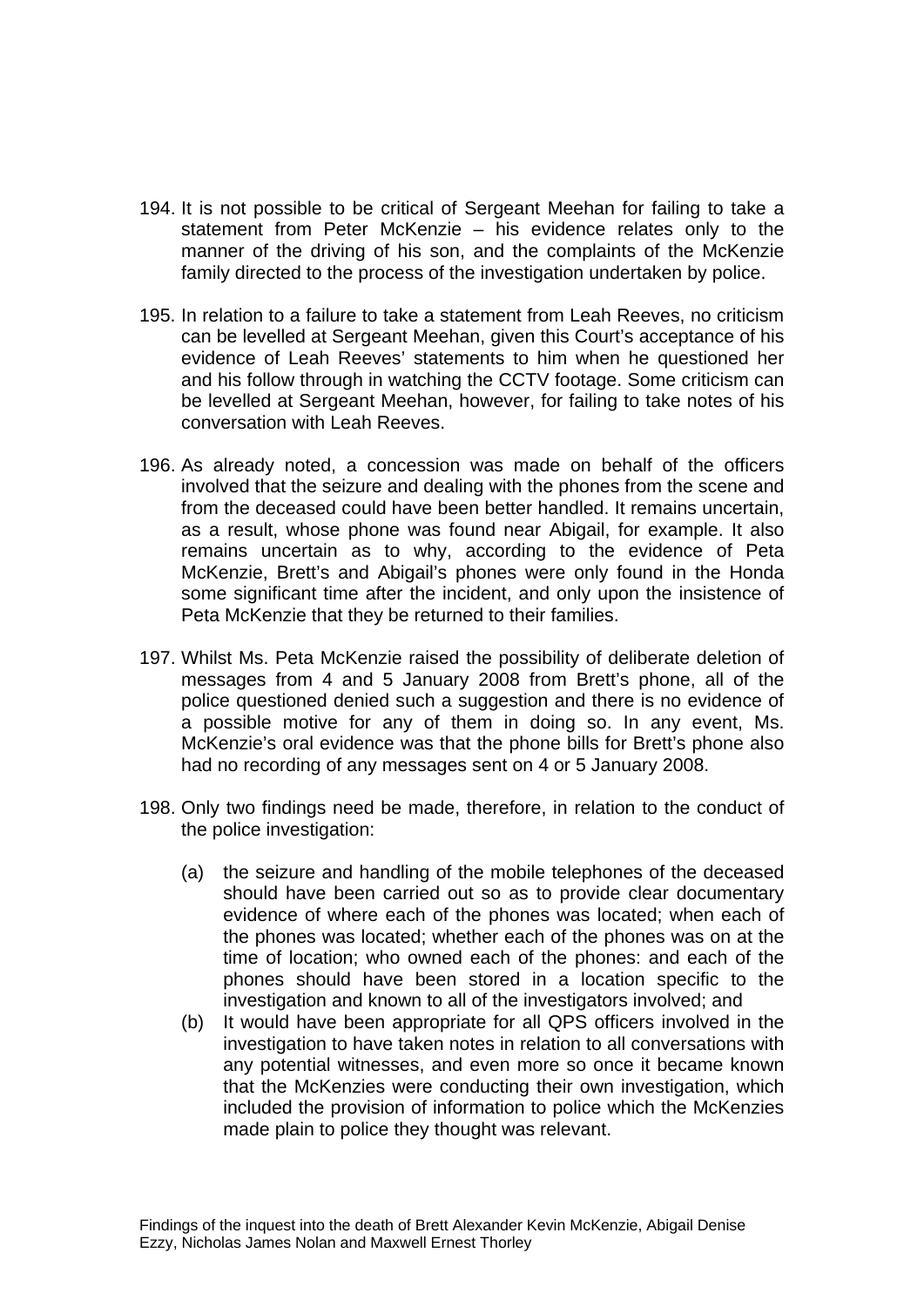## **Findings in relation to Dr Koppen and pathology processes**

- 199. No basis has been established in the evidence for any criticism of Dr Koppen. This Court finds that he acted in an entirely careful, logical, professional and appropriate manner at all stages during the investigation and the inquest. Dr Koppen's professionalism was Dr Koppen's professionalism was confirmed in the evidence of Professor Ansford, who is very much in the best position to judge Dr Koppen's actions from both a medical and a forensic standpoint.
- 200. In any event, Exhibit B15 in the proceedings is a letter under the hand of Associate Professor Charles Naylor, in relation to the allocation of pathologists to particular matters. This court accepts that, on the basis that the approach to the selection of pathologists to perform post-mortem examinations is standardised and carefully considered, this issue requires no further findings.

## **Findings in relation to police training, resources and policy**

- 201. Senior Constable Boon's evidence was that certain training and resource issues were lacking in his time in the Forensic Crash Unit, ending in April 2008.
- 202. It is apparent, however, from the evidence of Sergeant Stocker during the inquest that these issues have been identified and acted upon. The provision of sufficient equipment to investigators has been dealt with, and the standardisation of training and the development of minimum standards has been actioned, with the process expected to be completed in June 2012.
- 203. Given Sergeant Stocker's evidence, there is no reason to make findings suggesting changes to police training or resources on the issue of forensic crash analysis.

## **Findings in relation to the drug testing of Mr. Welsh**

- 204. The statement of Acting Inspector D.F. McDonald (Regional Traffic Coordinator, Southern Region, Queensland Police Service)[133](#page-41-0) indicates the policy and procedure that applied to roadside drug testing or testing of drivers involved in traffic incidents by the Queensland Police Service at the time of the incident.
- 205. Mr. Welsh was breath-tested at the scene. He returned a negative result. He also showed no indicia of intoxication or being affected by drugs or alcohol. The police at the scene of the incident were empowered to require a breath or saliva sample within time limits (two hours for breath, three hours for saliva) by s. 80(2A) *Transport Operations (Road Use*

<span id="page-41-0"></span> $133$  Exhibit K1 in the proceedings, statement dated 23 August 2011

Findings of the inquest into the death of Brett Alexander Kevin McKenzie, Abigail Denise Ezzy, Nicholas James Nolan and Maxwell Ernest Thorley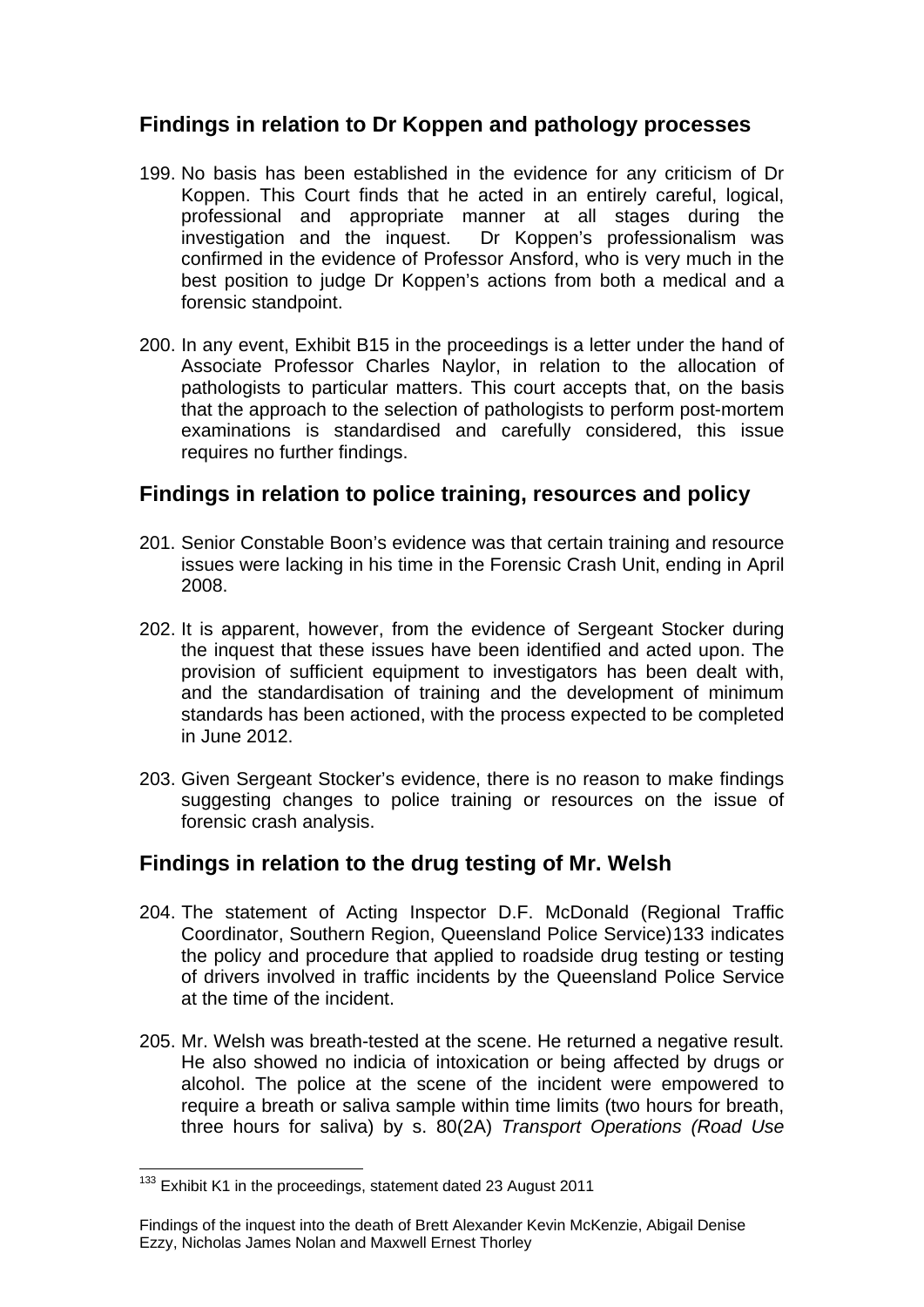*Management) Act 1995*. If those results were inconsistent with indicia observed, the police could have required a blood sample by virtue of s. 80(9) TO(RUM) Act 1995. Since there were no indicia of intoxication or drug use observed on Mr Welsh, there was no disparity between the observations of the officer who took the breath sample and the (lack of) indicia he observed.

#### **Recommendations**

206. In a recent inquest, however, into the death of Roslyn Amelia Law, the Brisbane Coroner recommended: That the Queensland Police Service ensure there is performed full alcohol and drug testing of all potentially culpable surviving drivers involved in motor vehicle accidents where serious injuries or deaths occur. This may require amendments to both policy and legislation. I repeat that recommendation.

#### **Findings in relation to the actions of Mr Welsh**

207. The weight of the evidence clearly establishes that Mr Welsh had no time or manner in which to react other than in the manner in which he did. The collision was unavoidable.

## **Conclusion**

208. The cause of the incident was a course of driving by Brett McKenzie which ended with the Honda at approximately right angles across the road, stationary or nearly stationary, directly in the path of the B-Double, and the ensuing collision caused injuries to all four occupants which tragically ended their lives.

## **Findings required by s45**

| Identity of the deceased $-$ | <b>Brett Alexander Kevin McKenzie</b>                                                                                                                                                                                                                                                     |
|------------------------------|-------------------------------------------------------------------------------------------------------------------------------------------------------------------------------------------------------------------------------------------------------------------------------------------|
| Place of death $-$           | Cunningham Highway WILLOWVALE QLD<br>4370 AUSTRALIA                                                                                                                                                                                                                                       |
| Date of death-               | 05 January 2008                                                                                                                                                                                                                                                                           |
| Cause of death $-$           | Multiple injuries, including fracture right parietal<br>and base of skull & Right cerebral contusion,<br>Ruptured Spleen kidneys & liver +<br>Haemoperitoneum, Bilateral<br>pulmonary<br>lacerations and bilateral hemothorax due to, or<br>as a consequence of a motor vehicle accident. |

**Identity of the deceased - Abigail Denise Ezzy**